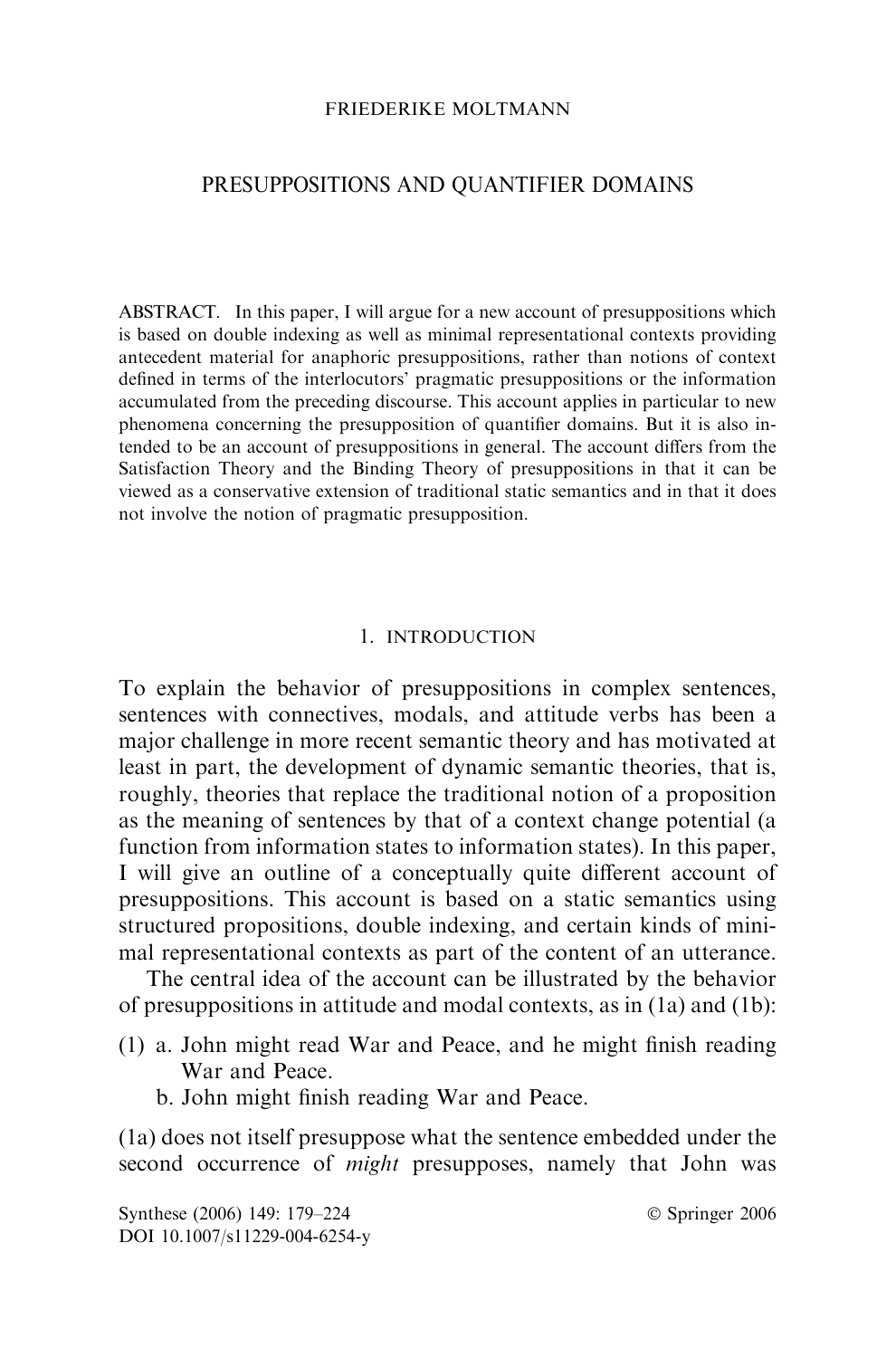reading War and Peace before. It suffices that he did so in the relevant possible worlds. By contrast, (1b) does presuppose that, namely that John was reading War and Peace before. The difference between (1a) and (1b) obviously is that in (1a) what is presupposed is explicitly mentioned in the preceding modal sentence, whereas in (1b) it isn't.

In the terms I will use, this means that lexical presuppositions (such as the one of finish) must either be anaphorically linked to an antecedent (which is part of the representational context that I will make use of) or else be evaluated as true with respect to the context of the utterance (rather than the current index). The central idea of my account is that this apparently disjunctive condition is a manifestation of a single fundamental requirement on presuppositions, namely that presuppositions be semantically 'anchored', which means that presuppositions must be verified prior to the evaluation of the expression triggering the presupposition at the current index, in the course of the evaluation of the truth value of the sentence.

The account is in particular designed to deal with a novel kind of presupposition that involves the domain of strong quantifiers (e.g. every, the, most) and displays the semantic anchoring condition in quite analogous ways, as in (2a,b):

(2) a. John might write ten books, and he might publish every book. b. John might publish every book.

Whereas the domain of *every book* in (2a) can be identified with the set of (possible) entities introduced by ten books, in (2b) it must consist of the actual entities identified by the utterance context. That is, in (2a) the domain of every book is anaphorically linked to some preceding descriptive content, whereas in (2b) it is identical to the domain the quantifier would have relative to the context of the utterance. What is presupposed in the case of strong quantifiers is a set of objects rather than a proposition. Thus, in this case, semantic anchoring will require the prior identification of a domain, rather than the prior verification of a proposition, in relation to the evaluation of the presupposition trigger.

Empirically, this Domain Presupposition manifests itself foremost in intensional contexts. But also the restriction of there-sentences to weak quantifiers (e.g. *no*, *few*, *several*) can be analysed in its terms. Moreover, the two ways of satisfying the anchoring condition of domain presuppositions provide a natural explanation of the apparent ambiguity between anaphoric and Russellian uses of definite descriptions.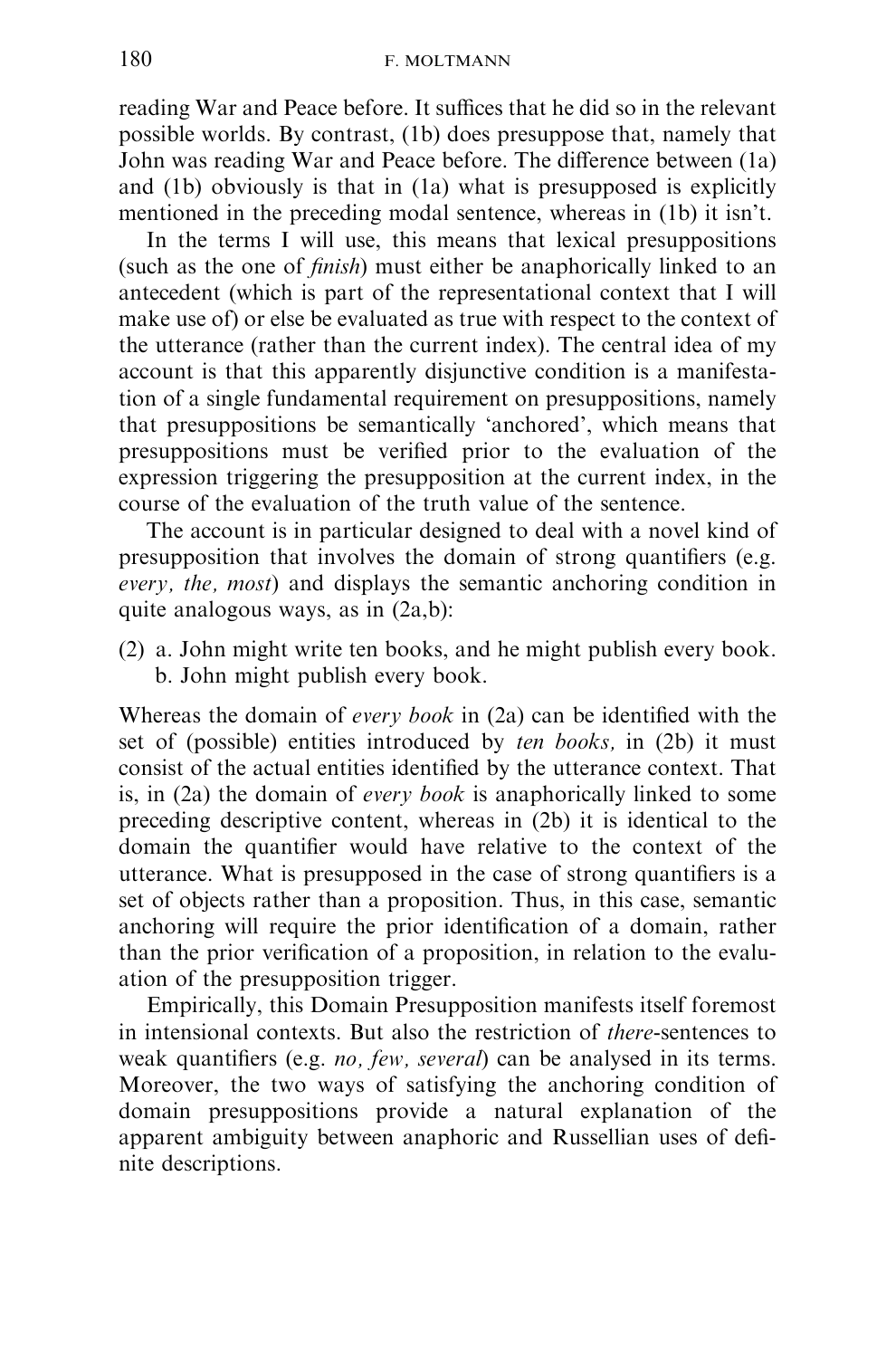On the dynamic semantic view, presuppositions are preconditions to be met by an information state in order for a presupposition-carrying sentence to be applicable to that state. The present account makes no use of contexts defined in terms of pragmatic presuppositions which are central on any dynamic account. In fact presuppositions are accounted for mainly within nonintentional terms, making use only of the course of the truthconditional evaluation of a structured proposition together with a supplementing minimal representational context. The account has features in common, though, with the one developed within Discourse Representation Theory (DRT), the Binding Theory of presuppositions developed by van der Sandt and Geurts. Unlike the latter, the present account is based on fundamentally different semantic notions, though, such as static meanings of sentences and double indexing and the notion of propositional content, construed as a structured proposition. The present account differs from the Binding Theory also in a number of other conceptual and empirical respects, concerning the status of global accommodation, the distinction between anaphoric and nonanaphoric presupposition triggers, and cases of local accommodation.

It is an important insight of the dynamic semantic approach that the previous discourse may play an important role for the meaning of a sentence.<sup>1</sup> However, rather than taking this to require a radical reconception of the notion of sentence meaning, the present account uses a notion of a discourse-driven context in a minimal way: as supplementing a traditional notion of propositional content and as being driven entirely by anaphoric relationships involving expressions of the sentence in question.

The first part of the paper gives an outline of my account of presuppositions of propositions, using some rather standard conception of structured propositions. It starts with an exposition of the semantic dynamic account of presupposition projection, that is, the Satisfaction Theory. Then two major problems for this account, which have lead to the development of the Binding Theory within DRT, will be addressed and accounted for within what can be considered a 'conservative' extension of traditional double-indexing semantics. The second part of the paper extends the account to presupposition of quantifier domains, treating familiar and new phenomena involving the distinction between weak and strong quantifiers.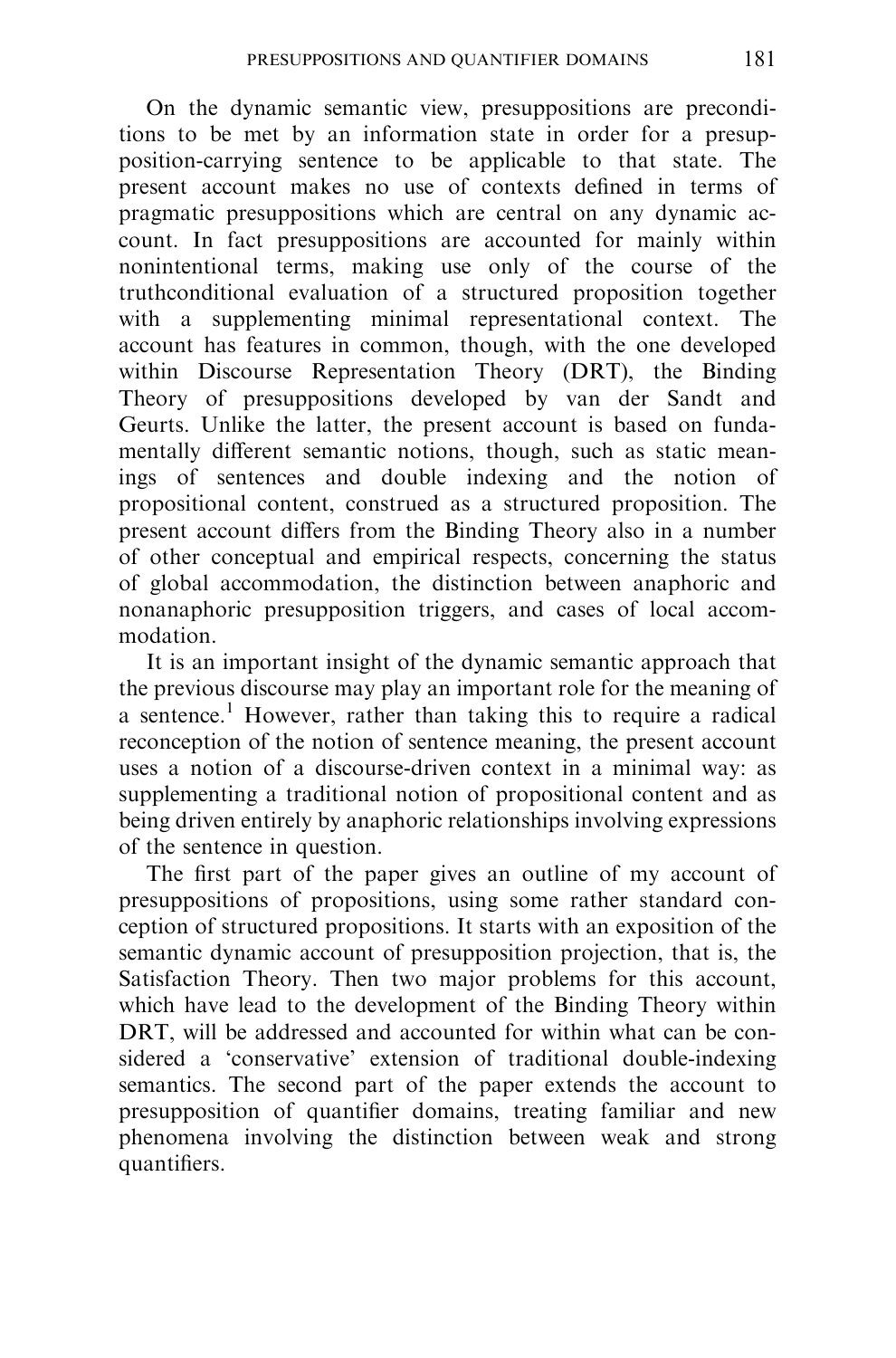#### 2. PRESUPPOSITIONS

## 2.1. The Central Idea

The central idea about presuppositions in complex sentences that I will explore is as follows. Presuppositions are conditions that need to be verified, at least in part, prior in the procedure of evaluating the truth value of a sentence than the semantic evaluation of the presupposition trigger. This requirement of 'semantic anchoring' of presuppositions can be satisfied in one of two distinct ways: either the presupposition is verified with respect to the utterance context (in addition to the index) or else it corresponds to explicit material which has already been evaluated semantically and acts as an antecedent of the presupposition trigger. These two disjunctive ways are manifested by conceptual presuppositions carried by lexical items such as finish and repeat as well as the domain presupposition of strong quantifiers such as *every* and *most*. Some expressions are limited to the second way of satisfying the anchoring condition, though, namely expressions like *again* and *too*, or the quantifier *each*. Others, namely sortal requirements, are limited to the first way.

## 2.2. Propositions as Structured Propositions

A fundamental feature of my account is that it maintains a traditional notion of propositional content. In fact, it uses a conception of propositional content as a structured proposition, certainly the most widely accepted notion of proposition in the philosophy of language, especially for construing the object of propositional attitudes (cf. Cresswell 1985; Soames 1987).<sup>2</sup>

Structured propositions also have particular advantages for the treatment of presuppositions. First, structured propositions are particularly suitable for construing the relevant notion of a discoursedriven context. On the account I propose, the evaluation of a sentence will be made dependent on a discourse-driven context (a 'background'), but this context will be limited to representing information that is required by anaphoric elements in the sentence. The material in such a context will be mentally activated, structured elements, either structured propositions or properties. If the propositional content is itself a structured proposition, it will be of the same nature as those background elements. With a structured propositions conception of context and content, also anaphoric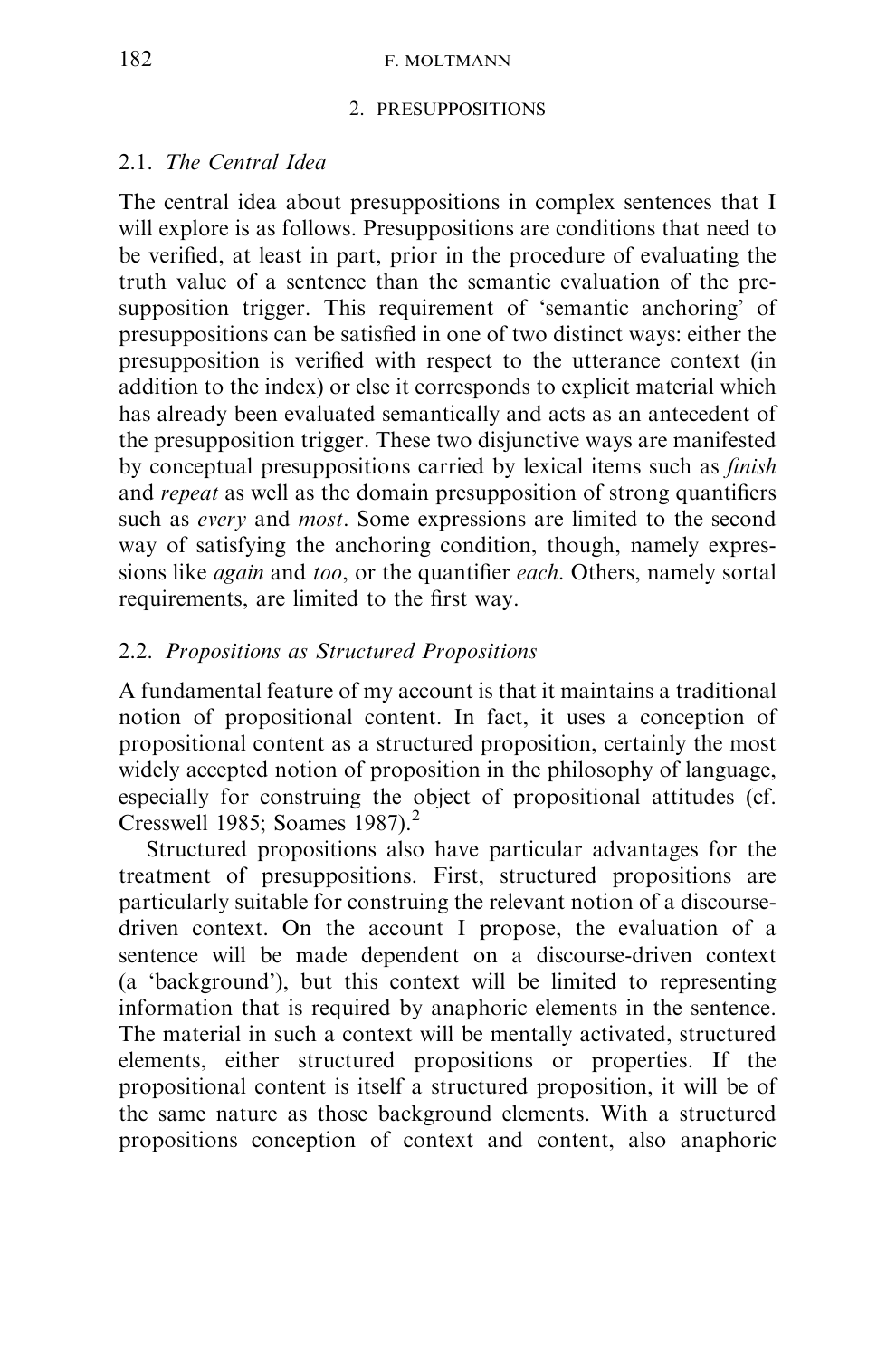relations between constituents of the proposition and elements in the background can be straightforwardly established.<sup>3, 4</sup>

At this point I will present one version of a structured propositions account, namely basically that of Soames (1987), but only for structured propositions for sentences without presuppositions. Later the account will be modified for the purpose of presuppositions.

While a sentence like (3a) may be taken to express the proposition that is a pair consisting of a property and two objects as in (3b), a quantificational sentence like (4a) will express a proposition consisting of a quantifier and a predicate, as in (4b), with the quantifier being, at a world w, the set of sets defined in (4c):

- (3) a. John likes Mary.
	- b. LIKE,  $i, m$
- (4) a. Everybody left.
	- b. <EVERY(PERSON), LEAVE>
	- c.  $X \in$  EVERY(PERSON)<sup>w</sup> iff PERSON<sup>w</sup>  $\subset X$ .

Here LIKE is a two-place property and LEAVE a one-place property, each of which having an extension at a given world. Structured propositions will themselves be truthconditionally evaluated as in (5a) and (5b) for (3a) and (4a):

(5) a.  $[<$  LIKE, j, m >  $]^{w}$  = 1 iff  $\leq$  i, m >  $\in$  LIKE<sup>w</sup>. b.  $[EVERY(PERSON), LEAVE > ]^w=1$  iff  $LEAVE<sup>w</sup> \in EVERYBODY<sup>w</sup>$ .

Similarly, complex sentences with conjunctions and conditionals will express structured propositions as in (6) and (7) (tense being neglected), with the truth conditions given there (cf. Soames 1987):

- (6) a. John came and Mary left.
	- b. [AND, COME,  $j >$ ,  $\leq$  LEAVE,  $m >$ ]<sup>w</sup>=1 iff  $\leq$   $[$  < COME,  $j$  >  $]$ <sup>w</sup>,  $[$  < LEAVE, m >  $]$ <sup>w</sup> > $\in$  AND<sup>w</sup>
- (7) a. If John comes, Mary leaves.
	- b.  $[$ ,  $$ ]<sup>w</sup>=1 iff  $\leq$ [ $\leq$ COME, j $>$ ]<sup>w</sup>, [ $\leq$ LEAVE, m $>$ ]<sup>w</sup>  $\geq$  IF<sup>w</sup>

AND has as its extension at any world the relation that holds between two truth values just in case they are both true; IF, viewed as material implication, has as its extension at any world the relation that holds between truth values t and t' just in case t is false or t' is true.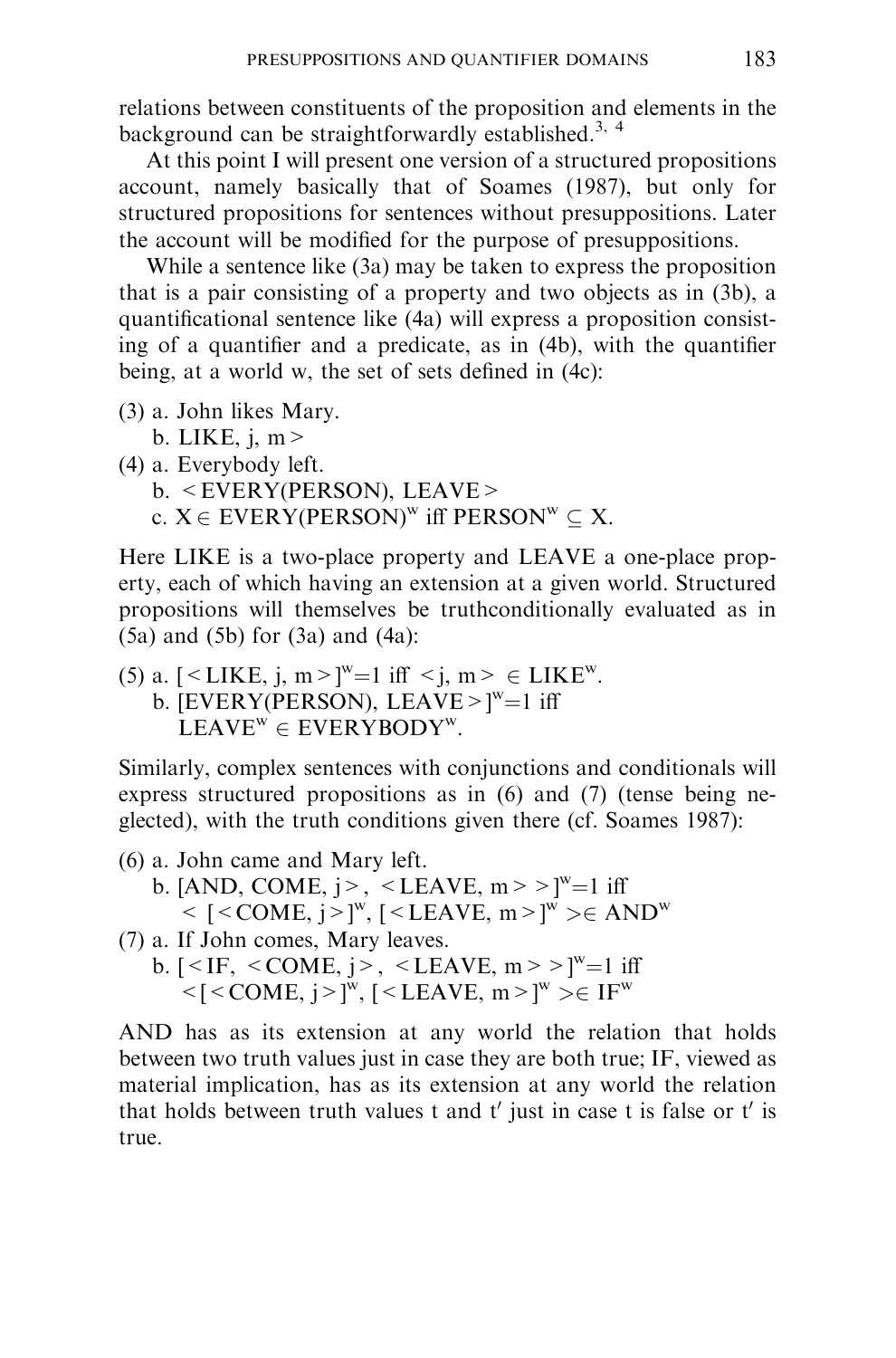Sentence with indefinites and/or unbound anaphora ('donkey' anaphora) will express structured propositions with variable-like objects ('discourse referents'), that is, objects whose primary function is to be replaced by real objects in the evaluation of the truth value of a sentence. I will call these objects parametric objects, following a closely related notion used in Situation Semantics (Gawron and Peters 1990). Thus, a *donkey*-sentence like (8a) will express the complex structured proposition in (8b) containing the parametric object  $x_1$ , which will be evaluated by quantifying over 'anchoring functions', based on the evaluation of simpler structured propositions as in  $(8c)$ :

(8) a. If John buys a book, he reads it.

b.  $[, ,$  $\leq$  READ, j,  $x_1 >$   $\geq$   $\mid$ <sup>w, f</sup> = 1 iff for all objects d and anchoring functions f' that differ from f in assigning d to  $x_1$ ,  $\leq$  IF,  $\leq$  < BUY, j, x<sub>1</sub> >, < BOOK, x<sub>1</sub> > >, < READ, j, x<sub>1</sub> >  $\leq$ <sup>w,f'</sup>=1. c.  $[< BUY, j, x_1>, < BOOK, x_1>]= [if' < j, f'(x_1)$  $\in$  BUY<sup>w,f'</sup> and  $f'(x_1) \in$  BOOK<sup>w,f'</sup>

This treatment of donkey-sentences is a fairly standard one, simply cast within a structured-propositions approach and thus requiring parametric objects as constituents of propositions. It is introduced here because it will later on be made use of.

In what follows I will use the function  $\lceil \cdot \rceil$  as a mapping of expressions of English, relative to an (utterance) context, to meanings that is, structured propositions or possible constituents of structured propositions. Thus,  $\llbracket \mathbf{S} \rrbracket^w$  is the structured proposition expressed by S at the context w and  $(\llbracket S \rrbracket^w)^{w'}$  the truth value of S at w'.  $\llbracket N \rrbracket^w$  is the property expressed by N at w and  $(\llbracket N \rrbracket^w)^{w}$  is the extension of N at  $w'$ .

### 2.3. Views of presuppositions

I will start with some important notions and distinctions that will play a role in this paper. First, there are two conceptually rather distinct notions of presupposition: semantic presupposition and pragmatic presupposition. Semantic presuppositions are relations between linguistic units (sentences, utterances, or propositions), whereas pragmatic presuppositions are the contents of a kind of propositional attitude, namely that of 'taking something for granted' in the context of conversation. Whereas the former notion has had a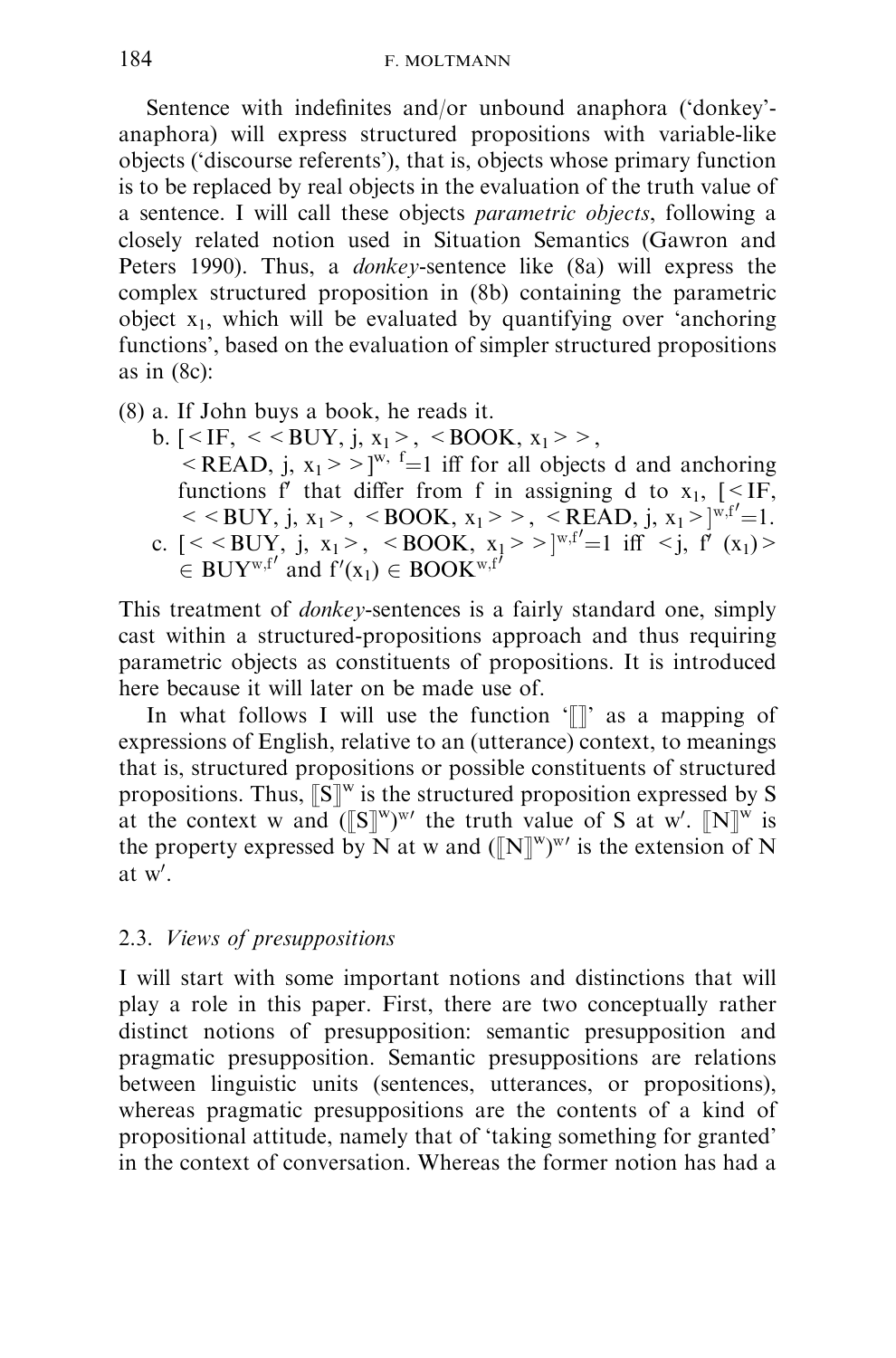long tradition in the philosophy of language and linguistic semantics, the latter notion has been established as such mainly in the work of Stalnaker (1970, 1973, 1979). In dynamic semantics, the two notions have been closely linked, and this sometimes has led to a disregard of the original conceptual distinction.

A central distinction in this paper is that between context and index (cf. Kamp 1971; Kaplan 1977; Stalnaker 1979; Lewis 1981). Context is the context of utterance (consisting at least of the world and the time at which the utterance is made), whereas the index is an additional circumstance that may diverge from the first one as a result of evaluating an intensional operator (consisting of the world and perhaps time of evaluation). Relative to a context a sentence has a content, or expresses a proposition, and relative to a context and an index it has a truth value. An index and especially a context may consist in more than a world, but I will generally disregard other possible parameters.

There are two traditional notions of semantic presupposition: the Fregean notion of presuppositions as preconditions for the truth or falsity of a sentence (logical presupposition) and the Strawsonian notion of presupposition as a precondition for a sentence to express a proposition (expressive presuppositions) (cf. Soames 1989). Following Soames (1989), this distinction can be construed in terms of double indexing as follows. Expressive presuppositions need to be fulfilled by the context in order for a sentence to have a content, whereas logical presuppositions need to be fulfilled in order for a sentence to be either true or false at an index (that is, a world of evaluation). Expressive presuppositions generally are referential presuppositions imposed by singular terms, whereas logical presuppositions come about in various ways either on the basis of lexical meanings (preconditions for the applicability of concepts) or on the basis of syntactic constructions (e.g. clefts). In what follows, I will deviate from Soames's suggestion in taking also conceptual presuppositions to sometimes act as conditions on a context and thus as preconditions for a sentence to have a content.

In the development of dynamic semantics, a close link has been posited between semantic presuppositions and pragmatic presuppositions, that is, propositions taken for granted in the context of conversation: Semantic presuppositions must be pragmatically presupposed for a sentence to be acceptable in a context of conversation, and the notion of pragmatic presupposition has been taken to be crucial for explaining how presuppositions of component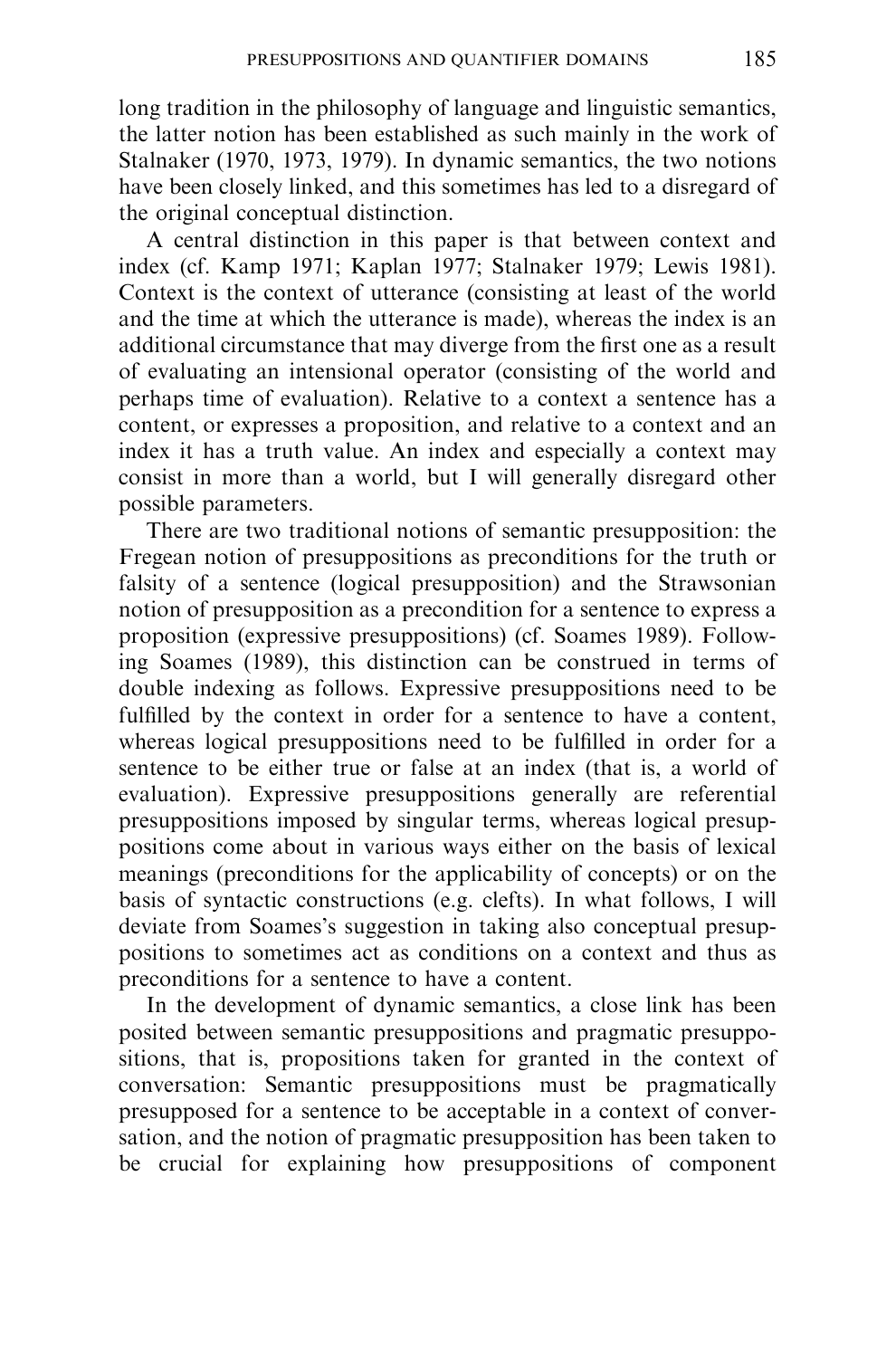sentences are inherited by complex sentences, especially the familiar facts illustrated in (9) (cf. Stalnaker 1979; Heim 1983):

- (9) a. John asked a question and then repeated the question.
	- b. If John has asked a question, he will repeat the question.
	- c. John repeated the question.
	- d. John did not repeat the question.

Only (9c) and (9d), but not (9a) or (9b) presuppose that John asked the question before.

Whether a complex sentence inherits a semantic presupposition from a component sentence depends, so the view, on changes in pragmatic presupposition in the course of the acceptance or processing of the complex sentence in a conversation. This is the basic idea of the so-called Satisfaction Theory of presuppositions (Karttunen 1974; Heim 1983, and subsequent work). The Satisfaction Theory makes crucial use of the notion of common ground or context set, the set of worlds compatible with what is pragmatically presupposed in the context of conversation (cf. Stalnaker 1970, 1973, 1979). One fundamental idea of the Satisfaction Theory is that the semantic presuppositions of a simple sentence need to be entailed by the context set relative to which the sentence is uttered. The other fundamental idea is that the meaning of (at least certain) connectives, in particular conjunction and the conditional, involves a change in the context set from the initial or global context to another, local context. The Satisfaction Theory requires semantic presuppositions of component sentences to be entailed only by the relevant local context not the global (or initial) context (Heim 1983; cf. Stalnaker 1979; Karttunen 1974; among others). This applies to a conjunction S *and* S' as in (9a) as follows: S is applied to a global context  $c$  first; so the presuppositions of S need to be entailed by c. Then a new context  $c'$  arises from adding the information of S to  $c$ , a context to which S' applies, requiring that the presuppositions of S' be entailed by  $c'$ . When a sentence if S, then S' as in (9b) applies to a context c, then S is applied to  $c$  first, that is, the presuppositions of S need to be entailed by c. Then the information given by S can be added to c yielding a context  $c'$  to which S' will then apply, requiring its presuppositions to be entailed by  $c'$ . More formally, the dynamic semantics of simple sentences and sentences with negation, conjunction, and the conditional are as follows, where  $S < p >$  is a simple sentence presupposing p: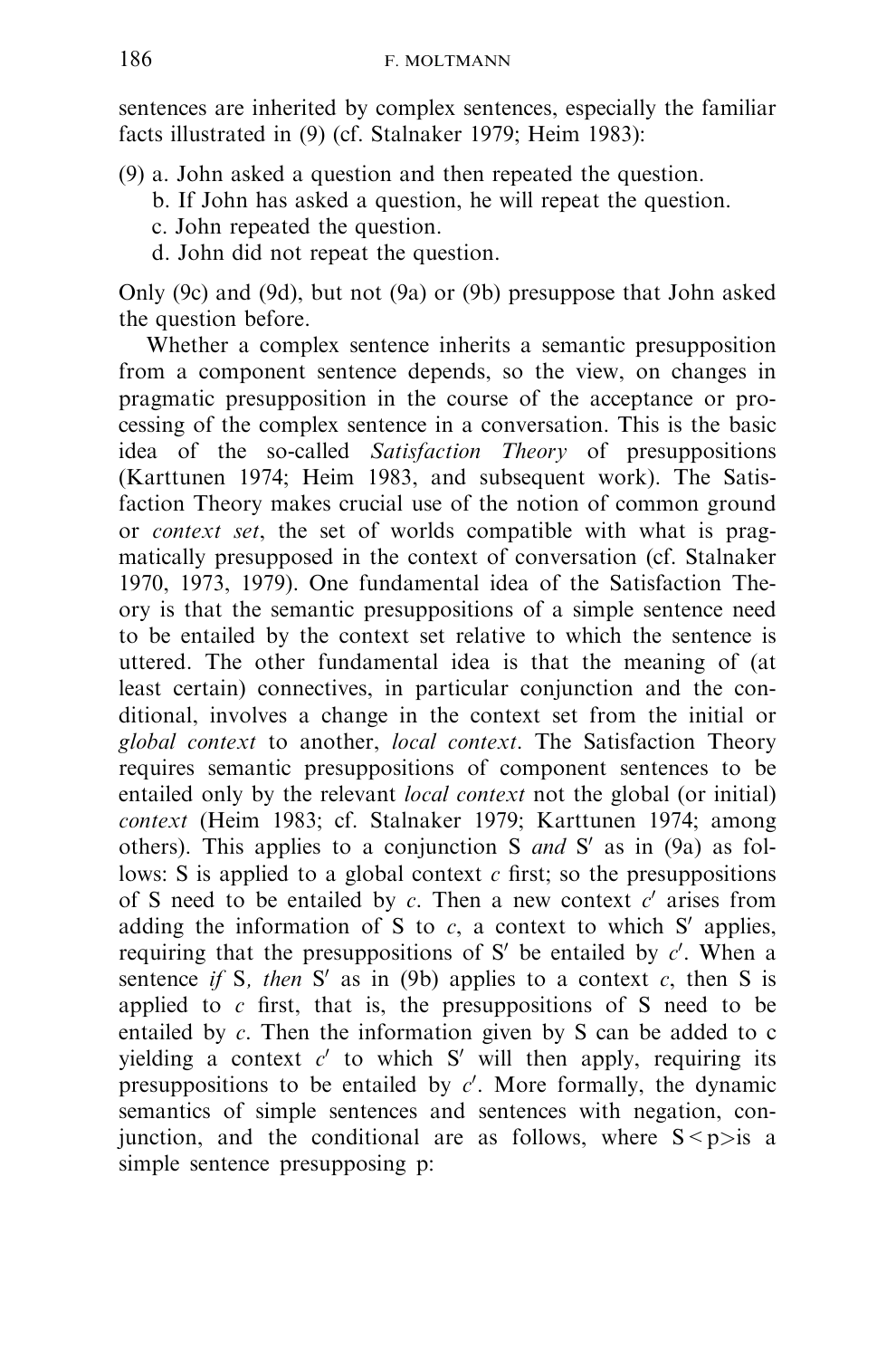- (10) a.  $c[S \le p] = \{w | w \in c \& S \text{ is true in } w\}$ , if c entails p; undefined otherwise. b.  $c[\neg S]=c\ c[S]$ c. c[S & S']=c[S][S']
	- d. c[S  $\rightarrow$  S']=c\(c[S]\c[S][S'])

If S is the first conjunct of a conjunction or the antecedent of a conditional, the 'processing' of S will change a global context c to a local context  $c'$  which differs from c in containing the information given by S. In both cases, any presupposition of the second conjunct or consequent  $S'$  will be inherited by the entire sentence just in case the presupposition is not expressed or implied by S.

The Satisfaction Theory locates the satisfaction of presuppositions at the level of the index, rather than the context: the context set is in fact nothing but the set of indices at which the previous discourse is true. We will see that locating presupposition satisfaction at the index is one source for the inadequacy of the Satisfaction Theory.

### 3. PROBLEMS FOR THE SATISFACTION THEORY

The Satisfaction Theory is quite appealing for sentences with connectives and quantifiers. However, it has difficulties with complex sentences involving an intensional operator (cf. Geurts 1995, 1996, 1998). In order for the Satisfaction Theory to apply to sentences embedded under modal or attitude verbs, it needs to draw a distinction between two sorts of contexts: primary contexts, representing the speaker's presuppositions about the world, and secondary contexts, representing what is presupposed about the content of the relevant modality or the relevant agent's propositional attitude (cf. Stalnaker 1987; Geurts 1995, 1998).<sup>5</sup>

This will account for examples like (11a) where the presupposition of he continues going to school need not be satisfied in the actual world, but will be satisfied with respect to the set of worlds in which the previous piece of discourse information John goes to school is true.

(11) a. John must go to school, and he must continue going to school.

The problem is that without such a previous piece of information, the presupposition must be satisfied in the actual world:

(11) b. John must continue going to school.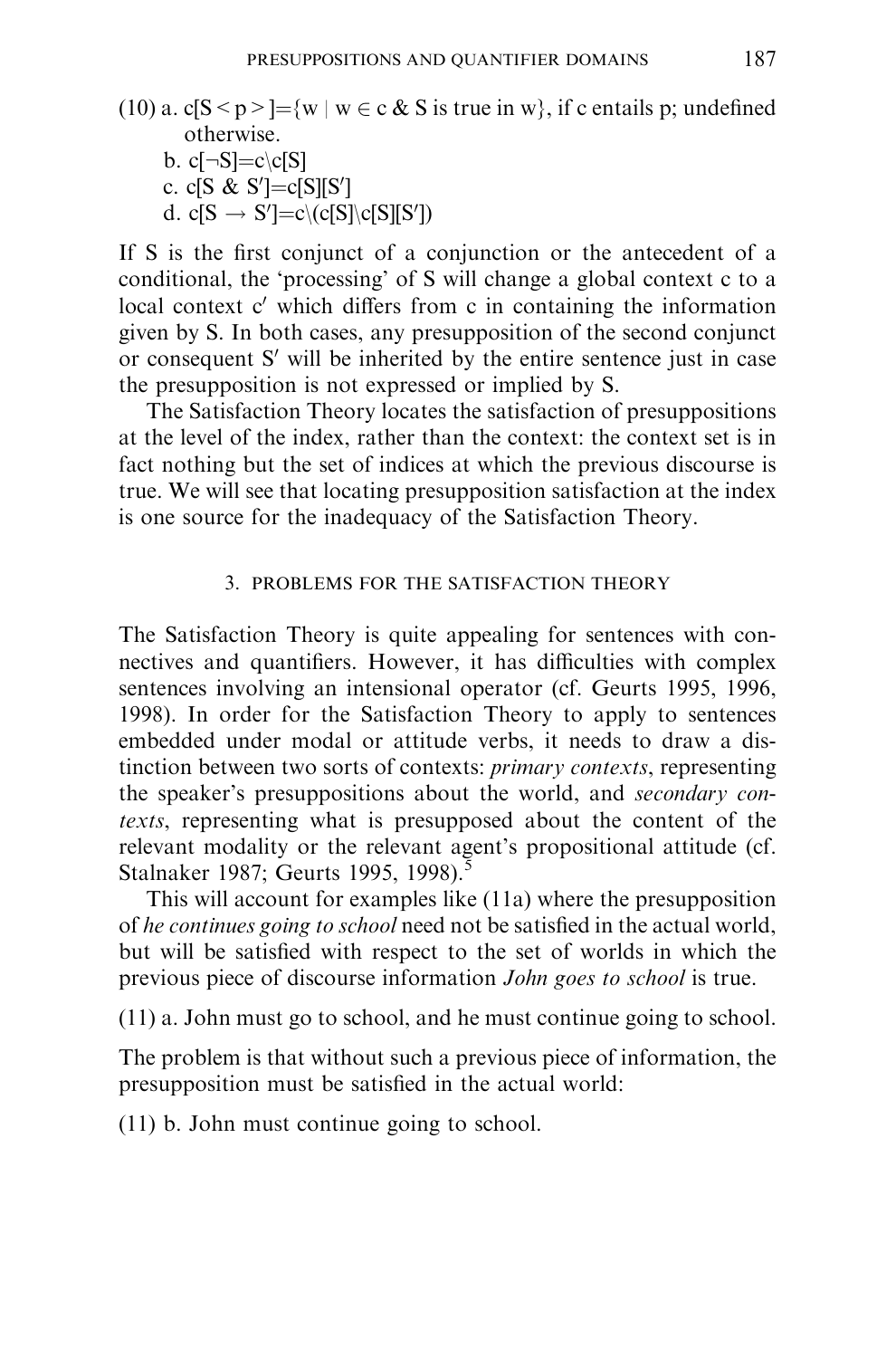(11b) presupposes that John actually goes to school, not only that he is required to do so.

(11b) constitutes a major problem for the Satisfaction Theory: the Satisfaction Theory predicts that (11a) only presupposes (or rather requires accommodation of the presupposition) that John is required to go to school, not that he in fact goes to school. That is, it predicts that the context that will be modified so as to include the information that John goes to school is the secondary, not the primary context. In other words, the Satisfaction Theory predicts *local*, not global accommodation (cf. Geurts 1998).

The generalization about presuppositions in modal and attitudinal contexts that has been established is as follows: The presuppositions of a presupposition trigger in the scope of an intensional operator are always inherited by the entire sentence, unless there is preceding linguistic material in the same intensional context that matches the presupposition (cf. Geurts 1995). That this also holds for attitude verbs is seen in (12) (cf. Karttunen 1974; Heim 1992; Geurts 1995, 1998):

- (12) a. Mary believes that John repeated the question.
	- b. Mary believes that John asked the question before, and she believes that he repeated the question.

(12a) (for most speakers) presupposes that John asked the question, whereas (12b) does not. Again, the Satisfaction Theory wrongly predicts that what will be accommodated in this case is the secondary context, not the primary one. Let me call the phenomenon displayed by  $(11a, b)$  and  $(12a, b)$  the *de re effect*.

Another general problem for the Satisfaction Theory is what Geurts calls the proviso problem (cf. Geurts 1986). In many cases, it appears, the Satisfaction Theory predicts weaker presuppositions than a complex sentence actually carries. For example, the Satisfaction Theory predicts that (13a) only presupposes (13b):

- (13) a. It is possible that Theo hates sonnets and that his wife does too.
	- b. Theo hates sonnets  $\rightarrow$  Theo has a wife.

If contexts are construed as sets of possible worlds, then once the sentence Theo hates sonnets is applied to a context, the resulting context also supports all of that sentence's implications – and thus it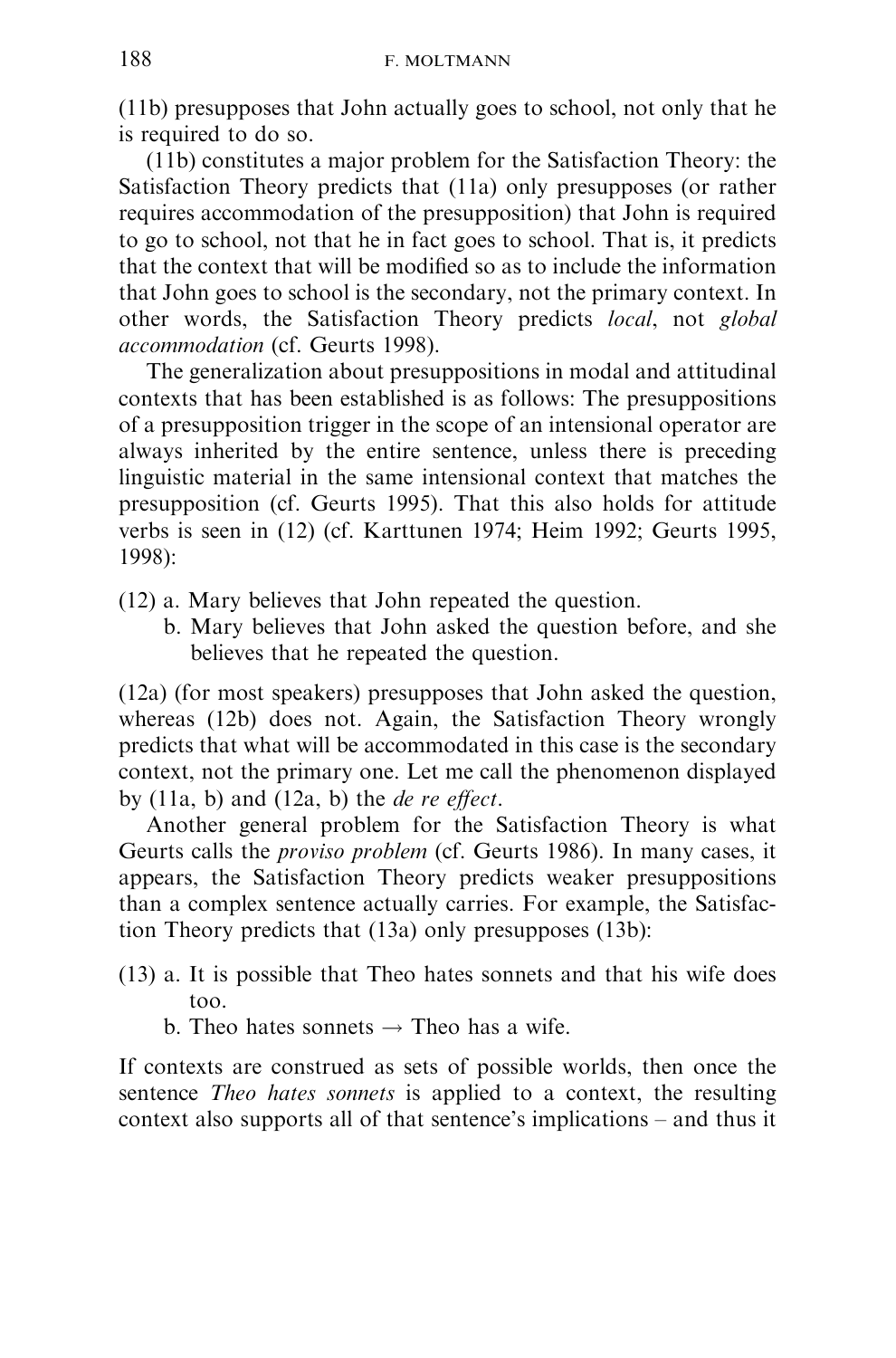is sufficient that Theo has a wife is among those. However, (13a) in fact presupposes unconditionally that Theo has a wife.

#### 4. THE BINDING THEORY OF PRESUPPOSITIONS

Within DRT (Kamp 1981; Kamp and Reyle 1996), Rob van der Sandt and Bart Geurts have developed an alternative to the Satisfaction Theory, the Binding Theory of presuppositions (van der Sandt 1992; Geurts 1995, 1996, 1998). Only a few remarks about this approach should suffice, for readers already familiar with DRT. According to the Binding Theory, presupposition triggers are always anaphoric, requiring an antecedent in an accessible discourse representation structure (DRS). Instead of taking presupposition satisfaction to go along with the stages of acceptance of information, the acceptability of presupposition triggers is now traced to a formal relation of accessibility. The Binding Theory always requires an explicit antecedent to be present in the DRS that will satisfy the presupposition, and in the absence of a linguistically explicit antecedent, accommodation has to take place, that is, the insertion of an antecedent into an accessible part of the DRS. The de re effect observed in (11a, b) and (12a, b) is accounted for by giving preference to global accommodation over local or intermediate accommodation – that is, insertion of an antecedent into the highest level of the DRS.

The Binding Theory of presuppositions faces several difficulties. First, the Binding Theory ultimately does not draw a difference between presuppositional and assertive elements. Once a presupposition is accommodated, especially globally, it is put on a par with the assertive elements in the sentence. The presupposition does not act anymore as a precondition for the truth or falsity of the sentence or as the content of a pragmatic presupposition.

Second, in the case of global accommodation the Binding Theory fails to account for the fact that the presupposition also needs to be satisfied by the relevant secondary context. For example in (12a), Mary must also believe that John asked the question before (cf. Karttunen 1974; Stalnaker 1988; Zeevat 1992).

Third, there are problems with the way local and intermediate accommodation are treated. One problem is that local or intermediate accommodation on the Binding Theory should always be possible when it is known that the presupposition is not true. However, this does not seem the case, Compare (14a) with (14b):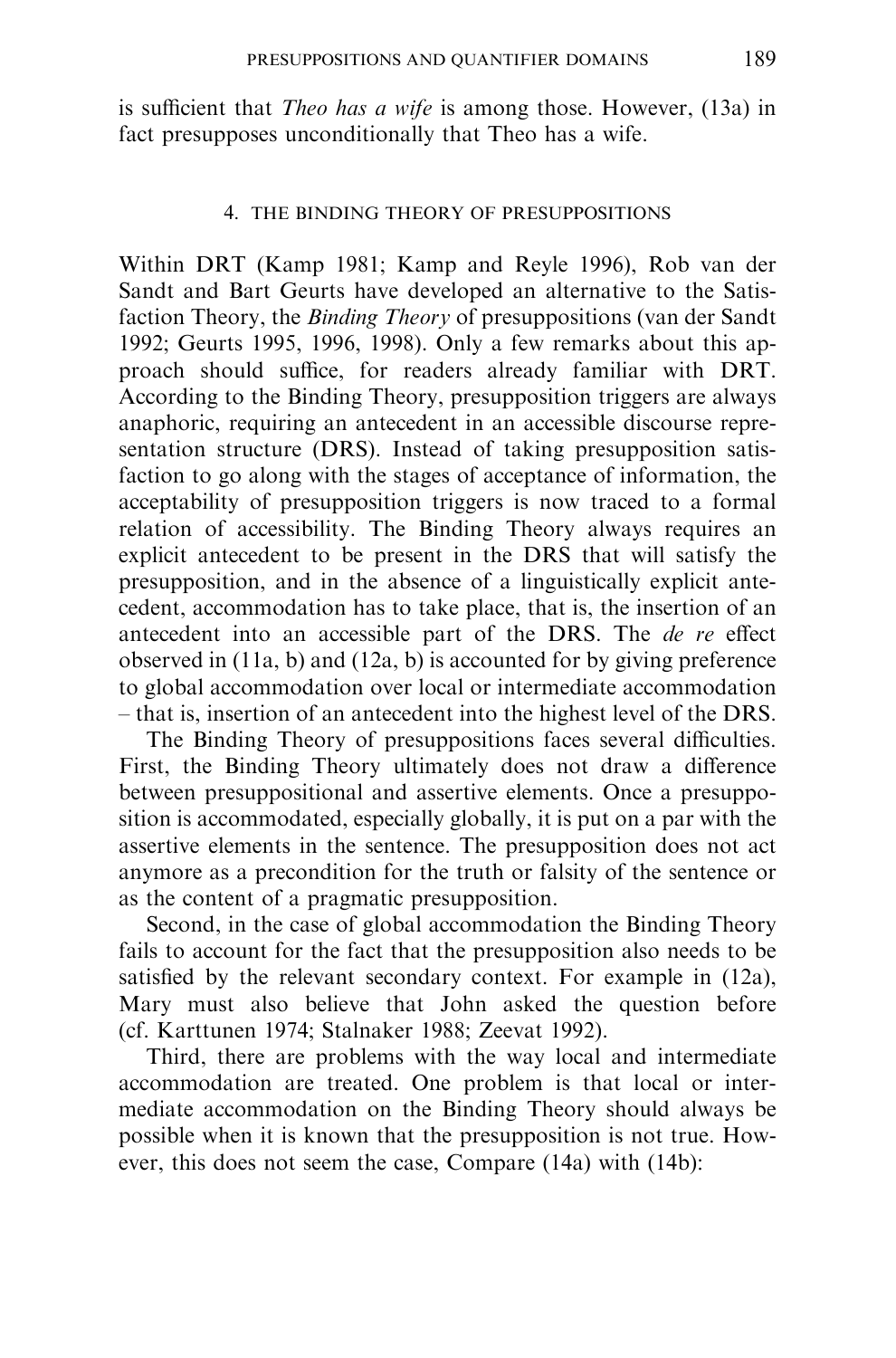(14) a. If John is married, his wife is happy.

b. If John plays baseball, his wife is happy.

(14a) is fine because the antecedent implies that John has a wife. But for (14b) a reading on which John does not have a wife seems excluded even if it is not known that John has a wife: local accommodation of *his wife* is impossible.

Another problem with local and intermediate accommodation for the Binding Theory arises with quantificational sentences. The Binding Theory says that intermediate accommodation must take place with quantificational sentences like (15), that is, accommodation of a proposition 'x smoked' within the restriction of the quantifier, making (15a) equivalent to (15b):

(15) a. Two students stopped smoking.

b. Two student who smoked stopped smoking.

This, however, yields wrong predictions when such sentences are embedded under attitude verbs or modals, as in (15c, d):

(15) c. It is possible that two student stopped smoking.

d. John believes that two student stopped smoking.

According to the Binding Theory, the presupposition will have to be accommodated within the scope of the modal or the attitude verb. But the *de re* effect is apparent in such sentences in just the same way as elsewhere. That is, (15c) and (15d) presuppose that two students in fact did smoke.

There is another general problem for both the Satisfaction Theory and the Binding Theory, and that is that it neglects either one or the other kind of two fundamentally different sorts of presuppositions. Kripke (ms) (see also Soames 1989, Fn. 54) convincingly argued for a distinction among two different kinds of presuppositions: anaphoric presuppositions and nonanaphoric ones. Anaphoric presuppositions are those carried by expressions like too and again. Nonanaphoric presuppositions may be carried by lexical expressions like stop, which can also have a nonanaphoric reading (cf. Soames Fn. 54). Anaphoric presupposition triggers relate to a specific proposition in the context, usually one made explicit in the previous discourse context. Clearly, the Binding Theory is an account designed for anaphoric presuppositions, whereas the Satisfaction Theory is made for nonanaphoric ones.<sup>6</sup>

Let us then distinguish between purely anaphoric presupposition triggers such as again on the one hand and on the other hand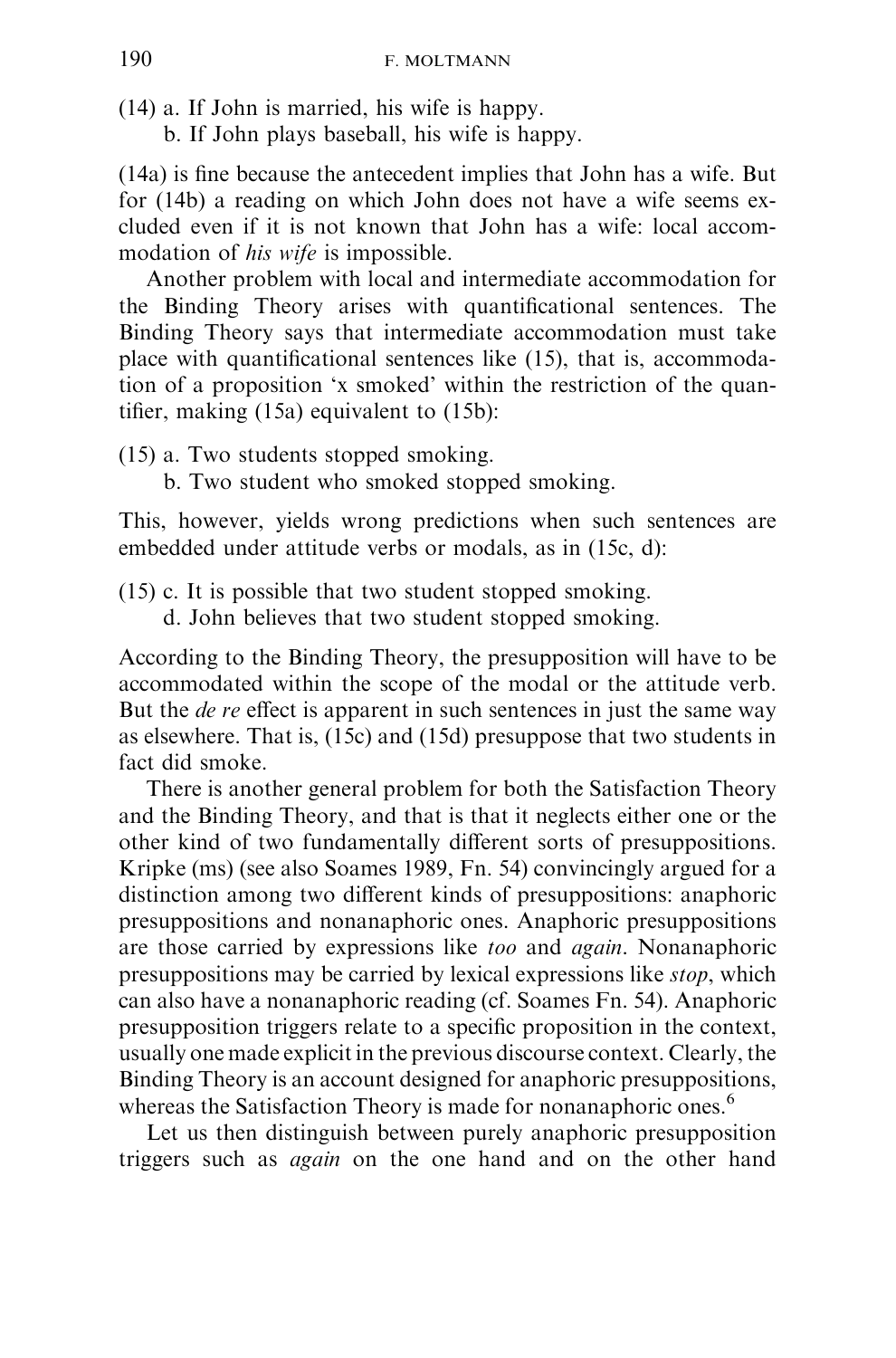presupposition triggers such as stop, which have both anaphoric and nonanaphoric uses. The latter generally are expressions that have concepts as meanings that impose the presuppositions as preconditions for their applicability. For such conceptual presuppositions the following generalization can be made: Unless the presupposition is anaphoric, it must be satisfied with respect to the context (and not just the index). This captures the *de re* effect and it reduces the projection problem of presuppositions to the establishing of anaphoric presuppositional relations (as on the Binding Theory).

To complete the picture, there may also be purely nonanaphoric presuppositions, as Rob van der Sandt pointed out to me, namely sortal requirements. Sortal requirements cannot have an anaphoric use, simply because they are conditions on the kind of argument a predicate can take that would, for a given object, need to hold in all possible worlds.

### 5. A NEW ACCOUNT OF PRESUPPOSITIONS

My account carries over some important features of the Binding Theory, namely the anaphoric treatment of at least certain presuppositions, and with that the account of the proviso problem and, to an extent, the de re effect. However, my account makes a distinction between anaphoric and nonanaphoric presuppositions, which are treated in two fundamentally different ways.7 Nonanaphoric presuppositions are conditions that need to be satisfied with respect to the utterance context. Anaphoric presuppositions are presuppositions acting as anaphora and as such need to link up to an antecedent.

The antecedents of anaphoric presuppositions need to be found in a context that I call the background of a structured proposition. The background is a minimal representational context that provides the 'anaphoric completion' for a sentence, and thus contains the kind of semantic material from the previous discourse context that can provide antecedents of certain anaphorically used expressions in the sentence. For sentences presupposing a proposition, the backgrounds consist of propositions acting as anaphoric completions for the relevant anaphorically used presupposition triggers.

For example, the background for John failed again will have to contain a proposition of the sort that John failed previously. It is this proposition itself that I will take to act as the antecedent of the again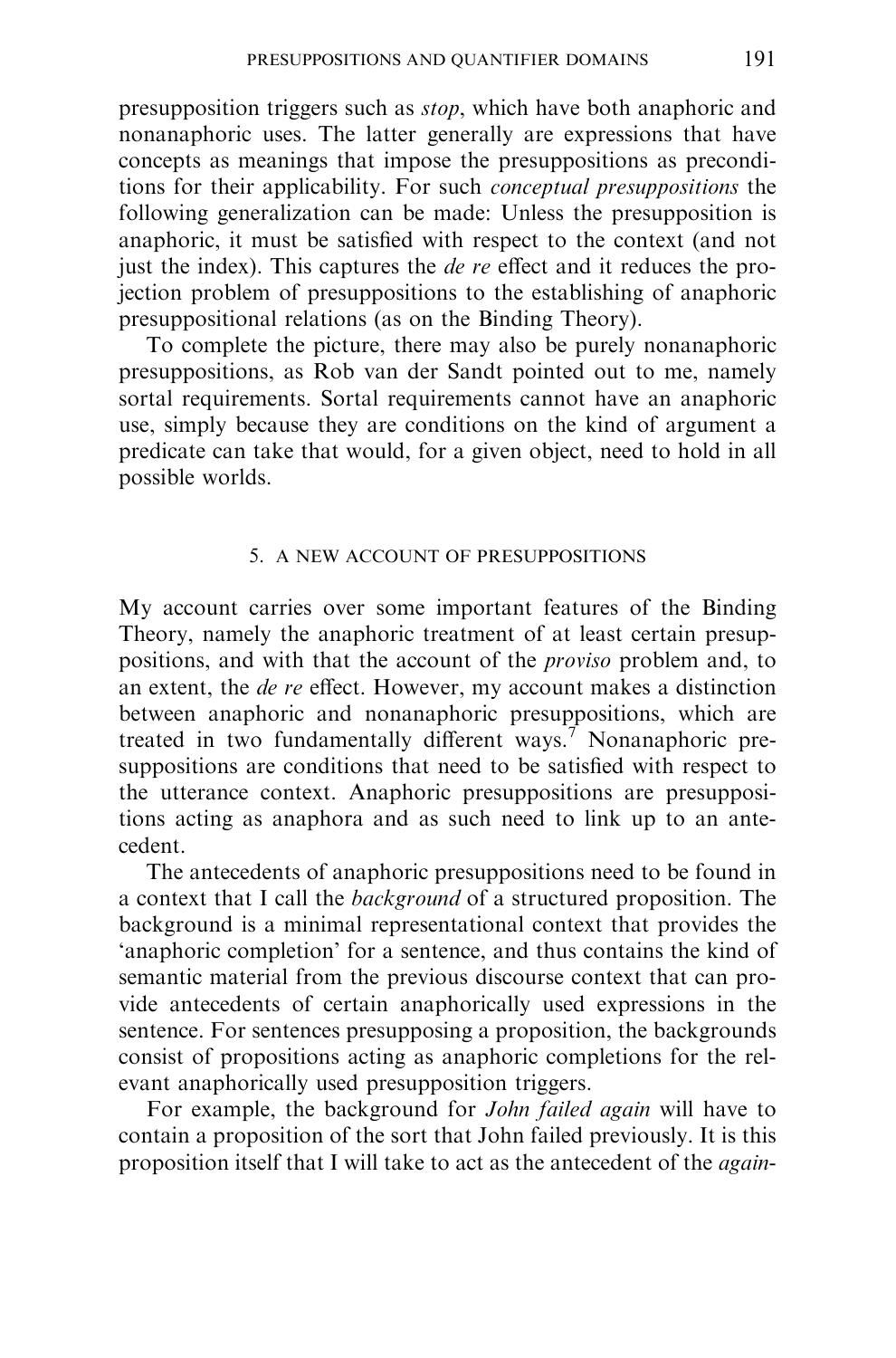sentence. For an *again*-sentence to be acceptable, the *again*-sentence needs to be coindexed with such a proposition in the background.<sup>8</sup> We can then say that anaphoric presuppositions impose the following condition on what can count as a background, where 'S' and 'p' are variables ranging over both indexed and nonindexed sentences and propositions:

## (16) Condition on anaphoric presuppositions

If a sentence S anaphorically presupposes a proposition p, then b can be a background for S only if S is coindexed with p and  $p \in b$ .

Here I am assuming that a simple sentence containing a presupposition trigger such as *John failed again* carries an index and not just the presupposition trigger itself.

There will not always be a single background associated with the interpretation of a sentence. Rather backgrounds may change within the evaluation of a sentence, especially in the case of conditionals and conjunctions (just as they do in dynamic semantics). This change will involve an increase of information as goes along with the preceding subsentence. Even a sentence-internal change of the background is not strictly driven by the semantic content of subsentences, but may, to an extent, also depend on a speaker's intentions (which will account for rare cases of local accommodation). Let us say that a background  $b(c)$ depends on a context c, representing relevant speaker's intention as well as the preceding discourse. Then if  $b(c)$  is the background for a conjunction S and S', the background for S' will also depend on the content of S, and thus for the semantic evaluation of S' we will have a background  $b(c, S)$ . Similarly for a conditional if S, then S'. Thus, we will have the conditions on backgrounds of embedded sentences in (19a, b):

(17) a. [S and S<sup>0</sup> ] i, b(c)¼<AND, [S]i, b(c),, [S<sup>0</sup> ] i, b(c, S)> b. [if S then S<sup>0</sup> ] i, b(c)¼<IF, [S]i, b(c),, [S<sup>0</sup> ] i, b(c, S)>

For a sentence with an intensional verb V, the background for the embedded sentence generally contains propositions embedded in the same way in the background for the entire sentence, as in a simple case in (17c):

(17) c. [a V S] <sup>i</sup>;f½V-;a;p><sup>g</sup> ¼ ½V-; a; ½S<sup>i</sup>;fp<sup>g</sup> >

That is, the embedded sentence in John must continue going to school in (11a) will be evaluated as [*John continues going to school*]  $^{i,\{G,j,s>\}}$ where  $\{G, j, s > i\}$  is the proposition expressed by *John goes to school.*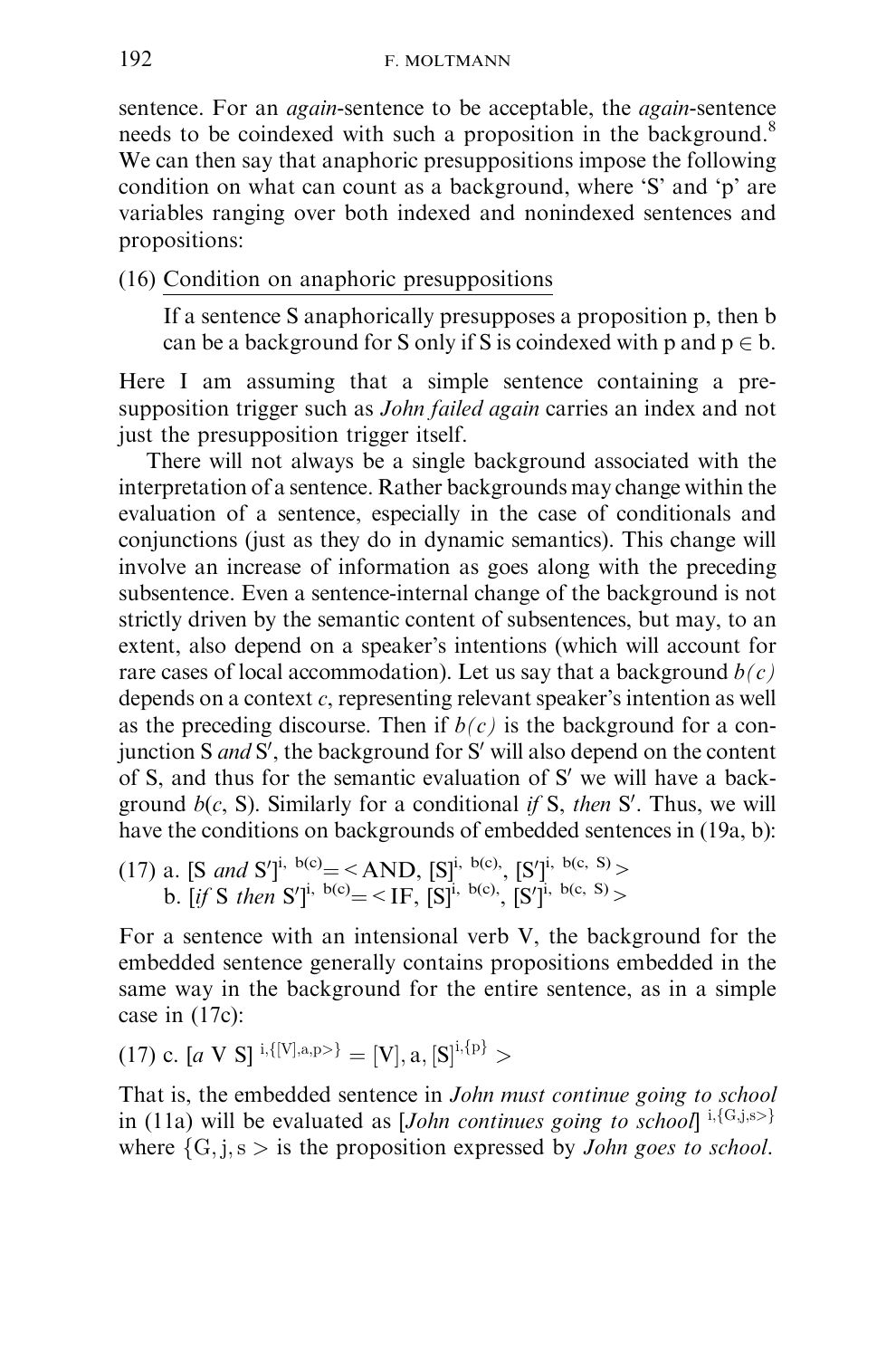I do not intend to give explicit rules for the construction of backgrounds. It suffices to say that those rules differ fundamentally from semantic rules determining the propositional content of a sentence: they do not apply strictly on the basis of the syntactosemantic structure of a discourse, but are also influenced by the speaker's intentions. The process of building backgrounds, in a way, is a partly dynamic process, of cumulatively building relevant antecedent material for anaphoric elements. This then incorporates a fundamental insight of dynamic semantics, namely that the interpretation of sentences may depend on a discourse context that is incrementally built even within a sentence.

A background will form the content of the propositional attitude of pragmatic presupposition, or else, in the case of an embedded sentence, the content of a background attitude (usually belief). On this account then, pragmatic presuppositions will naturally go along with semantic anchoring, but do not play a direct role for presupposition projection.

Conceptual presuppositions may be satisfied either with respect to the background or with respect to the utterance context. Thus, in (18a), John stopped smoking relates anaphorically to the proposition that John smoked from the antecedent of the conditional, whereas in (18b) the proposition needs to be true in the actual world, that is, with respect to the utterance context:

(18) a. If John once smoked, then he now stopped smoking.

b. If Mary is happy, then John stopped smoking.

In the second case, as was mentioned in regard to the Binding Theory, the presupposition needs to be true also at the index.

Turning now to the condition on conceptual presuppositions, let us recall that a sentence will first be evaluated as a structured proposition relative to an utterance context as well as a background. The structured propositions will then be the bearer of the truth value, relative to an index. I take the conditions on conceptual presuppositions to be conditions on whether a sentence expresses a structured proposition, relative to a context and a background, following Soames' (1989) suggestion mentioned earlier. If a conceptual presupposition is satisfied anaphorically, the sentence needs to be coindexed with a corresponding proposition in the background, and if it is satisfied with respect to the utterance context, it needs to be true at that context. In both cases, the presupposition also needs to holds at the current index, though, and this effect can be achieved by making the presuppo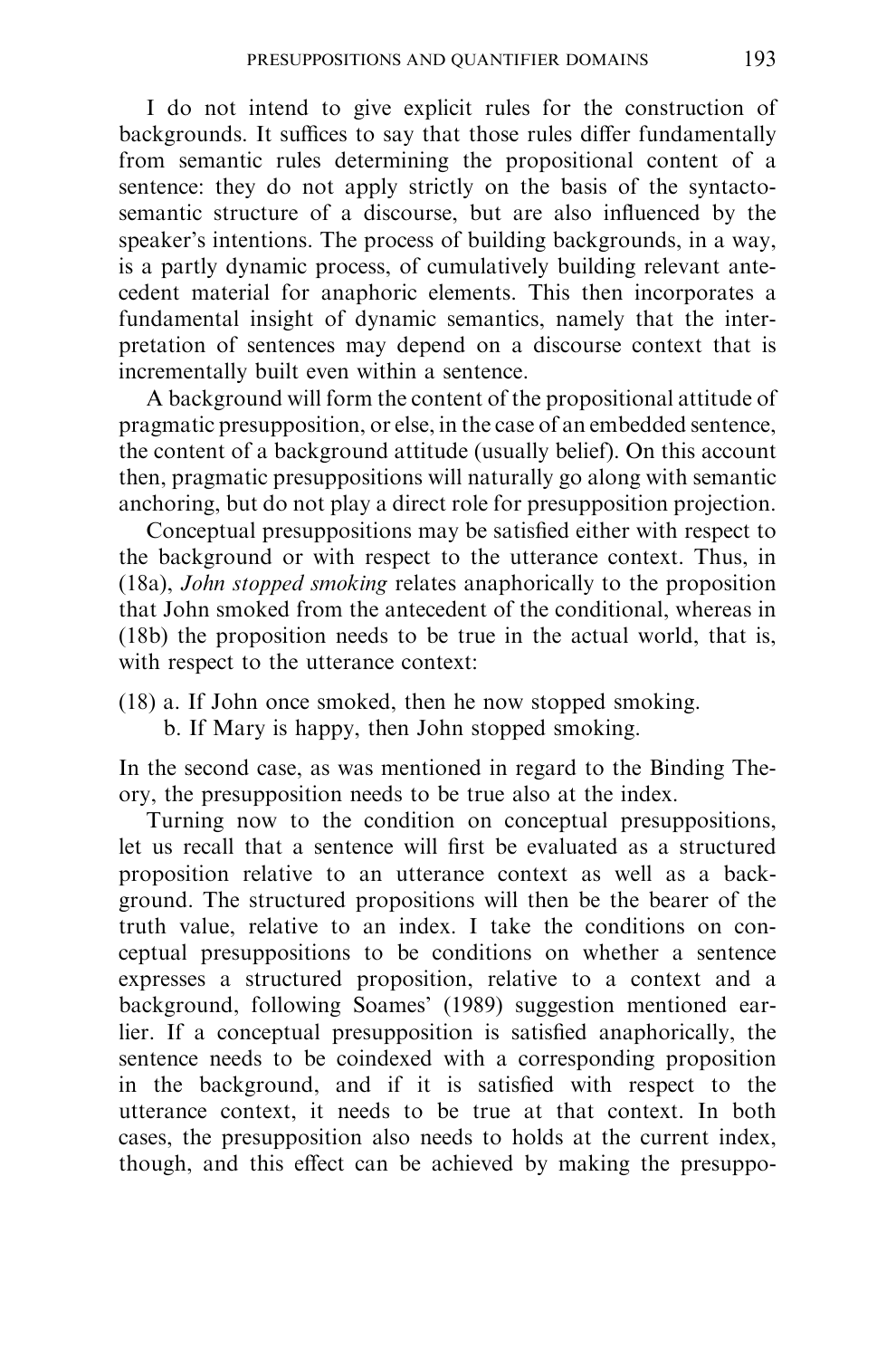sition itself part of the structured proposition, as an additional conjunct.

The condition on conceptual presuppositions will then be as follows:

(19) Condition on conceptual presuppositions

For a sentence  $S < p >$  presupposing a proposition p,  $[S < p >]^{i,b}$ is defined as  $\leq [S]^{i,b}$ ,  $p >$  if either  $p^i=1$  or S is coindexed with p and  $p \in b$ .

An important question is, why should conceptual presuppositions be subject to a disjunctive condition of either being anaphoric with respect to elements from the previous discourse or require truth relative to the context of the utterance situation? There is a unifying motivation for this disjunctive condition, namely what I will call semantic anchoring:

(20) Semantic anchoring of presuppositions

If an expression E in a sentence S presupposes a proposition p, then p must have been verified prior to the evaluation of E at the current index.

'Prior' here refers to the order of the various steps involved in the evaluation of the truth value of a sentence, which is not to be understood in temporal terms. (20) will be satisfied just when the presupposition p belongs to the background or has been verified with respect to the context. For a sentence  $S$  that is to be evaluated at a context *i*, an index  $i'$ , and a background *b*, certainly whatever conditions associated with S need to be satisfied at the context  $i$  need to be verified prior to the evaluation of S at the index  $\dot{i}$ ; and the background b contains, by nature, already evaluated material. Semantic anchoring in a way unburdens the current index, from having itself to verify presuppositions.

To explain presupposition projection of complex sentences, only the semantic anchoring condition is needed, together with the rules governing the construction of backgrounds for subsentences.

With this general account of presuppositions, let us return to the problems noted for the Binding Theory and see how they can now be dealt with. First, the present account draws a clear distinction between presupposed and asserted elements in that presuppositions are either to be verified at the context or else must find an antecedent in the background. Second, the disjunctive condition in a way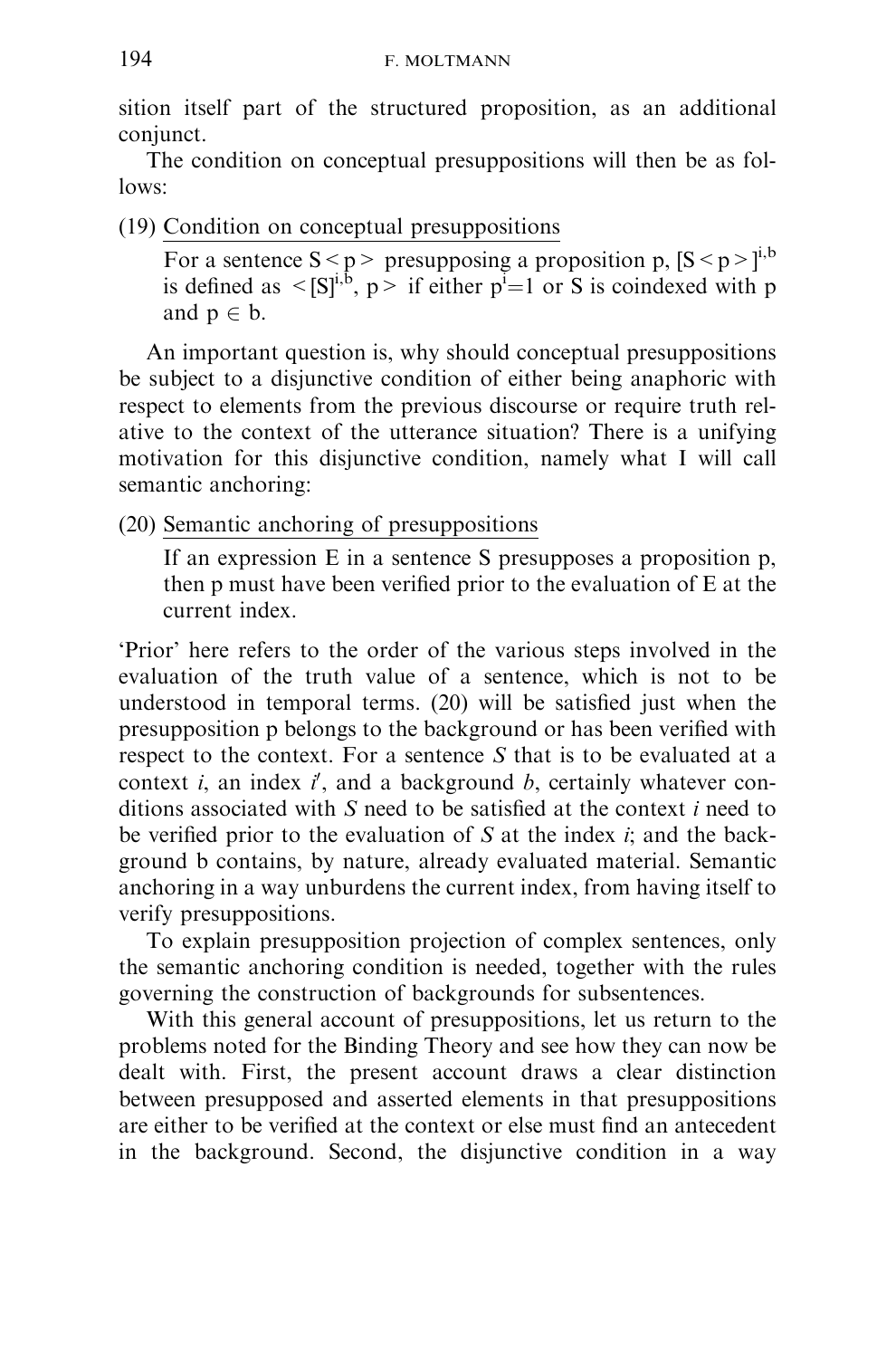explains the preference for global accommodation, rather than stipulating it, in that verification with respect to the context is simply one way of satisfying semantic anchoring. Third, the problems with local and intermediate accommodation that the Binding Theory faces are well accounted for. Local accommodation is limited to cases where a background can be construed from more or less explicit information in a preceding sentence. On the present account instead of local accommodation, there will only be a process of extracting antecedent material from the information content of a preceding sentence, which can be effectively applied to (14a), but not (14b). Also no problem arises in cases such as (15c) and (15d). The anchoring condition says that for any student  $d$  the presupposition that  $d$  smoked before needs to be true at the utterance context, rather than just an index introduced by the modal, and it imposes that condition on every student.

#### 6. THE DOMAIN PRESUPPOSITION

#### 6.1. The Basic Idea

The account of presuppositions that I have given has an important application to quantifier domains. Some quantifiers, namely strong quantifiers such as every, most, and the, display the same disjunctive condition concerning their domain as conceptual presuppositions. The presupposition of strong quantifiers, however, involves quantifier domains rather than propositions and hence can be called the Domain *Presupposition.* On the present account, this means that strong quantifiers have a restriction that is either coindexed with a property in the background or else must be evaluated with respect to the utterance context and not just the current index.

Note that the domain presupposition is not the condition that the quantification domain of strong quantifiers be nonempty, as in Milsark (1977), Diesing (1991) and others. Rather the Domain Presupposition concerns the identification of the quantifier domain prior to the evaluation of the quantificational NP at the current index. The domain presupposition thus presents a novel kind of presupposition in that what is presupposed is not a proposition, but a domain. Indeed the fact that the domain presupposition involves as a presupposition a domain rather than a proposition is something difficult do deal with on most existing accounts of presuppositions, including the Satisfaction Theory (where a context is conceived as a set of possible worlds (and possibly variable assignments)). The exception of course is the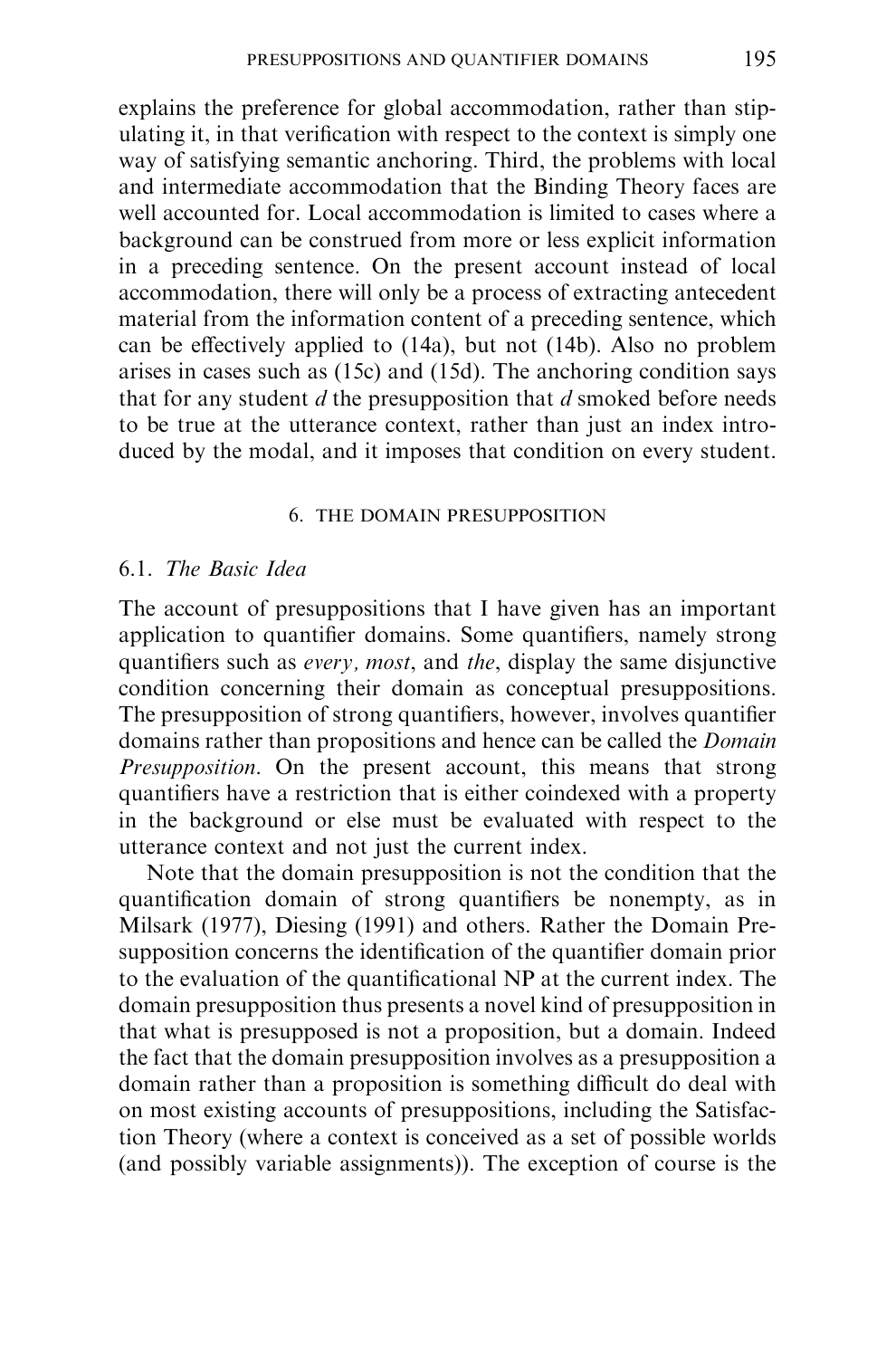Binding Theory where presuppositions are treated as anaphora, allowing in principle any semantic object to be presupposed.

There is in fact an account of the domain presupposition within the Binding Theory, namely that of Geurts and van der Sandt (1999). The aim of their paper, however, is to account for the existence presupposition of strong determiners within the Binding Theory of Presuppositions in general, rather than exploring an alternative account of the presuppositions of strong determiners with its various empirical ramifications.<sup>9</sup> Their account moreover poses the same issues and difficulties as the Binding Theory of presuppositions of propositions, as we will see.

The distinction between weak and strong NPs itself, I will argue, should be characterized in terms of the Domain Presupposition, which then allows for an explanation of their different occurrences. But the fact that definite NPs denote strong quantifiers and thus presuppose their domain has also other interesting consequences. In particular, the existence and uniqueness presuppositions associated with definite determiners will now come out as consequences of the Domain Presupposition and need not be specified as presuppositions anymore.

## 6.2. The Weak-strong Distinction Among Quantifiers

Let me first present some fundamental properties of the weak–strong distinction as such in order to introduce my account of the weak– strong distinction in terms of the Domain Presupposition.

I will adopt Keenan's (1987, 1996) logical characterization of strong quantifiers as those quantifiers that are nonintersective; but I will argue that it is not this characteristic that explains the different behavior of weak and strong quantifiers, but rather a property that goes along with nonintersectiveness, namely the Domain Presupposition.

The most familiar and best-researched contexts in which the weak–strong distinction among quantifiers plays a role are theresentences (discussed as the so-called '(In)definiteness Effect')). Theresentences reject the NPs in (21) and accept those in (22):<sup>10</sup>

(21) a.  $\#$  There is every man/the man/John in the garden.

- b. # There are most men in the garden.
- c. # There are many/few men in the garden. ('many/few relative to the number of men')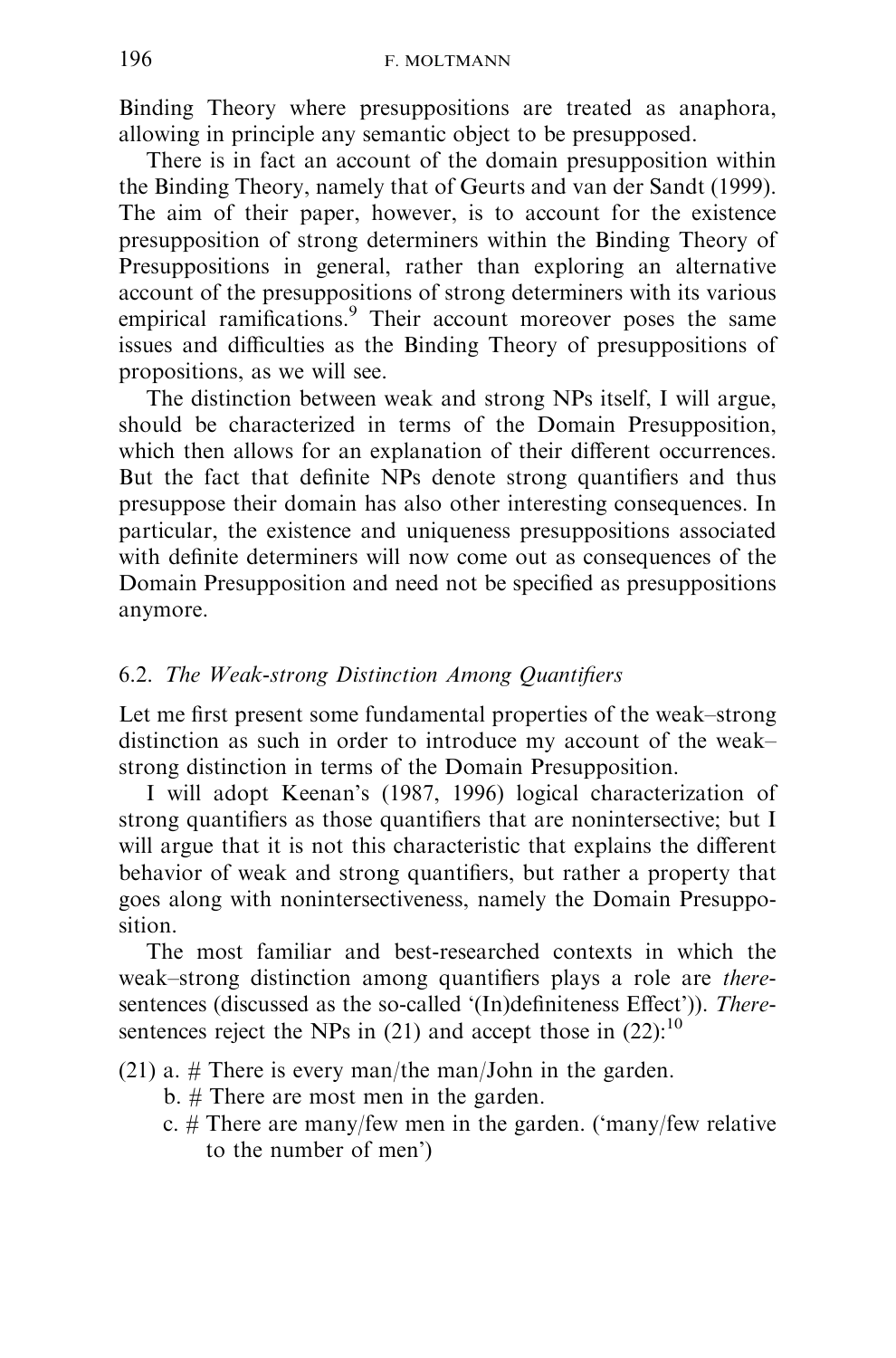- (22) a. There is/are a man/three men/a few men/many men/no men in the garden.
	- b. There are less than two/more than three/exactly two men in the garden.

The acceptability of certain complex NPs in there-sentences is also of interest, namely Boolean combinations of quantified NPs or partitives. I will turn to those later.

There are two kinds of approaches to the characterization of NPs acceptable in there-sentences. The first proposal characterizes such NPs in terms of a logical property of their determiner (Barwise and Cooper 1979; Higginbotham 1987; Keenan 1987, 1996); the second in terms of a discourse-related property (Milsark 1974; Enc 1991; Diesing 1992). The present account is in a sense a combination of the two views. It takes the distinction to be based on logical properties, which in turn go along with context-related properties. But it takes the context-related properties, not the logical properties to be crucial for explaining the different behavior of weak and strong NPs. Moreover, even though in the case of simple NPs the context-related property goes along with the logical property, in the case of complex NPs the two properties do not always coincide.

The relevant logical property is best formulated within Generalized Quantifier Theory (cf. Barwise and Cooper 1979). On the generalized-quantifier view, NPs denote generalized quantifiers Q (that is, sets of sets) and determiners denote functions D (which themselves are called 'determiners') mapping a set A onto a set of sets B (or, equivalently, a function from sets B to truth values 1 or 0). For example, every will denote a function which maps a set A to a function mapping a set B to 1 iff A is included in B, and (singular) the will denote a function that maps a set A to a function mapping a set B to 1 if A is included in B and A is a singleton set, to 0 if A is not included in B and A is a singleton set, and to the third truth value  $#$ (undefined') otherwise. According to Keenan (1996), whom I will follow in this regard, the logical property of determiners of simple NPs acceptable in there-sentences is the property of denoting an intersective determiner, where a determiner is intersective just in case it only cares about the intersection of its two arguments (cf. Keenan  $1996$ :<sup>11</sup>

(23) A determiner D is *intersective* iff for all A, A', B, B', if  $B \in D(A)$ and  $A \cap B = A' \cap B'$ , then  $B' \in D(A')$ .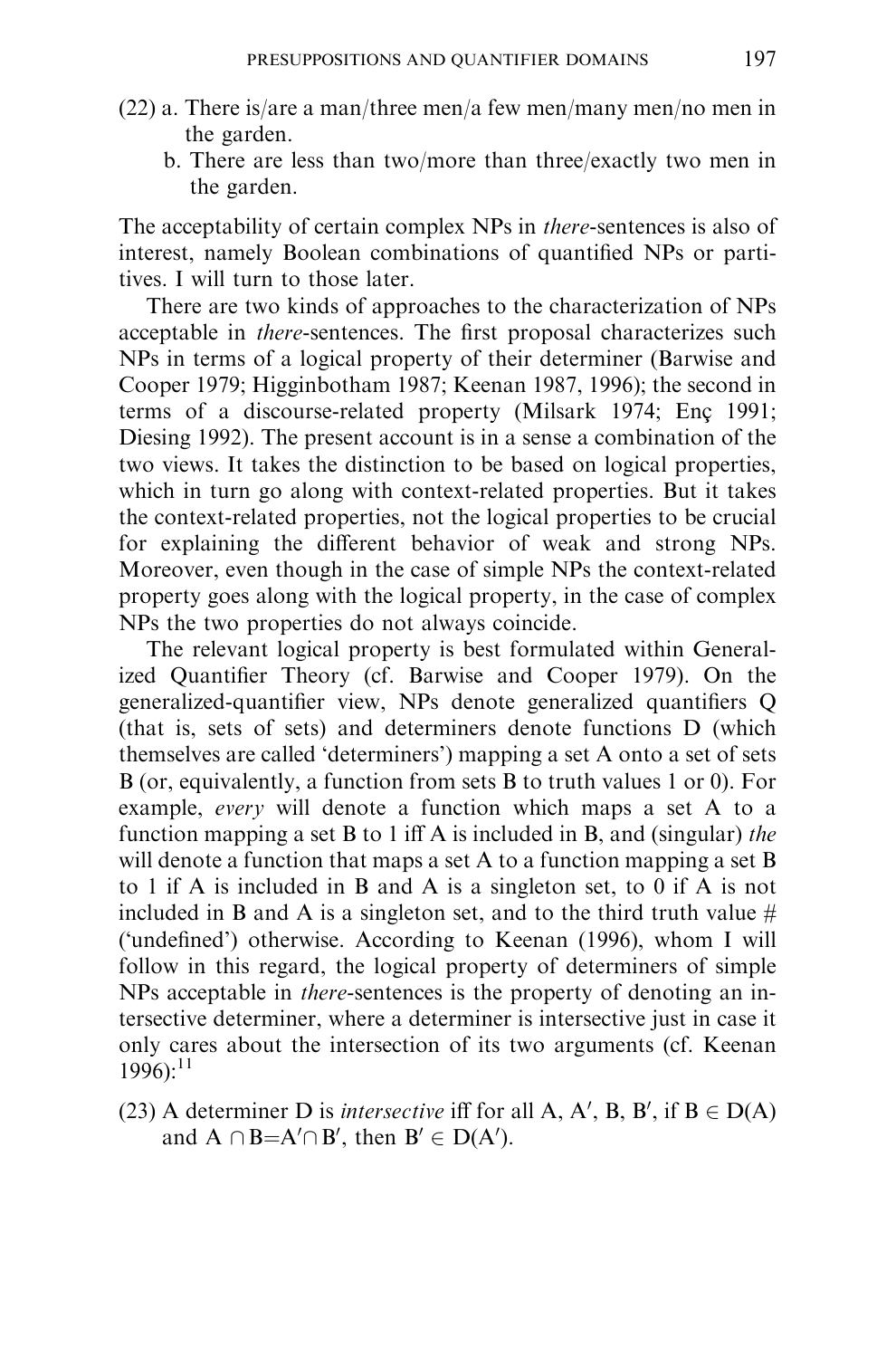In a derivative use, I will say that a determiner as an expression of English is intersective just in case it denotes an intersective determiner in the sense of (23). I will also say that an NP is intersective just in case its determiner is intersective. A as in a man is in the garden is intersective because it only cares about how many things are both men and in the garden; it need not take into account the entire set of men. But, every as in every man is in the garden is not intersective, since it has to check whether all the entities in the restriction, the set of men, are in the extension of the predicate, the set of things in the garden.<sup>12</sup>

Nonintersective determiners, I want to argue, are precisely those determiners that presuppose their domain, which means that their domain needs to be semantically anchored in a way analogous to the semantic anchoring of conceptual presuppositions. That is, the domain of nonintersective determiners needs to be identified prior to the semantic evaluation of the determiner at the current index.

In the case of presuppositions of propositions, those presuppositions were either specifically associated with anaphoric presupposition triggers or else they were preconditions on the application of a concept (and thus predictable given the nature of the concept). The question then arises of why strong quantifiers, but not weak quantifiers, should presuppose their domain.

An answer to this question can be obtained from the property of nonintersectiveness: in order to verify whether a set belongs to a nonintersective quantifier, the entire domain of the quantifier must be identified; whereas to verify whether a set belongs to an intersective determiner, only a subset of the quantifier domain needs to be identified. If membership in the extension of a concept depends on the precise identity of another set, then there is a sense in which it depends on that set. Let us then say that the relation among a set of sets Q and a set A (or a set of properties and a property) is that of presuppositional dependence just in case verifying membership in Q requires reference to A:

(24) A set of sets Q presupposes a set A iff for any sufficient condition P for a set X to be in Q, P can only be defined by mentioning A.

The semantic anchoring of a domain presupposition is to be achieved in exactly analogous ways to the semantic anchoring of a conceptual presupposition of a proposition: the restriction of the determiner at the index of evaluation must have the same extension as when evaluated with respect to the context of evaluation or else it must be anaphoric to some previously evaluated set description.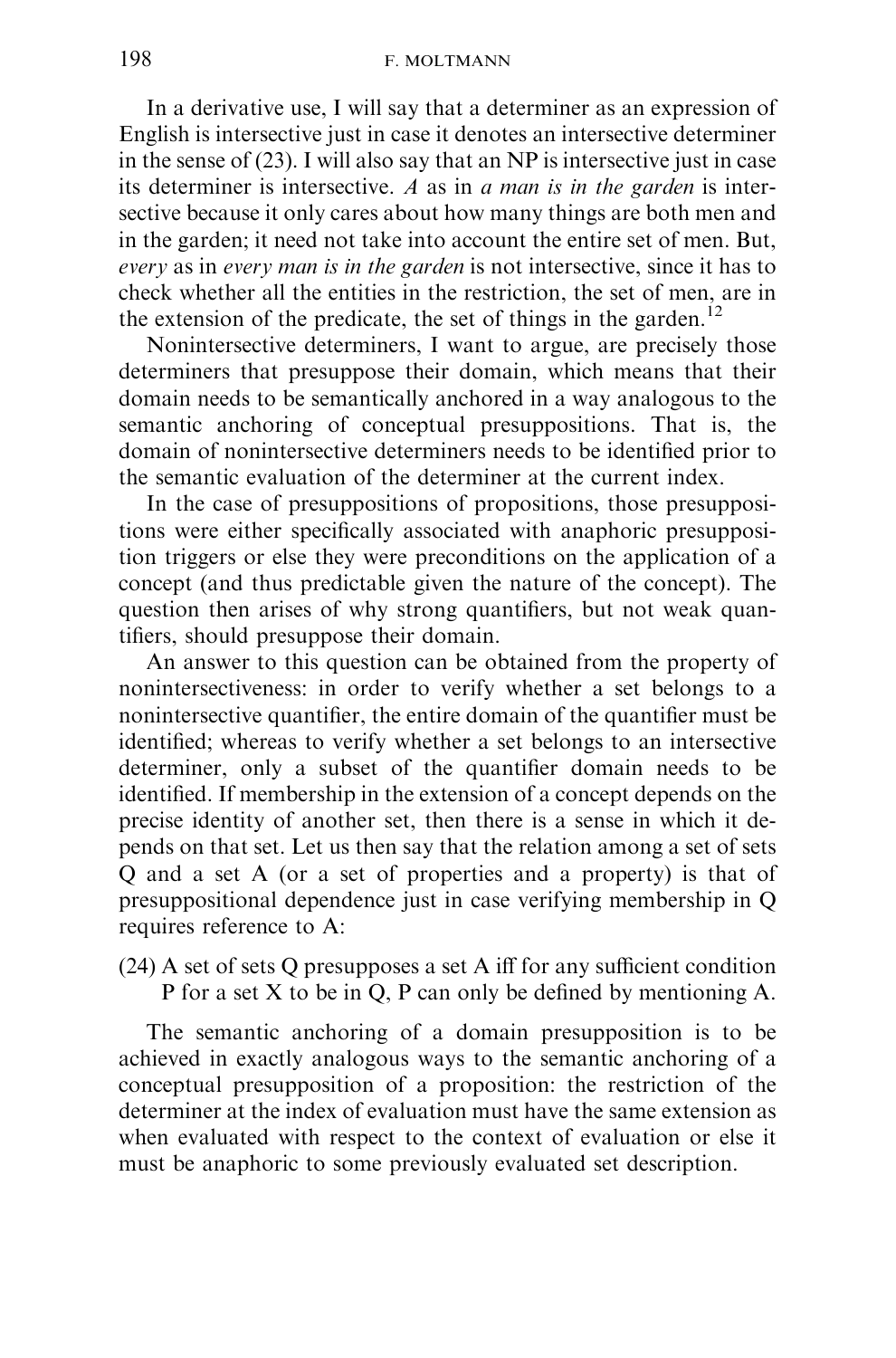Before making this requirement more precise formally, let us turn to the ways the Domain Presupposition manifests itself empirically. The main empirical evidence does not come from the semantics of there-sentences themselves (whose semantics is less obvious), but rather from intensional contexts.

## 6.3. Weak and Strong Determiners in Intensional Contexts

### 6.3.1. The Domain Presupposition with Universal Quantifiers

The crucial observation concerning weak and strong quantifiers in conditionals is found in the contrast between (25a) and (25b) and between (26a) and (26b):

- (25) a. If John owned every horse (most horses), Mary would be very happy.
	- b. If John owned a horse, Mary would be very happy.
- (26) a. ?? If John owned every unicorn, he would start a zoo.
	- b. If John owned a unicorn, he would start a zoo.

Suppose with Lewis (1972) that counterfactual conditionals involve universal quantification over worlds maximally similar to the actual world in which the antecedent is true. The observation then is that in (25a), those worlds must all contain exactly the same horses in their domain as the actual world – though those horses will in part be assigned different properties (namely being owned by John). Crucially, the counterfactual worlds cannot differ from the actual one in containing fewer horses (rather than the same horses, but with different properties). That is, the variation permitted by the relation of maximal similarity does not manifest itself in a variation in the domain of a strong quantifier, but only in a variation in the assignment of properties.

Domain variation is not excluded by the semantics (or pragmatics) of conditionals per se. In particular, domain-related differences among worlds do not constitute a violation of the condition of maximal similarity. This can be seen, for example, from (25b), where the relevant counterfactual worlds may differ from the actual world in containing an additional horse (standing in the relation of ownership to John).

The examples in (26) make the same point. (26a) must involve quantification over actual unicorns, whereas (26b) allows quantification over 'counterfactual unicorns'.

The same observation about quantifiers in the antecedent of a counterfactual conditional can be made for quantifiers occurring in the consequent of a conditional: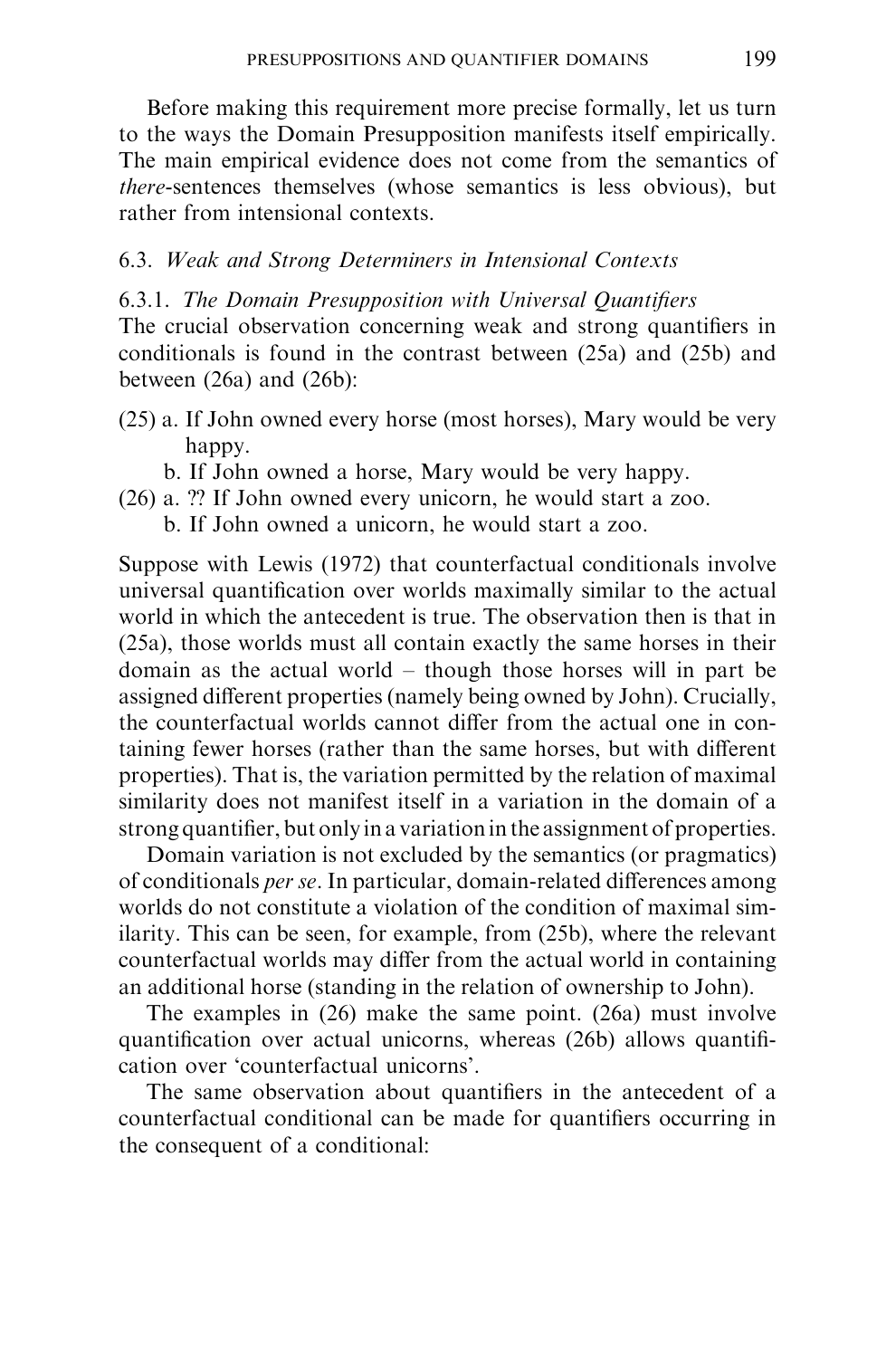(27) a. If John had realized his dreams, he would own every horse. b. If John had realized his dreams, he would own a horse.

Every horse in (27a) must range over every actual horse (unless the second, domain-independent reading is invoked). By contrast, a horse in (27b) may easily range also over counterfactual horses.

The condition to be fulfilled by the quantifiers in (25a) and (26a) is obviously that the restriction of the determiner be the same when evaluated with respect to the context and with respect to the index. If we use double indexing, then the semantics of counterfactual conditionals can, on the basis of Lewis' (1973) semantics, be formulated as follows:

(28)  $[$  <  $\Box$ , p, p' >]<sup>w</sup>=1 iff for all worlds w', w' maximally similar to w: if  $[p]^{w'}=1$ , then  $p'^{w'}=1$ .

Thus, the worlds a counterfactual conditional such as (28a) quantifies over must be such that the horses in that world are the same as in the actual world. Let me then call the condition on strong determiners that their restriction when evaluated with respect to the context be the same as when evaluated with respect to the index the *Matching* Condition.<sup>13</sup> I will take the Matching Condition to be a condition on the evaluation of strong NPs as generalized quantifiers. Disregarding backgrounds for the moment, the Matching Condition can be formulated as in (29), that is, the restriction of a determiner will have as its content at a context the property whose extension at any index is the same as at the context:

(29) The Matching Condition

For a domain-presupposing determiner  $D$  and a nominal  $N'$ , and world w,  $[D N']^w = [D]^w(O)$ , where O is the property such that for any world w',  $O^{\mathbf{w}\prime} = ([\mathbf{N}']^{\mathbf{w}'})^{\mathbf{w}'}$ .

(29) obviously corresponds to the requirement that a presupposed presupposition be true both at the context and the current index. As in the case of the presupposition of propositions, however, (29) need not be fulfilled when the quantifier domain relates to a linguistic antecedent, as in (30a-c):

- (30) a. If John owned ten horses, he would feed every horse well.
	- b. If John owned ten horses and fed every horse well, Mary would be very happy.
	- c. If John had realized his dreams, he would own ten horses and feed every horse well.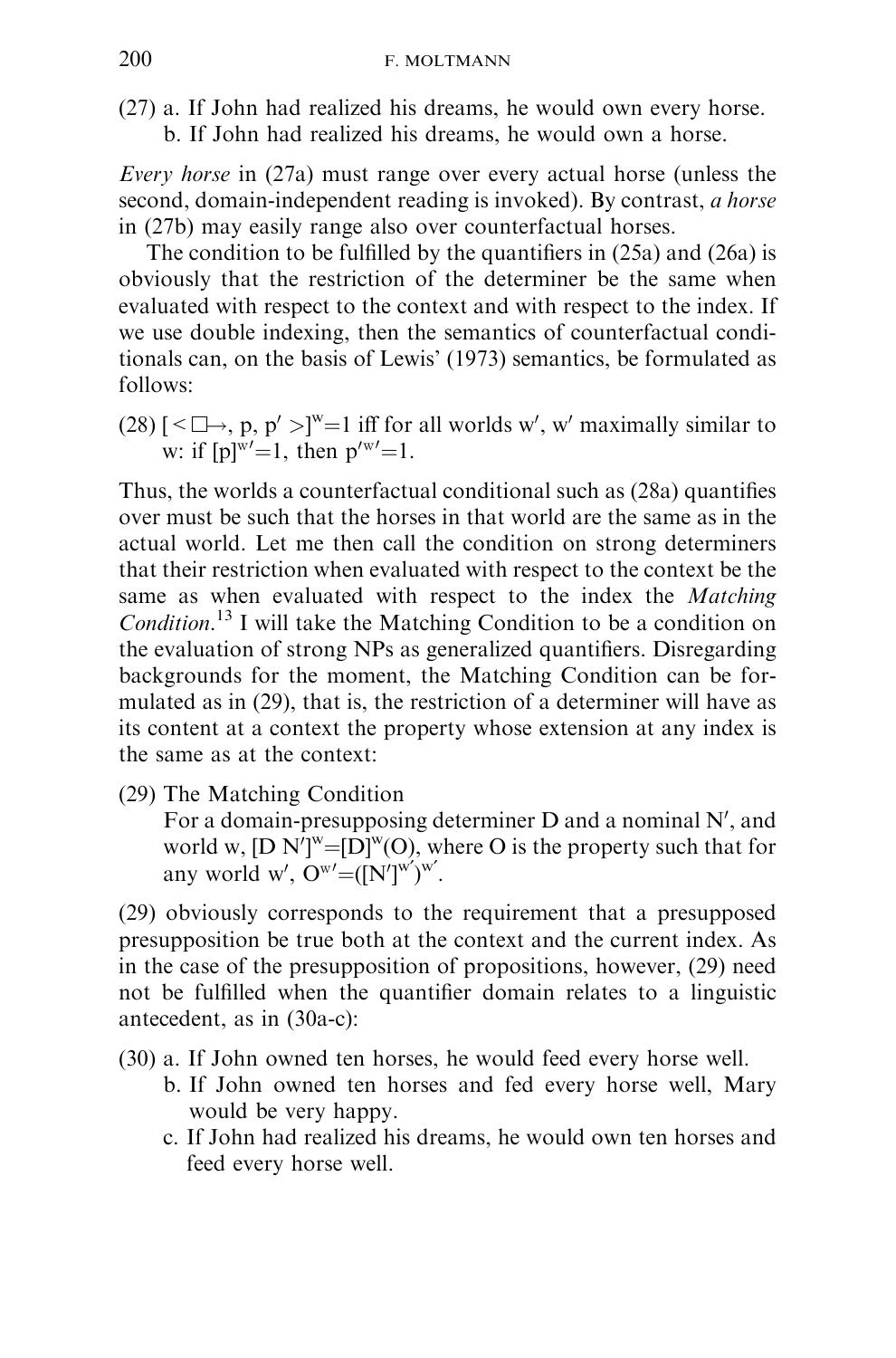In these cases, the strong determiner can have its restriction instead be evaluated with respect to the index, quantifying over 'counterfactual' horses. What is crucial about the examples in (30) is that every horse does not range over just any horse in the counterfactual world; rather it acts as a contextually restricted quantifier, ranging over just those horses that, according to the antecedent, John owns.

The data are exactly analogous to those with presuppositions of propositions: the domain of a strong quantifier must be identified with respect to *some* old context, where 'old context' is to be understood disjunctively as either some already evaluated linguistic material acting as antecedent for the restriction or else the utterance context. That is, at the current index, the domain of the quantifier can only be reidentified.

Formally, the background of a proposition now needs to be able to contain also properties, not just propositions. I will assume that the relation between an incomplete restriction and its completion when it is given in the preceding discourse is a formal anaphoric relationship, with the completion acting as antecedent to the restriction of the determiner. More precisely, the incomplete restriction will be coindexed with a property in the background that provides the completion, as in  $(31)$ :<sup>14</sup>

(31)  $[every\; horse_i]^{w,\{\lambda x [horse(x) \& own(j,x)]_i,...\}}$ 

Here the completion of the incomplete quantifier restriction is taken to be a property. This is required because of the possibility of incomplete quantifier restrictions in intensional contexts as in the examples in (30), where the quantifier with its restriction will have to be evaluated at different indices.<sup>15</sup>

(31) can now be evaluated as the generalized quantifier in (32):

(32) EVERY<sup>w</sup>([ $\lambda$ x[horse(x) & own(j, x)]<sup>w</sup>)

The linguistic antecedent of an incomplete quantifier restriction generally does not correspond to a constituent of the preceding sentence, but may have to be construed from various parts of the preceding discourse. Thus, in the case of (30a), a predicate 'horse that John owns' has to be construed from the sentence *John owned ten* horses. There will be discourse-semantic rules which determine what properties, given a particular discourse, can act as completions of a generalized quantifier. These rules are in fact essentially those formulated within DRT for the purpose of antecedents for plural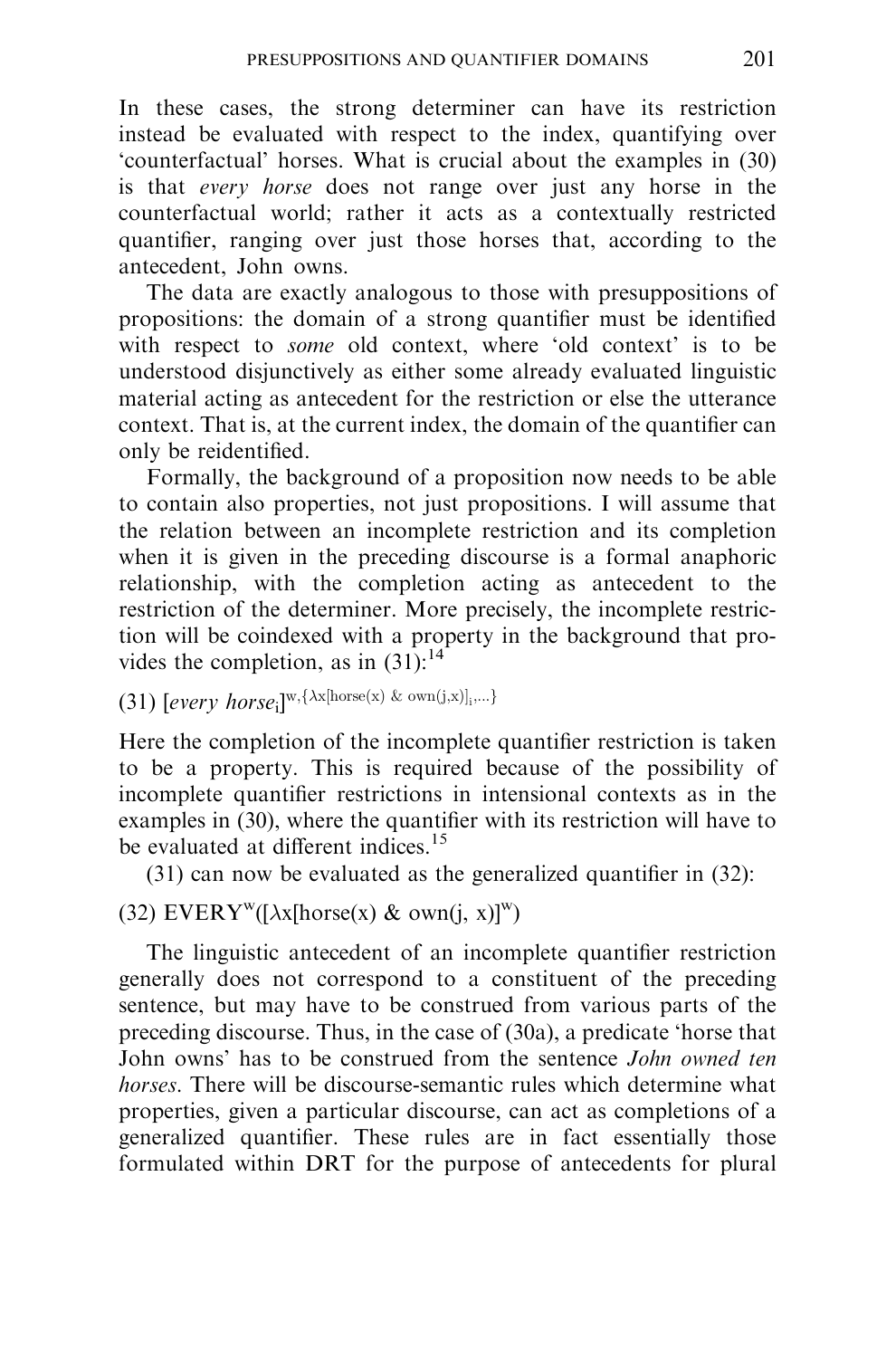pronouns (which, though, involve an additional operation of sum formation) (cf. Kamp and Reyle 1993).

For evaluating an NP with a restriction indexed to a property P in the background, the property expressed by the restriction will be conjoined with P (resulting in a property whose extension at an index i' is the intersection of the two properties):

(33) [D N<sup>0</sup> i ] w, {Pi,….}¼[D]([N<sup>0</sup> i ] <sup>w</sup> & Pi)

The semantic anchoring condition for domain presuppositions of strong determiners can now be formulated in a disjunctive way as in  $(34)$ , where again 'N'' stands for indexed or nonindexed nominals and 'P' for indexed or nonindexed properties:

(34) Semantic Anchoring of domain presuppositions For a domain-presupposing determiner D, a nominal N', indices i and i', and a (possibly empty) set b of properties or propositions, [D N']<sup>i,b</sup>=[D]<sup>i,b</sup>([N']<sup>i,b</sup>) if N' is coindexed with some property P,  $P \in b$ , or else = [D]<sup>i,b</sup>(O), where O is the property such that  $O^{i'} = ([N]^{i,b})^i$  for any index i'; [D N']<sup>i,b</sup> is undefined otherwise.

That is, the restriction of a domain-presupposing quantifier must be coindexed with a property in the background; or else its extension with respect to the current index must be the same as its extension with respect to the utterance context.

There is a second reading of *every horse* in (25a). On this reading, the focus is on John owning the totality of horses, regardless of what they are, whether they are actual or counterfactual. This reading does not involve any particular domain, but just the exhaustion of the horses (whatever they may be) by John's ownership. Let me call this the domain-independent reading. The domain-independent reading seems to be clearly distinct from the more common domain-dependent reading in that it requires focusing of the determiner. By contrast, the domain-independent reading does not require any particular focusing. The domain-independent reading occurs in all intensional contexts, and thus requires an appropriately general account.

There are three options available to account for the domainindependent reading, the last one of which being the most preferable. The first option is that the contextual restriction is locally accommodated. That is, the background for the antecedent itself would contain some property, that is, a property that in some way further restricts *every horse* – let's say the property x[in the barn(x)]. Such an account, however, is problematic in several ways. First, local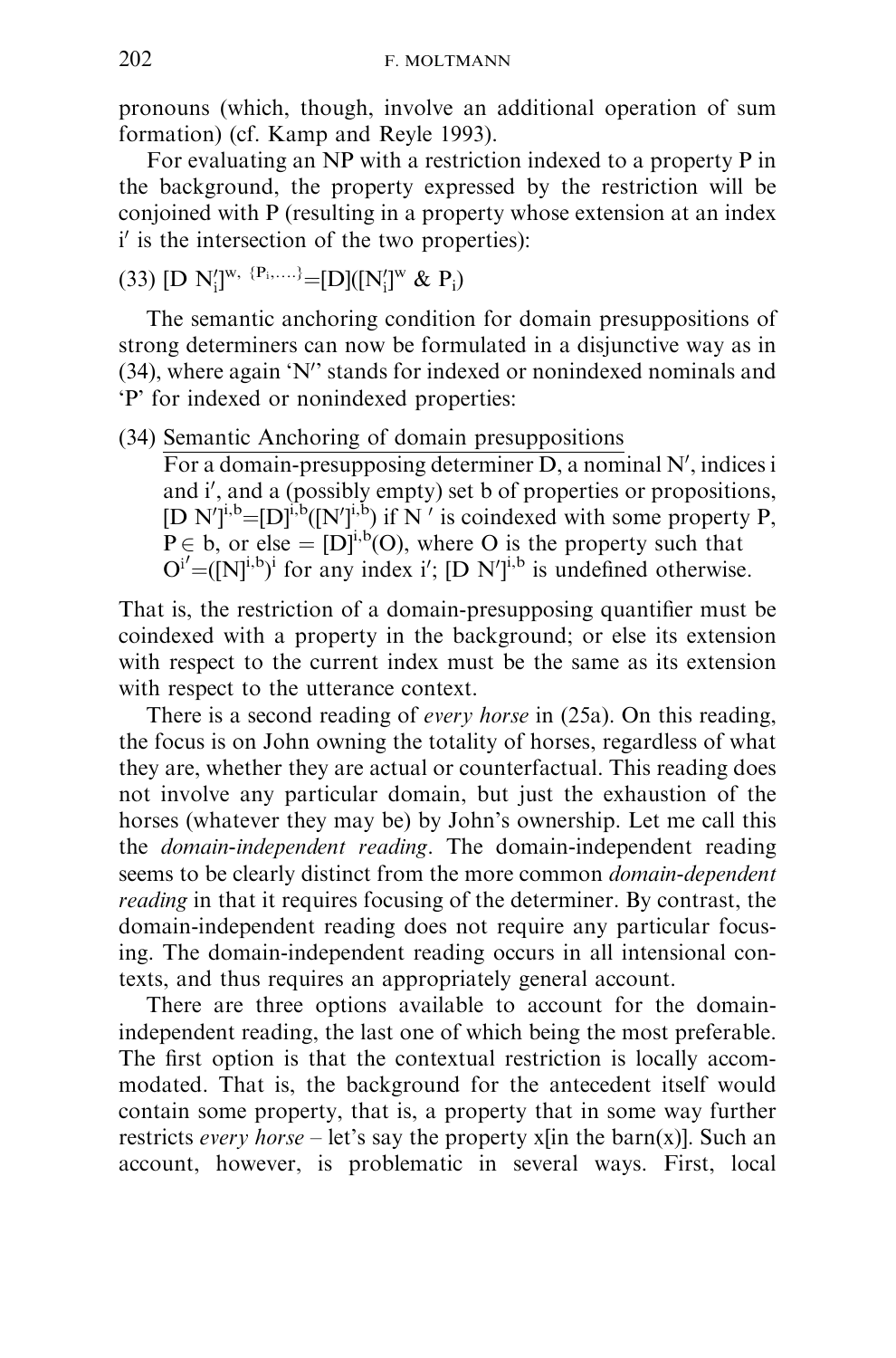accommodation should then be available in the same way for presuppositions of propositions, but this, we know, is not the case. Second, the account would leave unexplained why focus should play a role at all. Finally, local accommodation should, given the present view, be limited to the construal of antecedent elements from a given discourse and not be available freely.

The second option would attribute the domain-independent reading to the quantifier undergoing diagonalization in the sense of Stalnaker (1979), an operation which arguably is generally available in intensional contexts. The diagonal proposition a sentence S expresses consists of the set of worlds w such that S is true with w acting as a context as well as an index (i.e. diag([S]) =  $\{w \mid ([S]^w)^w=1\}$ ). If a sentence with a domain-independent reading stands for the diagonalization of the proposition it ordinarily expresses, then we will have both domain independence (since all the worlds in which the sentence is true act as contexts) as well as an effect of exhaustiveness (since what is common among all the worlds in which the diagonal proposition is true is that in such a world the totality of the entities fulfilling the quantifier domain restriction also satisfies the predicate at that world). Moreover, the Domain Presupposition will be satisfied (since context and index will always be identical).

Diagonalization as an account of the domain-independent reading is not unproblematic, though. First diagonalization is not as freely available as it should be on that account of the domain-independent reading. Diagonalization is obviously not available for satisfying the anchoring condition for presuppositions of propositions. Second, diagonalization leaves entirely unexplained the effect of focusing on the domain-independent reading.

The third proposal to account for the domain-independent reading makes crucial use of a possibility available specifically with structured propositions. This possibility consists in that structured propositions can be more or less fine-grained (cf. Cresswell 1985). That is, the elements in a structured proposition may reflect smaller or larger constituents of a sentence. In particular, an NP may contribute to a structured proposition either the denotation of the NP itself or both the denotation of the determiner and the  $N'$ . Generally, for each partition of a sentence into constituents, there will be a different structured proposition that could then act as the meaning of the sentence. The sentence in (35a), in particular, may be partitioned either as in (35b) or as in (35c):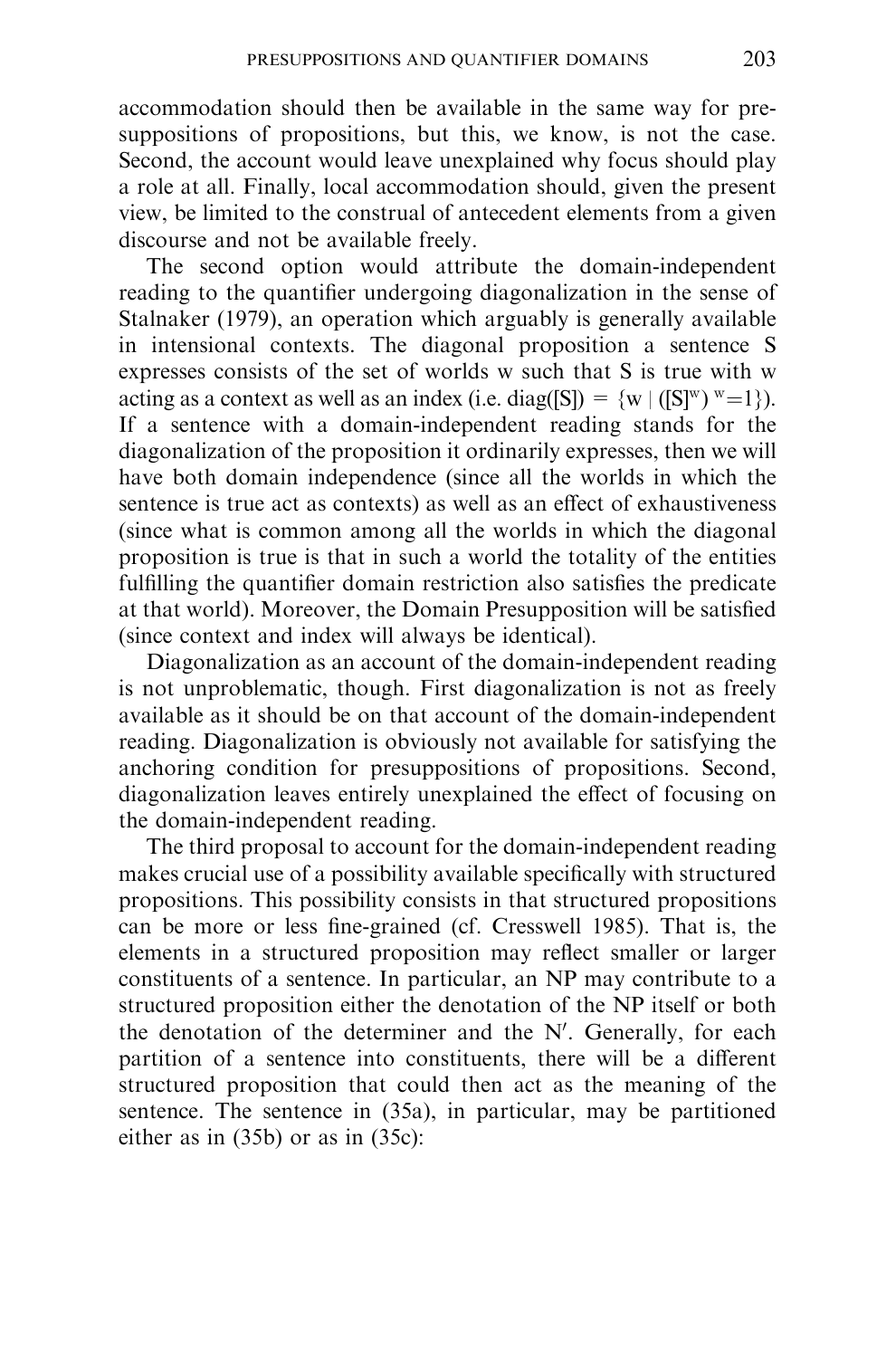(35) a. John owns every horse.

- b. <John><owns><every horse>
- c. <John><owns><every><horse>

Given that Semantic Anchoring of domain presuppositions as it is formulated in (34) is a condition on the evaluation of a strong NP, it will apply only to (35b), where *every horse* is semantically evaluated so as to contribute a single component to a structured proposition, but not to (35b), where every and horse are evaluated separately with each making its own contribution to the structured proposition, as in (36):

 $(36) < [every]^{w,b}, [horse]^{w,b} >$ 

Of course for the evaluation of the truth value of the structured proposition, the denotation of every will apply to the denotation of horse, but at that stage it is too late to apply the domain presupposition.<sup>16</sup> Thus, (35b) corresponds to the domain-dependent reading and (35c) to the domain-independent reading. The account might also explain why the domain-independent reading goes along with focusing of every, given that every will make its own contribution to the structured proposition.

There is another context in which strong quantifiers in counterfactuals can range over a domain of entities not matching the actual one, and that is when they have a restriction dependent on an indefinite:

- (37) a. If every novel of a writer got published, John would be confident.
	- b. If a president had ever written each one of his speeches himself, he would not have had time to do his job.

What is special about the examples in (37) is that the restriction of the strong quantifier contains a variable bound by an indefinite in the scope of the conditional. Recall that indefinites as well as the pronouns they may bind are treated as contributing parametric objects to a structured proposition. Thus, the structured proposition expressed by (38a) would, somewhat simplified, be:

(38)  $\leq$  IF,  $\leq$  EVERY, x[novel(x) & of(x, x<sub>1</sub>) & writer(x<sub>1</sub>)], x[published(x)] >, < CONFIDENT,  $j$  >>

This proposition will be evaluated by quantifying over anchoring functions mapping the parametric object  $x_1$  to entities in the do-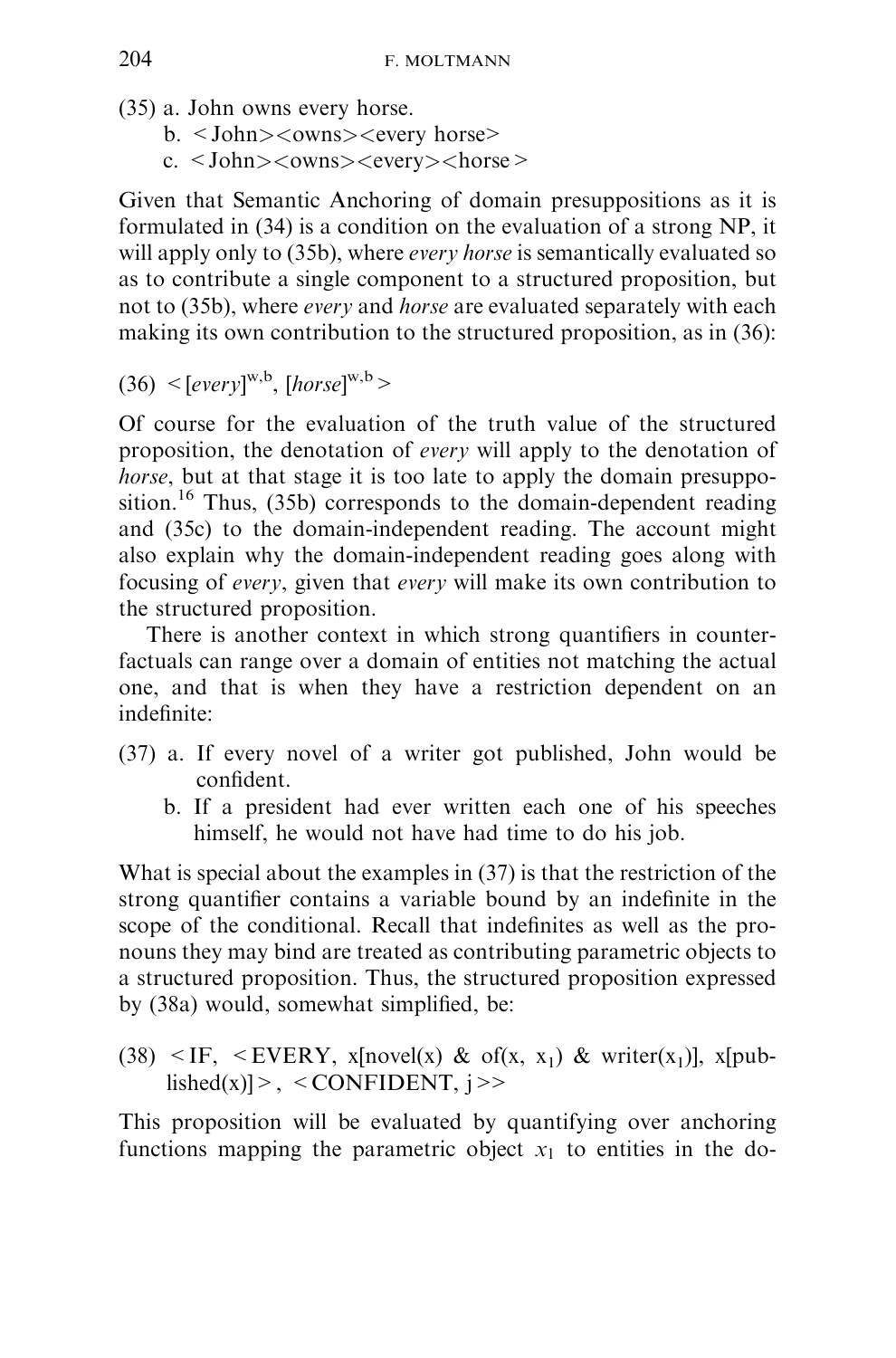main. Since the anchoring condition associated with every is not satisfied by identifying the restriction it has at the current index with that it would have at the utterance context, it needs to be satisfied in some other way. However, the alternative way does not seem available either: the restriction is not anaphoric to some property obtainable from the preceding discourse context. What is special about the restriction *novel of a writer* is that it contains a parametric object and thus it is a nominal whose extension is partially identified by an anchoring function  $f$ . It thus appears that partial previous evaluation by an anchoring function  $f$  is enough to meet the anchoring condition. Thus, the semantic anchoring condition for presuppositions should be restated by making use of anchoring functions, as follows:

(39) Semantic Anchoring of domain presuppositions (simplified revised version)

For a domain-presupposing determiner  $D$  and a nominal  $N'$ , a context  $i$ , a set  $b$  of properties or propositions, and an anchoring function  $f$ ,

[D N']<sup>i, b, f</sup> is defined only if N' is partly or entirely evaluated on the basis of i, f, or an element of  $h<sup>17</sup>$ 

The Domain Presupposition is a condition that cannot be formulated within a semantic dynamic account, unless, of course, that account makes use of double indexing. Dynamic meanings constitute transitions from contexts to contexts, and as such and without further additions, cannot make reference to two contexts simultaneously as is required for the formulation of the Domain Presupposition.

Let me briefly turn to Geurts and van der Sandt's (1999) account of the weak–strong distinction within the Binding Theory of presuppositions. Roughly, on their account, the domain of a quantifier (represented by an open proposition) has to be identified with an accessible antecedent of the same sort or else accommodated at the highest possible DRS. This means that the same difficulties arise as for the Binding Theory of presuppositions of propositions. First, their account does not distinguish between anaphoric and nonanaphoric quantifier domain presuppositions, such as those of every as opposed to each (cf. Pesetsky 1987). Moreover, the same empirical differences arise in the context of conditionals and modals as we had seen with presuppositions of propositions. Consider (40a):

(40) a. If every horse liked his owner, Mary would be happy.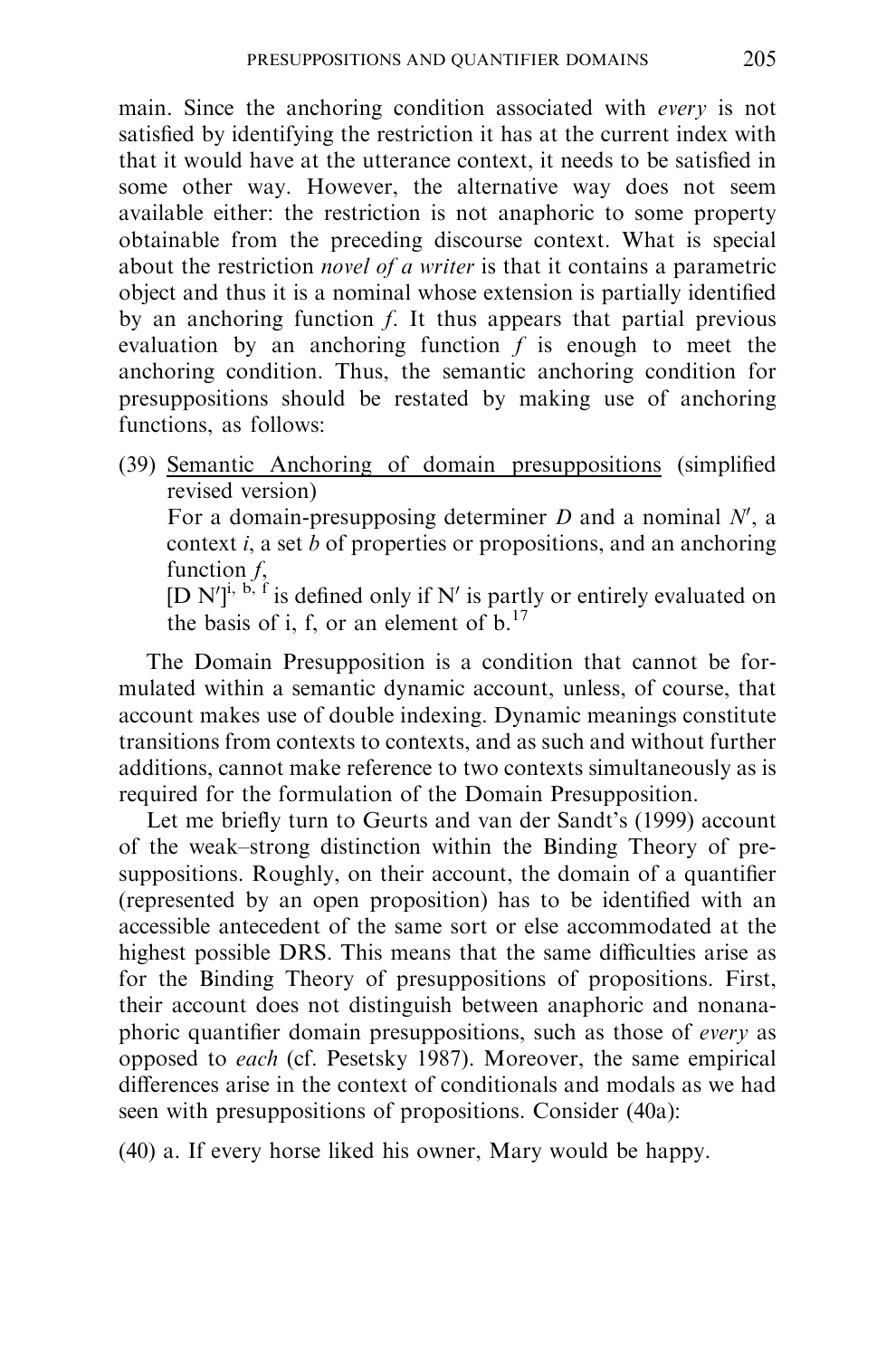Whatever Domain-Presupposition effect there is for every horse, it also obtains for his owner. (40a) differs clearly in that respect from (40b), with an indefinite:

(40) b. If every horse had an owner that it liked, John would be happy.

Geurts and van der Sandt (1999) predict for (40a) local accommodation of his owner within the antecedent of the conditional, which clearly gives the wrong result, making the sentence equivalent to (40b).

# 6.3.2. The Domain Presupposition with Definite Descriptions

The Domain Presupposition has particularly interesting applications to definite descriptions. There are quite different views about definite descriptions around, though, and the following discussion will adopt one particular such view, namely a unified Russellian analysis.<sup>18</sup> On that view, the denotation of *the* will be, uniformly, as follows:

(41)  $Y \in [the](X)$  iff  $X \subseteq Y$  and  $|X|=1$ 

Given (41), definite descriptions are also nonintersective quantifiers and thus carry the Domain Presupposition. A variant of the view in (41) says that the uniqueness and existence conditions are in fact presuppositions (cf. Strawson 1950). Then the right-hand condition in (41) would simply be 'X  $\subseteq$ Y'. We will see that the presuppositional status of the existence and uniqueness conditions follows in fact simply from the Anchoring Condition of domain presuppositions that the is subject to.

There is a different view of definite descriptions though, which is equally prominent (cf. Heim 1982; Kamp 1981, and more recently Gendler Szabo 2000). That view says that definite descriptions are in fact referential terms picking up an already introduced discourse referent. This view has a lot of plausibility for examples where no uniqueness seems to be implied, as in (42):

(42) A man came in. The man said something to another man.

The view is also made plausible by the fact that definite NPs seem interchangeable with donkey-pronouns for which a uniqueness condition is quite implausible (cf. Heim 1982):

- (43) a. If a man meets another man, he greets him.
	- b. If a man meets another man, the man greets the other man.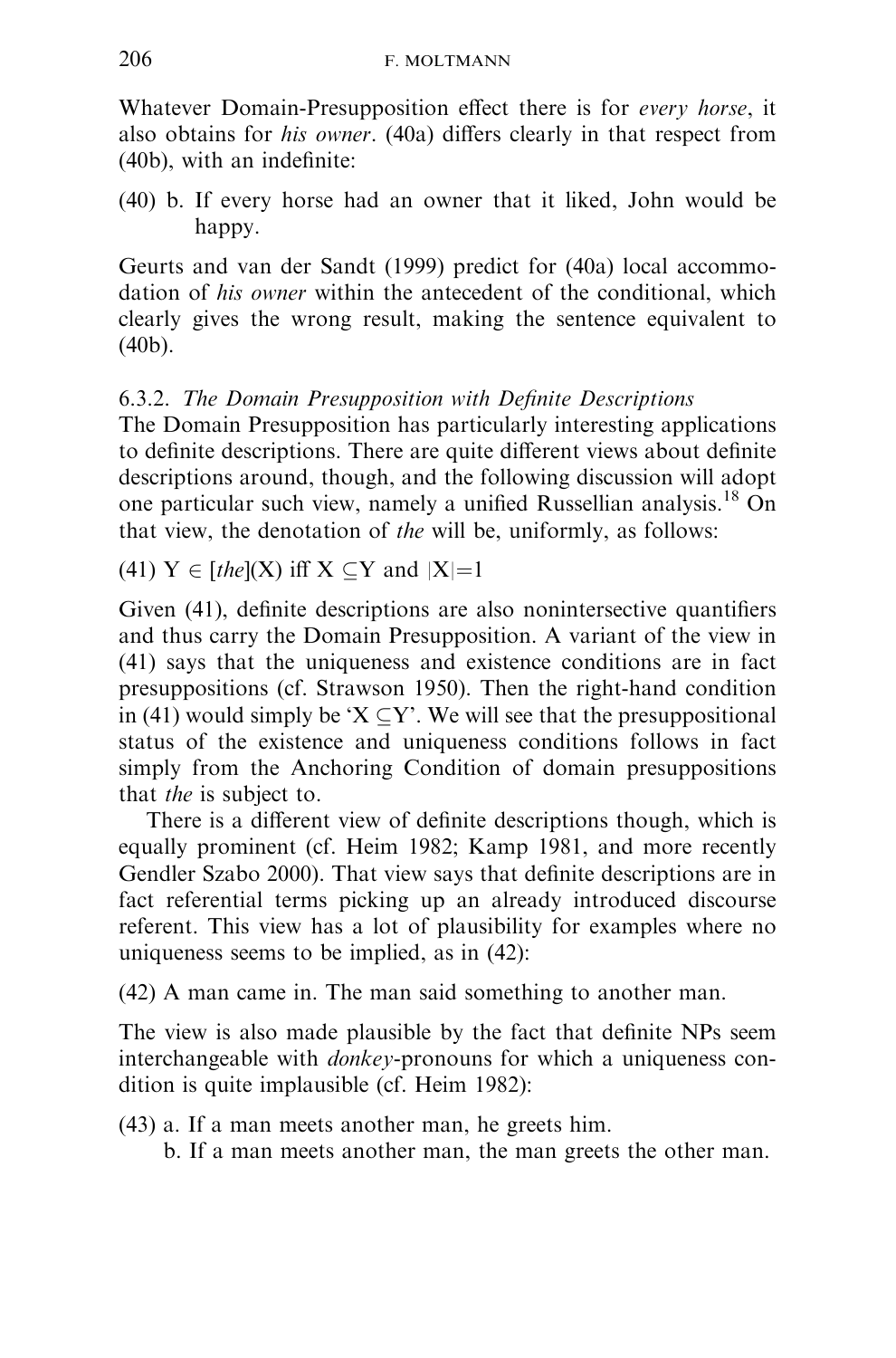This view is less plausible, though, for cases where uniqueness seems entirely appropriate and there is no sense of a previous discourse referent having been introduced, as in (44):

(44) The president of the US gave a speech.

Yet another view distinguishes between two uses or meanings of definite descriptions: as quantificational and as anaphoric. In (44), a definite description is used quantificationally (implying uniqueness and referring solely in virtue of the descriptive content), whereas in (42), it is used anaphorically (without uniqueness implication).

Concerning the anaphoric use, Groenendijk et al. (1995) have given convincing arguments that even the anaphoric and donkey-uses of definite descriptions involve a Russellian definite description. Thus, they note that in (45a), the smallest number and the largest number act anaphorically, but at the same time must be treated as quantifiers. Another example is that in (45b):

- (45) a. Mary wrote down a number, another number, and another number. She subtracted the smallest number from the greatest number.
	- b. If a man meets another man, the older man usually asks a question first.

In (45a), the smallest number and the greatest number act as quantifiers whose domain relates anaphorically to the three preceding indefinite NPs. The account sketched by Groenendijk et al. (1995) amounts to saying that those three indefinite NPs introduce discourse referents which together make up the domain of quantification for the smallest number and for the greatest number. In present terms, this means that the anaphoric use will involve a special property from the previous discourse context to satisfy the anchoring condition of domain presupposition. In (45a), this would be the property x[number(x<sub>1</sub>) & number (x<sub>2</sub>) & number (x<sub>3</sub>) & write down(m, x<sub>1</sub>) & write down(m, x<sub>2</sub>) & write down(m, x<sub>3</sub>) & x<sub>1</sub>  $\neq$  x<sub>2</sub> & x<sub>2</sub>  $\neq$  x<sub>3</sub>  $\neq$  x<sub>1</sub>], where ' $x_1$ ',  $x_2$ ', ' $x_3$ ' are the parametric objects introduced by the three NPs a number, another number, and another number. In cases like (45b) the property is a much simpler one, namely  $\lambda x[x=x_1]$ , for  $x_1$ being the parametric object introduced by a man.

By contrast to the anaphoric use, the quantificational use will involve the other way of satisfying the semantic anchoring condition of the Domain Presupposition, namely the identification of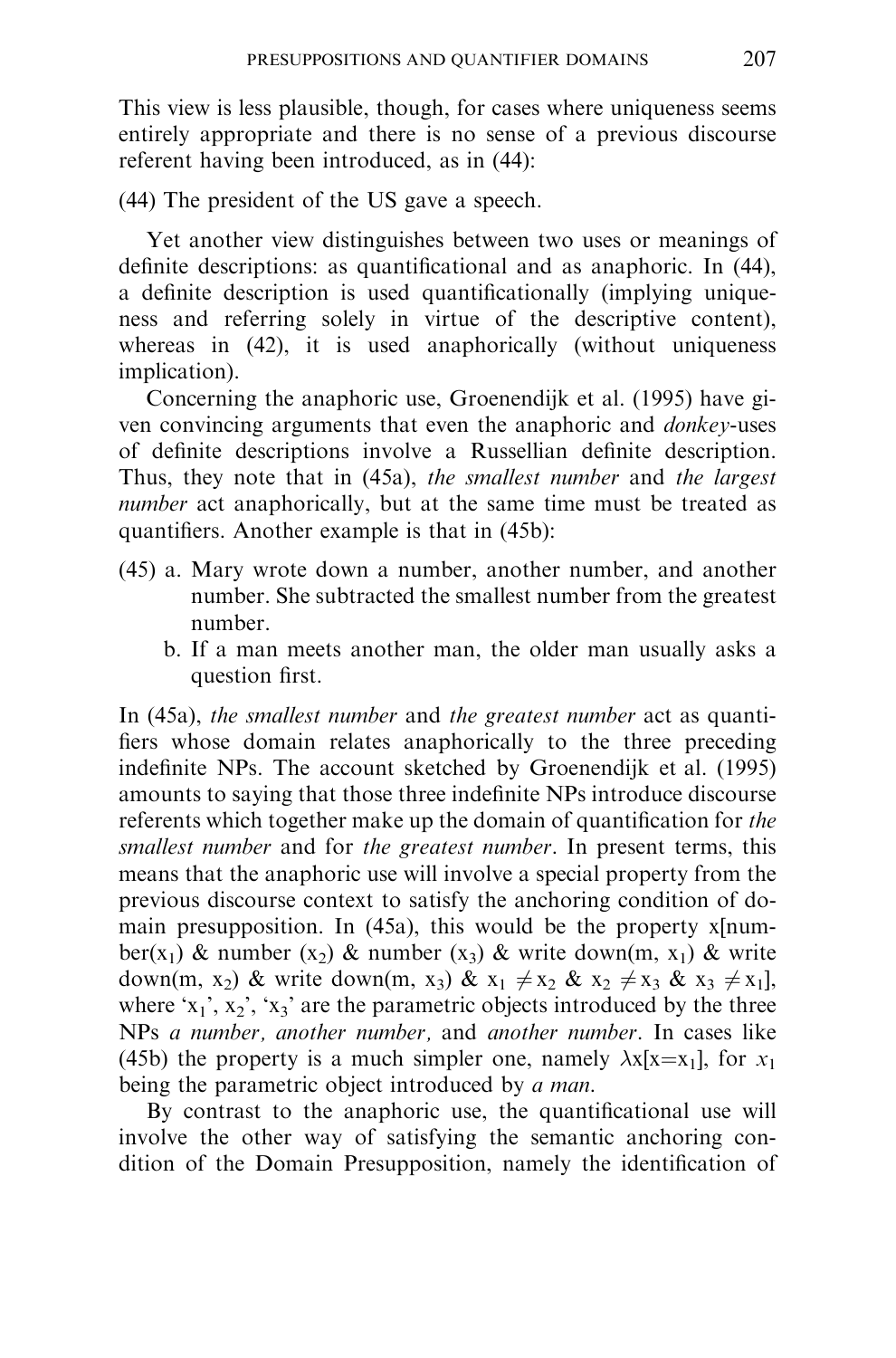the domain with respect to the utterance context. This has the effect that no condition of familiarity goes along with the quantificational use, but instead a much stronger condition of uniqueness. Thus, the two seemingly unrelated uses of definite descriptions fall out naturally from the present account of presuppositions and of domain presuppositions of strong determiners in particular: they simply are manifestations of the two ways of satisfying the Domain Presupposition of strong determiners. The two readings of definite determiners are merely another reflection of the two disjunctive ways of anchoring presuppositions in general.

Nonanaphoric definites unlike anaphoric ones should display the de re effect. That this is indeed the case can seen from examples like (46a):

 $(46)$  a. # If John has made a mistake, he will soon make the second mistake.

If (46a) is true, then there will be a unique second mistake in all the worlds in which John has made a mistake. But (46a) sounds odd unless there is an actual second mistake that John at some point makes. If not, then instead of the definite, the indefinite a second mistake, which does not presuppose its domain, has to be used, as in (46b):

(46) b. If John has made a mistake, he will soon make a second mistake.

Note that (46a) is the analogue of the proviso problem for presuppositions of propositions.

(46a) could also be taken simply as evidence that definite descriptions carry an existence presupposition, a presupposition of a proposition which needs to be accommodated globally, or be satisfied with respect to the context rather than the index.<sup>19</sup> In fact, it is hard to decide between these two accounts (which are themselves not equivalent though).

Given my account, the domain presupposition with definite descriptions implies that definite descriptions also carry an existence and a uniqueness presupposition, but an existence and a uniqueness condition associated with definite descriptions could not derive all the effects of the Domain Presupposition. Given the Russellian account that I have adopted, definite descriptions carry a propositional existence condition as well as a propositional uniqueness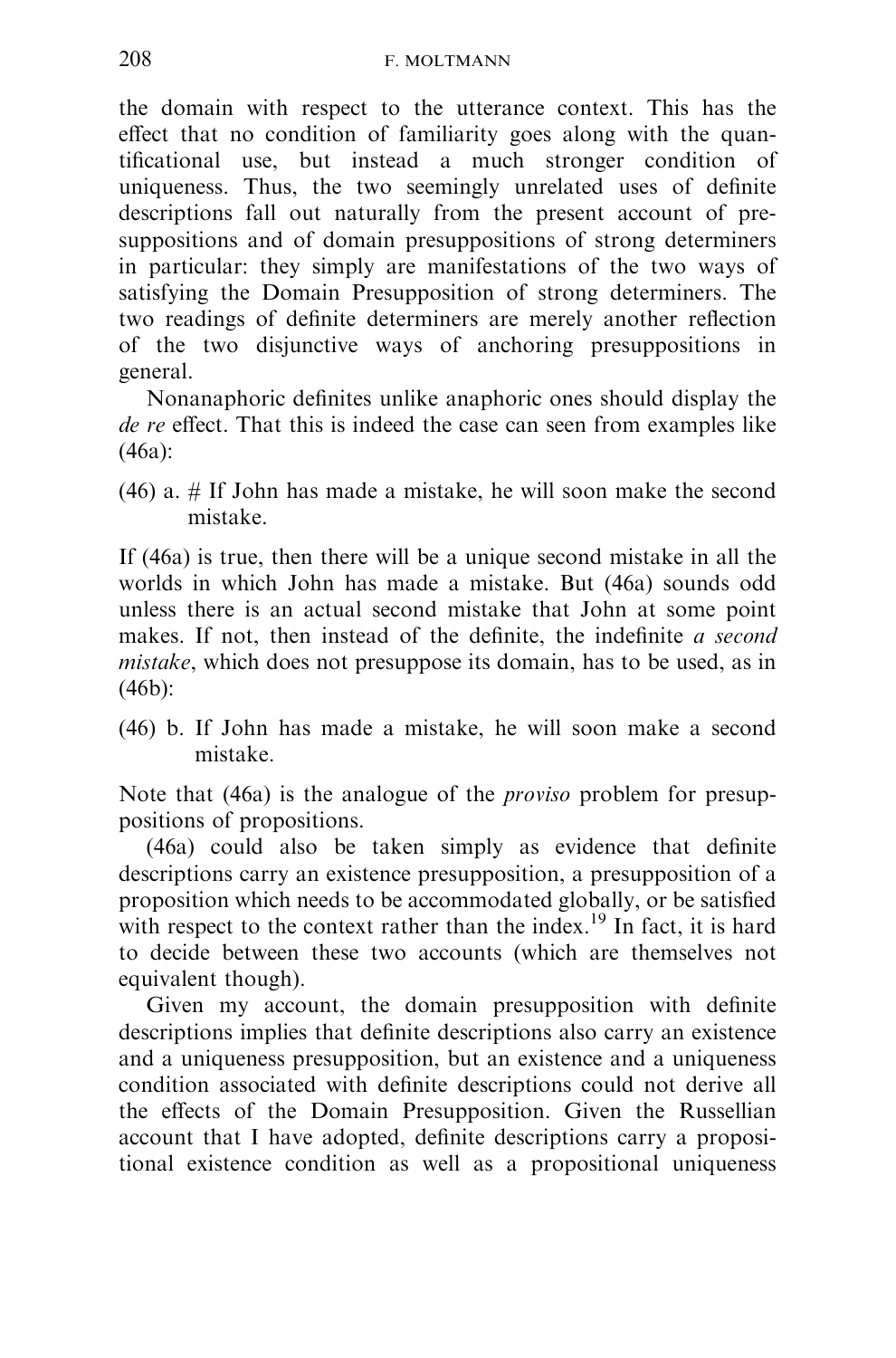condition, but not as presuppositions. Definite descriptions in addition carry the Domain Presupposition, though, which requires prior identification of, in this case, a singleton set, and this is why the existence and the uniqueness conditions come out as presuppositions. But if the propositional existence and uniqueness presuppositions are satisfied, this does not mean that the Domain Presupposition is satisfied too (that is, is semantically anchored). A case where this is not so is a definite description that occurs in an intensional context and has different denotations at the current index and the utterance context, for example in the counterfactuals in (47a) and (47b):

(47) a. If the president was a democrat, John would be much happier. b. If the number of pages of the article had exceeded 50, it could not have been published.

In (47a) and (47b) (given that there is a president and there is an article), the existence presupposition is satisfied, but not the Domain Presupposition. Thus, (47a, b) seem to pose a problem for the Domain Presupposition.

However, the definite NPs in (47) arguably are of a special sort, allowing in fact the Domain Presupposition to be satisfied. Definite NPs may denote individual concepts, that is, functions from circumstances to individuals, as long as they come with a suitable, functional head noun (cf. Janssen 1984). Thus, nouns like president or number describe functions that map circumstances or objects to individuals. If an NP refers to a function, then a predicate applies to such a function either by taking the entire function into account or else just the value of the function at the current index, as with the predicates in (46a, b). The satisfaction of the Domain Presupposition for definite NPs referring to functions then is unproblematic: context and index will certainly identify the same singleton set containing the relevant function as the domain of the definite determiner. $20, 21$ 

## 6.3.4. Weak and Strong Quantifiers in other Intensional Contexts

The Domain Presupposition manifests itself not only in conditional contexts, but is fully general and can be observed in all intensional (modal, temporal, and attitudinal) contexts.

In modal contexts, strong quantifiers generally must range over actual entities, as in (48a), unless they relate to antecedent material,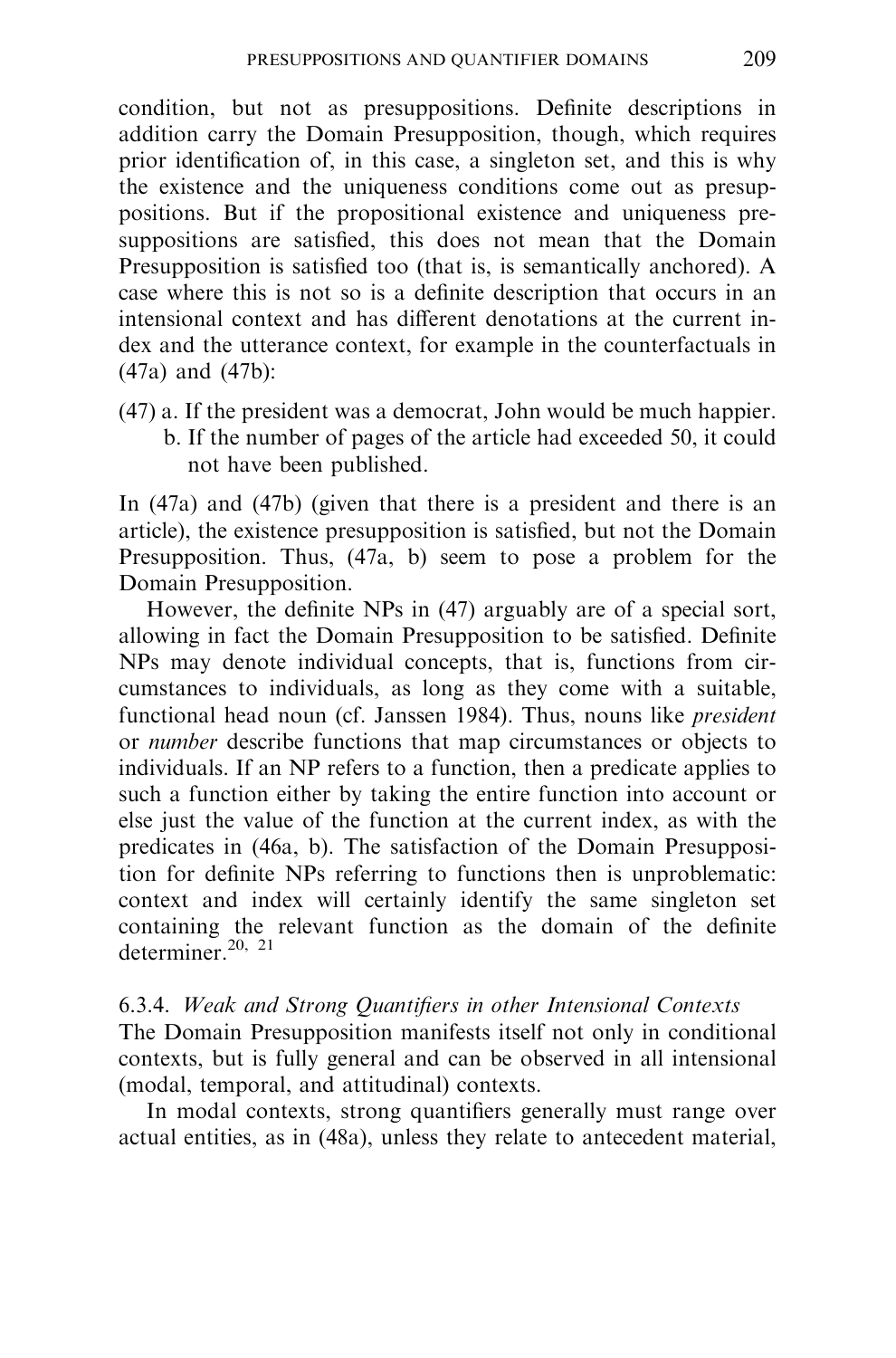as in (48b). By contrast, other quantifiers can easily range over merely possible entities as well, as in  $(48c)$ :  $22$ 

(48) a. John might have written every book.

- b. John might have written many books and he might have published every book.
- c. John might have written ten books.

In (48c), the quantified object NP may range over epistemically possible objects, whereas in (48a) it may range only over entities considered actual (unless, of course, every is focused, triggering the domain-independent reading). The Matching Condition need not be fulfilled when strong quantifiers have a restriction dependent on a weak quantifier in the scope of the modal, as in (49):

(49) John might have written the first chapter of a book.

Thus, the analogy to the case of conditionals is complete.

Attitude contexts, we have seen, display the *de re* effect with presuppositions of propositions, and they do so also with respect to presuppositions of domains – though the data (as always with attitude reports) are not that solid. Without preceding discourse, domain-presupposing quantifiers in a clause embedded under an attitude verb such as believe in (50a) tend to range only over actual entities (or rather entities the speaker accepts), whereas other quantifiers can easily range over entities only accepted by the described agent, as in (50b):

- (50) a. John believes that Mary knows all/most ten-year old olympic gold medalists.
	- b. John believes that Mary knows some/many/at least two tenyear old olympic gold medalists.

For (50a) to be acceptable, the speaker, not only John, needs to presuppose that there are ten-year old olympic gold medalists. Again, domain-presupposing quantifiers may range over entities the speaker does not accept when they relate to an antecedent in the same attitude context:

(51) John thinks that there are ten-year-old olympic gold medalists, and he believes that he can meet every ten-year-old olympic gold medalist.

Again, strong quantifiers with a domain dependent on a weak quantifier need not satisfy the Matching Condition: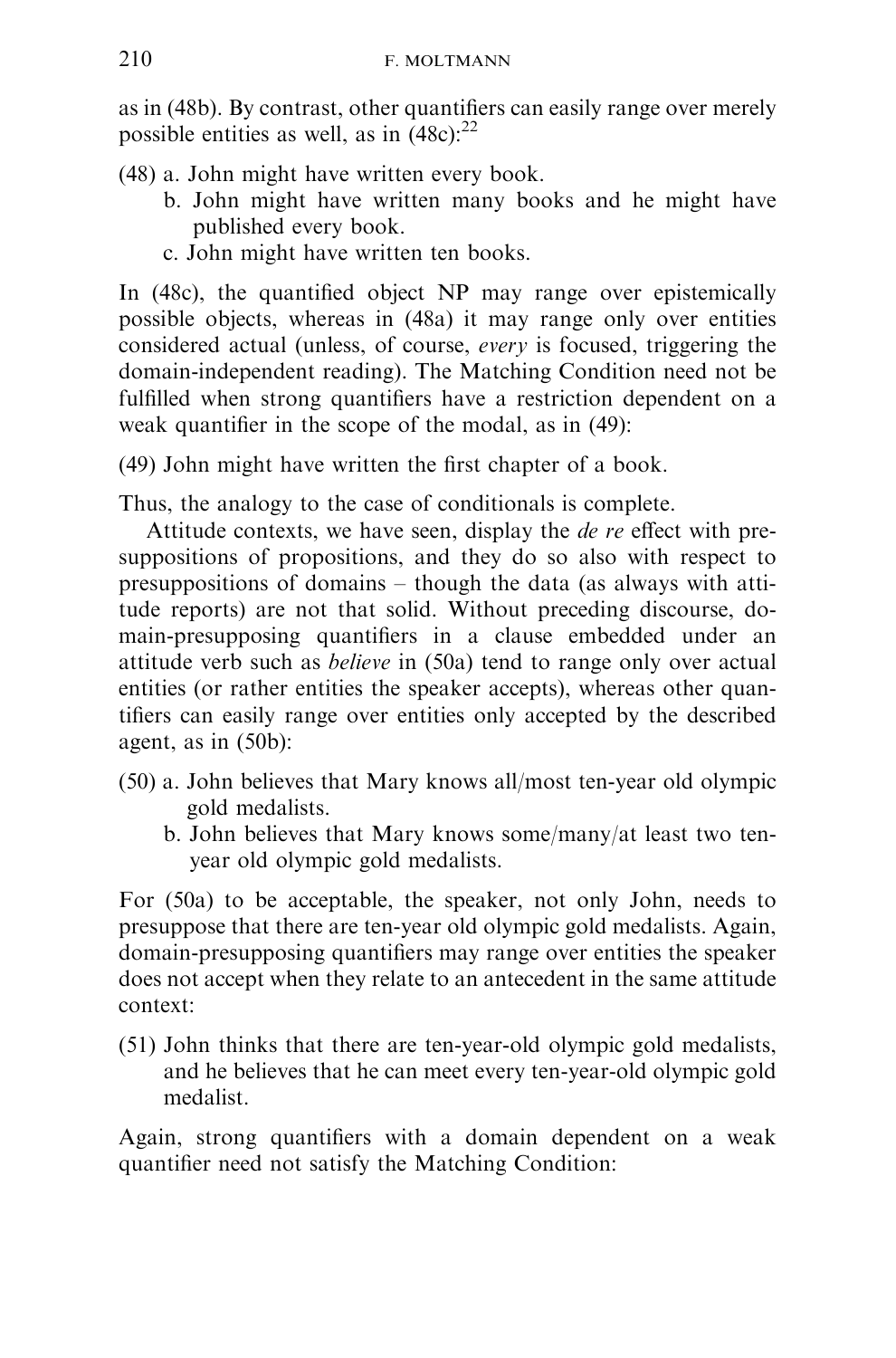(52) John believes that he saw the shadow of a ghost.

The Domain Presupposition manifests itself particularly clearly with quantified complements of intensional verbs that take NPs as arguments, for example *need*, want, look for, and promise. In Moltmann (1997), I argued that sentences with NP-taking intensional verbs like need, as in (53a), should be analysed as approximately in (53b):

- (53) a. John needs exactly two assistants.
	- b. For any minimal situation s such that John's needs are satisfied in s (where s comes as close as possible to what is assumed about the actual world in the relevant respects), John has exactly two assistants in s.

The situations mentioned in (53b) can be treated as indexical parameters for which the truth value of a sentence may be undefined. More formally, (53a) has the logical analysis in (54a), with a new binary connective ' $\Rightarrow$ ' whose semantics is given in (54b):<sup>23</sup>

- (54) a. Pj  $\Rightarrow$  Q( $\lambda \Rightarrow x[A(x)](\lambda x[R(i, x)])$ 
	- b.  $[S \Rightarrow S']^{w'}=1$  iff for any minimal situation s such that  $[S]^s=1$ and s maximally similar to w',  $[S']^s = 1$ .

In (54a), P is a contextually given satisfaction condition (e.g. being able to do the job or be happy) and R some contextually given relation (e.g. the relation of possession, availability, or employment). Given (54), (53a) is analysed as 'John needs exactly two assistants just in case in any minimal situation s which is like the actual world except that John has whatever property  $P$  defines the satisfaction of his needs, John stands in the contextually given relation  $R$  to exactly two assistants'.

The minimality condition referred to in (54b) is quite important for the present concerns. It is motivated by the semantic difference between (53a) and (53c) (cf. Zimmermann 1992) and, more strikingly, the difference between (55a) and (55b):

- (55) c. John needs to have exactly two assistants.
- (56) a. John promised only two papers.
	- b. John promised to write only two papers.

Unlike (54a), (55) cannot be true if John is satisfied in a world in which he has ten assistants; it implies two assistants being the upper limit for John's satisfaction in any world. (56a) and (56b) differ in that (56a) allows John's promise to be fulfilled even if he writes ten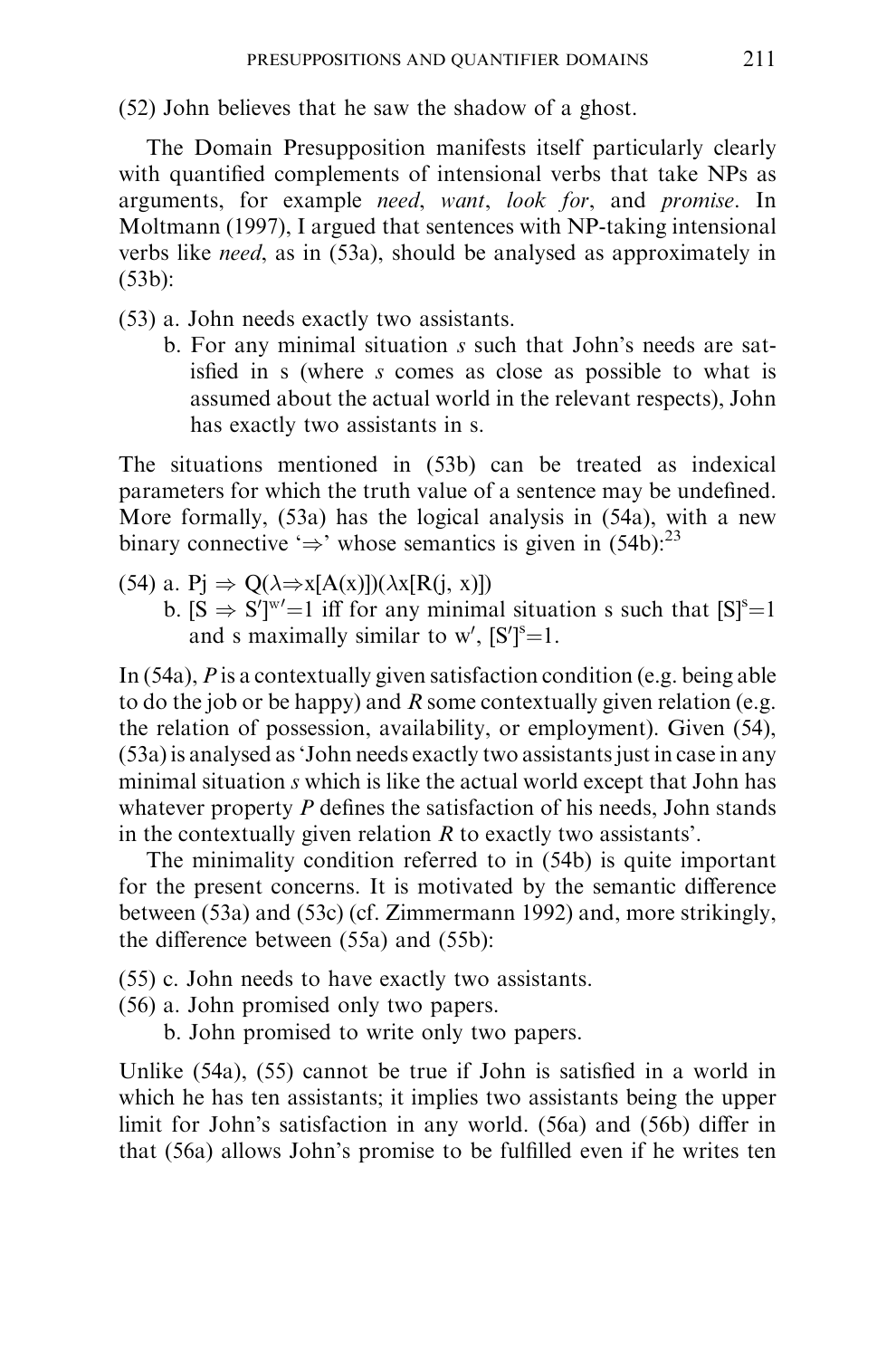papers, whereas (56b) in such a situation implies the lack of the fulfilment of John's promise.

Intensional verbs display the domain presupposition in that they lack a certain intensional reading with strong quantifiers as arguments, as in (57a, b):

(57) a. John needs every assistant.

b. John needs most assistants.

On the relevant reading, (57a) and (57b) would follow from (54a), since John will have every assistant or most assistants in any minimal satisfaction situation. The reason is that any one of the satisfaction situations, being minimal, will contain only assistants that John has and no others. Hence John will have all the assistants contained in such situations.

The absent reading is excluded by the domain presupposition as follows. The domain presupposition will require that the restriction of the quantifier every assistant in the minimal satisfaction situation coincide with the restriction the quantifier would have relative to any of the worlds in the previous context set. But this is not the case under normal circumstances (that is, when John does not need all the assistants there are).

The domain presupposition also excludes intensional readings of verbs with definite NPs. (58a), unlike (58b), does not allow for an intensional reading:<sup>24</sup>

(58) a. John is looking for his wife.

b. John is looking for a wife.

The reason for the unavailability of an intensional reading of (58a) cannot be the uniqueness and existence condition of the Russellian analysis of definite descriptions. On the intensional reading of (58a), every minimal satisfaction situation (given normal circumstances) contains a unique (possible) woman that is John's wife, satisfying the uniqueness and existence condition. The intensional reading of (58a), however, can be excluded on the basis of the domain presupposition of his as a strong determiner: the domain of his wife in any satisfaction situation does not coincide with the domain of his wife relative to the actual world of evaluation, given that John does not actually have a wife. Because of the domain presupposition of his, (58b), with a nonpresuppositional determiner, has to be used for the intensional reading.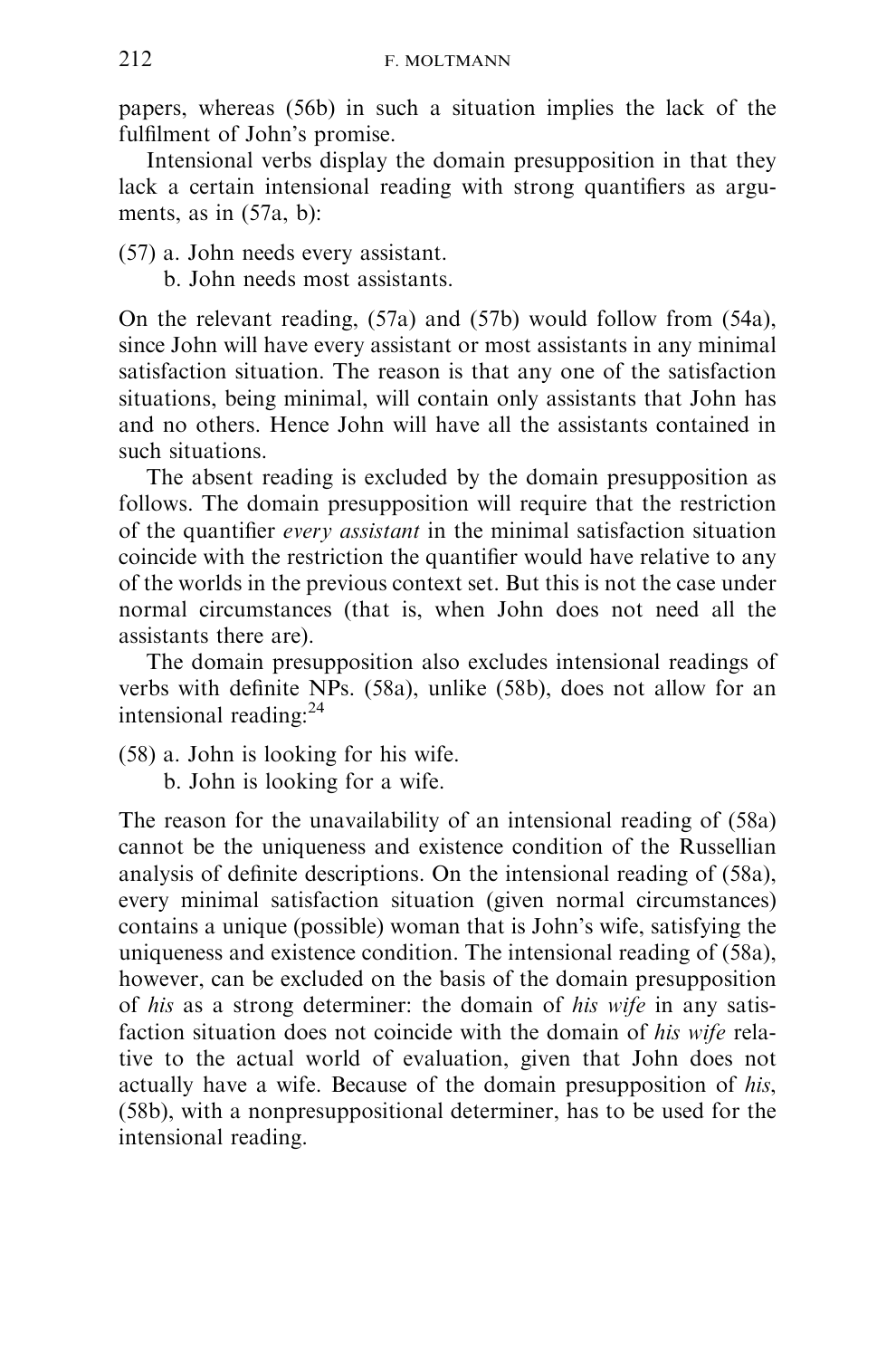Note, though, that (58a) could also be excluded if definite descriptions carried presuppositions of propositions, namely the uniqueness and the existence condition. 'Global accommodation' of such presupposition would require those conditions to be satisfied with respect to the actual world, not (just) the counterfactual situations.

As in the case of counterfactual conditionals, strong quantifiers with a domain dependent on an indefinite do allow for an intensional reading:

(59) a. John needs the advice of an expert.

b. John needs the comfort of a wife.

There are certain cases in which NPs with nonintersective determiners do allow for an intensional reading, and that is because in those particular cases the domain presupposition is satisfied in some other way. One such case are partitives with a nonintersective determiner, which always allow for an intensional reading, as in (60):

(60) John needs more than half of the solutions.

The reason why partitives with a strong determiner are acceptable is obvious: The restriction of the strong determiner clearly is semantically anchored. The definite NP that provides the quantification domain has its own referential force and can be evaluated with respect to the utterance context, that is, *de re*. Then (60) would then be true in a world w just in case for any satisfaction situation s of John's needs (maximally similar in relevant respect to  $w$ ). John 'has' more than half of the entities contained in  $[solution]^{w}$  in s.<sup>25</sup>

Another case in which a strong NP allows for an intensional reading is when the NP involves quantification over merely possible objects. Such NPs come in two forms: either with a restriction containing a modal relative clause, as in (61a), or with a modal adjective, as in (61b):

(61) a. John tried every solution that one can imagine.

b. John tried every possible solution.

Here every possible solution and everything that one can imagine has a domain consisting of merely possible entities, the set of things  $x$  such that it is possible to imagine x. Clearly, the domain of any world in the previous context does not include all possible entities. But still the Domain Presupposition is satisfied. The restriction of the quantifier is inherently defined so as to extend the domain of any possible world.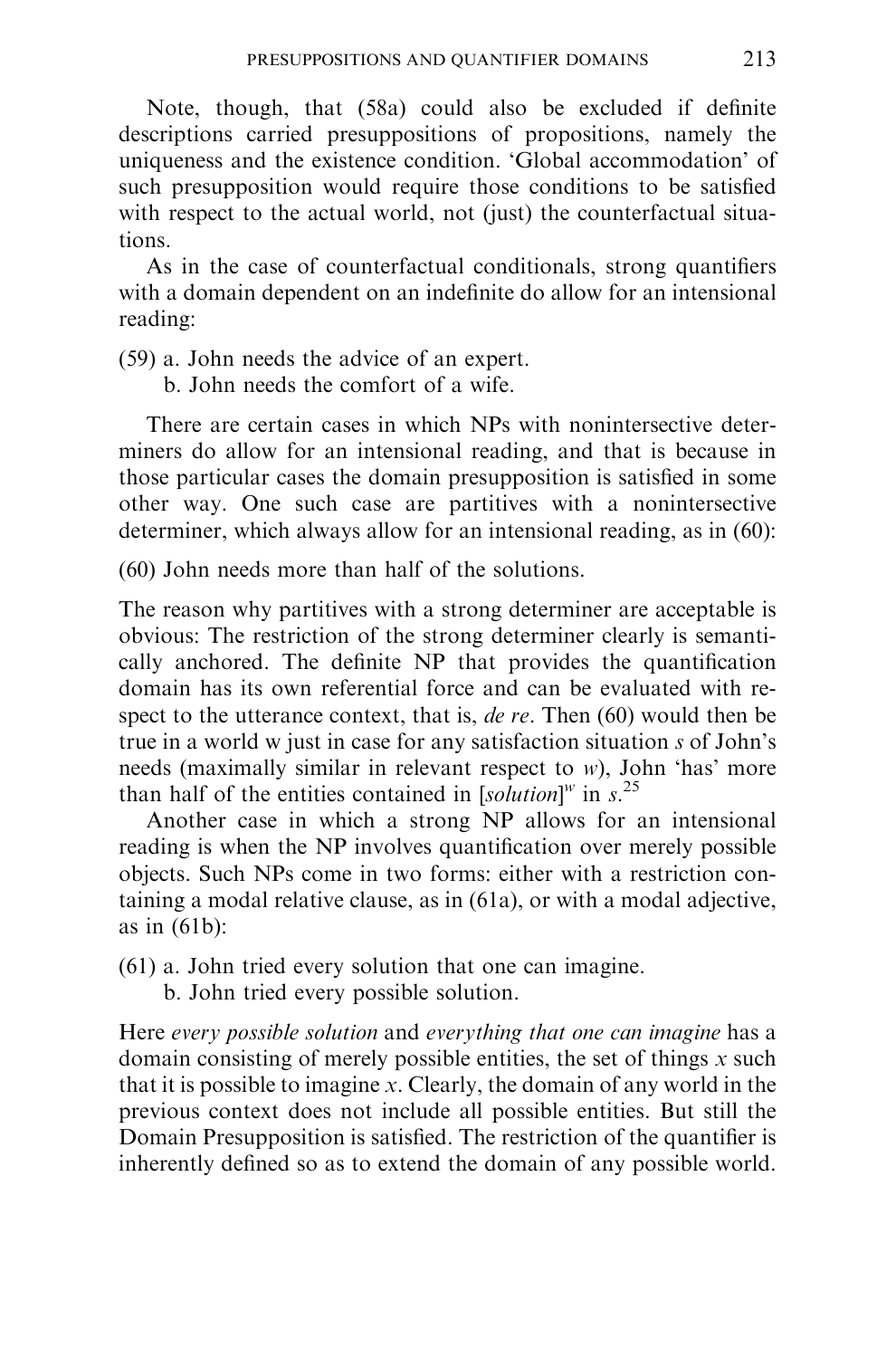Thus, the relative clause in (61a) will have the following extension at a possible world w, for R being the relevant accessibility relation, I the property of being imagined, and S the property of being a solution:

(61) c.  $\{d \mid \exists w' (w \in \mathbb{R} w' \& d \in I^{w'} \& d \in S^{w'})\}$ 

For (61c), it is assumed that the head noun *solutions* is actually interpreted in a position inside the relative clause, following certain proposals in the syntactic literature (Vergnaud (1974) being the earliest such proposal, Kayne (1995) a more recent revival). It is rather harmless to assume that different worlds share the same sets of merely possible objects allowing the Matching Condition to be satisfied in (61a) and (61b).

# 6.4. There-sentences

Can the domain presupposition also help explain the resistance of there-sentences to strong NPs? In what follows I want to argue that the class of complex NPs acceptable in there-sentences is in fact characterized best in terms of the Domain Presupposition, and moreover that there is a plausible semantic analysis of *there*-sentences that explains their resistance to domain-presupposing NPs.

Earlier, simple NPs acceptable in there-sentences were characterized as those that are intersective. There are problematic cases for that criterion among complex NPs, however, as was noted by Keenan (1987) himself. These are Boolean combinations of determiners as in (62):

(62) a. There are zero or else more than zero students in the garden. b. # There are all or else not all students in the garden.

The disjunctions of weak determiners in (62a) and of strong determiners in (62b) are coextensional, intersective determiners. But (62a) and (62b) clearly differ in acceptability.

The Domain Presupposition clearly distinguishes the NPs in (62a) and in (62b). None of the disjuncts of the disjunctive determiner in (62a) is domain-presupposing, and thus the entire disjunction won't be. But both disjuncts in (62b) are, and hence the disjunctive determiner will be domain-presupposing as well.

Keenan's (1987) solution to the problem is to take into account the syntactic structure of NPs: an NP acceptable in there-sentences must be either syntactically simple and have an intersective determiner or have as its determiner a Boolean combination of intersective determiners (or else be a Boolean combination of NPs with intersective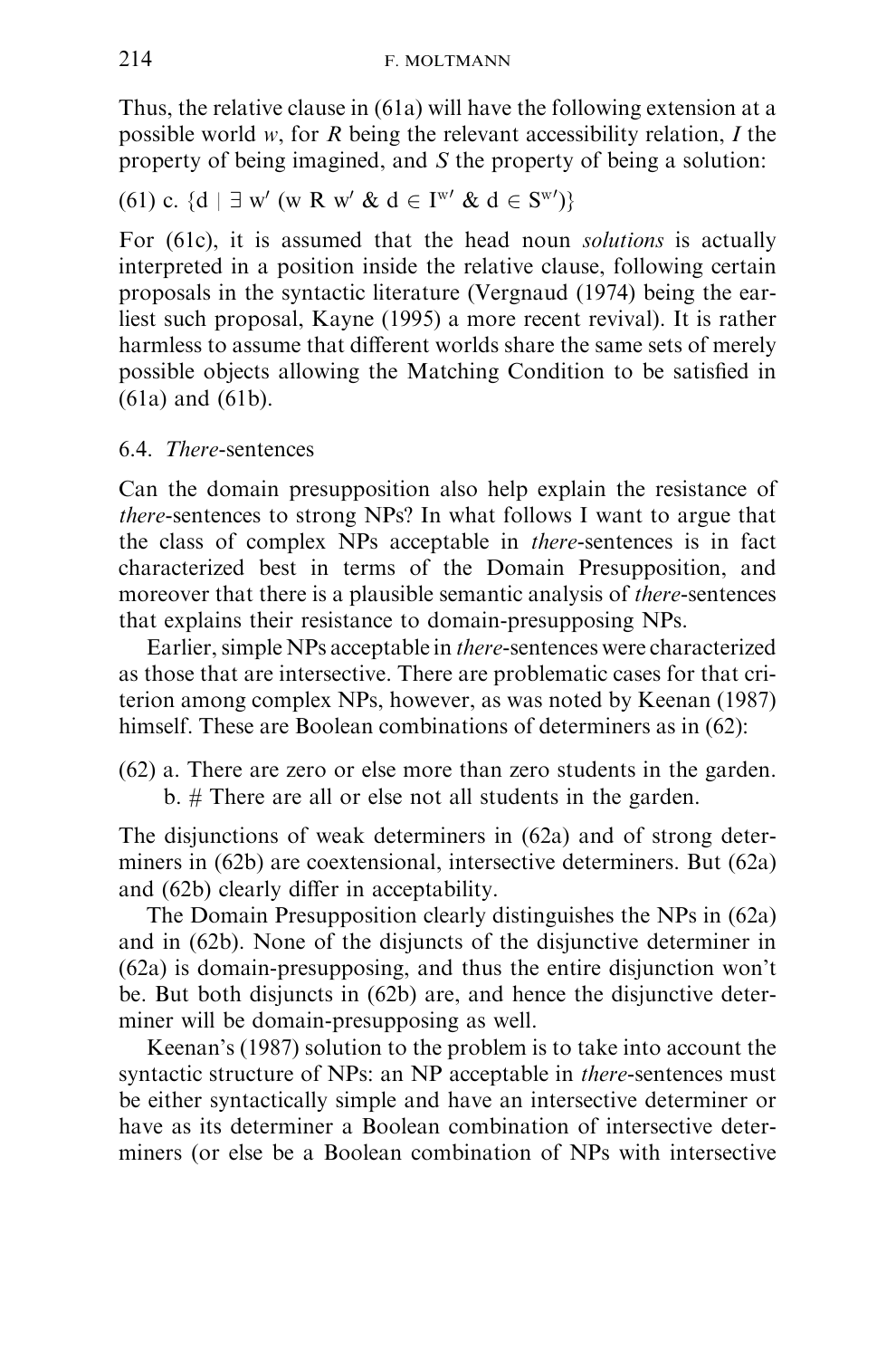determiners). The problem with this condition is that it is not clear why the syntactic structure should play a role at all in a semantic explanation of the restriction imposed by there-sentences. Moreover, Keenan does not explain how the unacceptability of quantifiers follows from the semantics of there-sentences in the first place.

Zucchi (1995) takes examples such as (62a) and (62b) as an indication that a discourse-related property, rather than a logical property, governs the acceptability of NPs in there-sentences. Zucchi takes this property to be the presupposition of strong quantifiers to have a nonempty quantification domain. There-sentences resist strong quantifiers by imposing the condition that the quantifier be neutral as to the emptiness of the quantification domain. But this proposal is empirically inadequate.<sup>26</sup> It does not account for negative quantifiers with exception phrases:

- (63) a. There is no one except John in the garden.
	- b. There is no child except the one I just mentioned in the garden.

Negative quantifiers modified by an exception phrase always count as weak, regardless of the status of the complement of except (cf. Keenan 1987). But with a definite complement of except, they presuppose a nonempty domain, because NPs with exception phrases presuppose that the exception is included in the restriction of the quantifier (cf. Moltmann 1995).

The Domain Presupposition can account for the acceptability of the NPs in (63). Weak NPs with exception phrases do not presuppose their domain, but rather presuppose only a subset of it, the set containing the exception.

But why should there-sentences exclude domain-presupposing NPs? I want to suggest that *there* prevents the domain of a strong quantifier to be evaluated in such a way that the utterance context acts as the first and the second parameter of evaluation. Formally, this means that there acts as an operator which serves to eliminate the utterance context as a parameter of evaluation, or better replaces that context by a dummy index '#'. Whereas expressions may still have a content at  $\#$ ,  $\#$ cannot act as an index of evaluation and yield an extension:

(64) For any intension A,  $A^{\#}$ =undefined.

The there-operator should only affect the interpretation of the NP and not any adverbial or the coda, which of course do allow for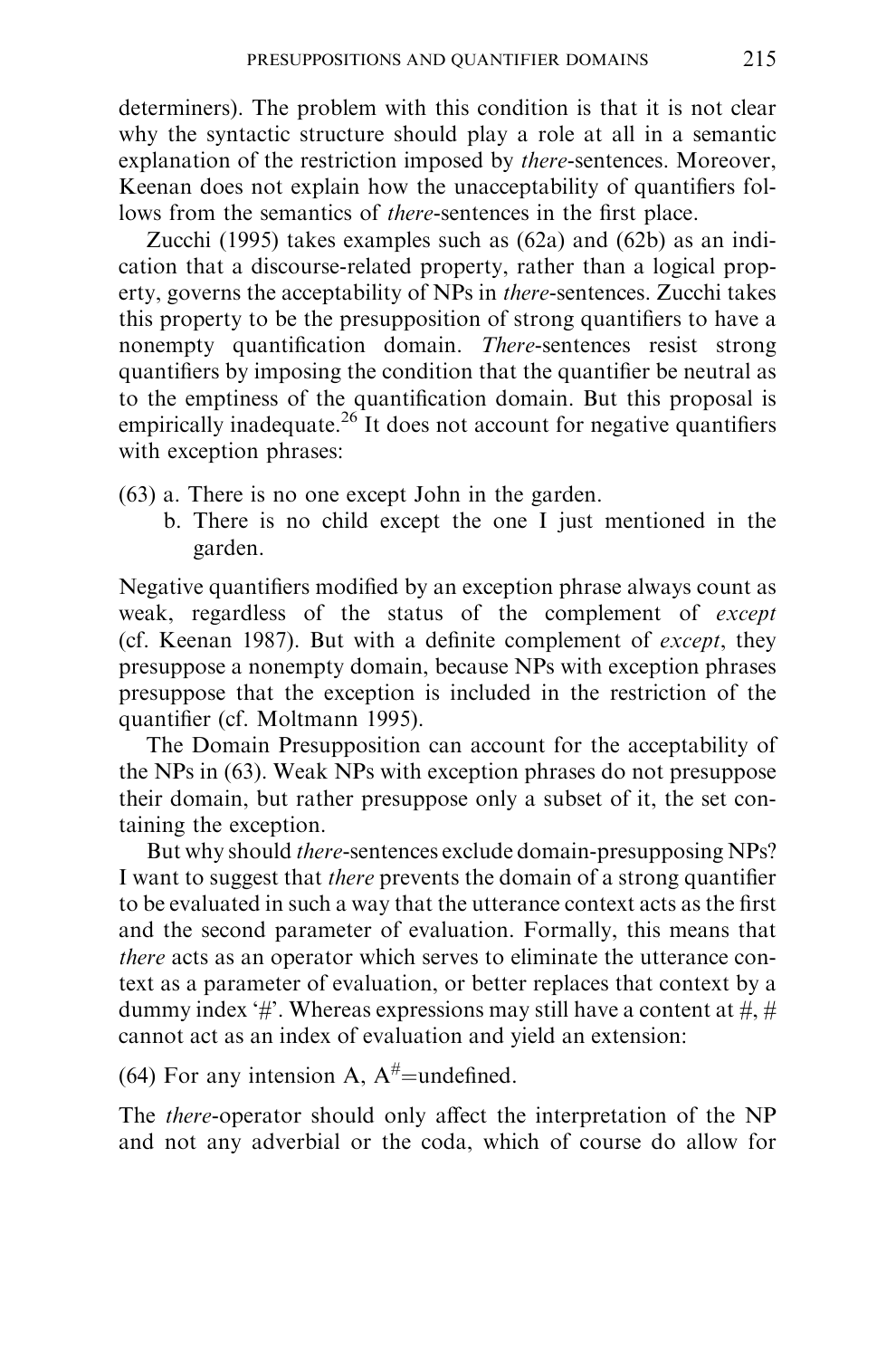strong quantifiers. That is, there should directly apply to the NP, influencing its interpretation with respect to the two indices, as in  $(65)$ :

- (65) The semantics of there
	- For any determiner D, nominal N' and any index i, [there D  $N'$ ] $^i$  =  $[D N']^{\#}$ .

There thus is a special intensional operator, attaching to an NP and shifting its context of evaluation. If D is strong, then the Matching Condition requires [D N']<sup>#</sup> to be evaluated as [D]<sup>#</sup>(O), where for any index i',  $O^{i'} = ([N']^{\#})^{\#}$ , which, however, given (64) is undefined.

There is a syntactic plausibility for (65) if *there* needs to be coindexed with the  $N'$  for formal reasons (cf. Reuland 1985; Safir 1987).

(65) should be modified in one respect. There are certain predicates whose extension is entirely independent of any particular time or world, that is, that always have the same extension regardless of the index of evaluation, namely nouns that describe merely possible objects or kinds of objects (in the sense of the denotation of that kind of object, though, rather than natural kinds). The extension of those nouns should be defined even for the dummy index. In fact, strong NPs quantifying over kinds or merely possible objects are acceptable in there-sentences:

- (66) a. There is everything in John's car that one can imagine.
	- b. There is every possible solution listed in the book.
- (67) There is every kind of book on the shelf.

Possible objects do not belong to any particular world, and thus properties used to quantify over them will not have different extensions at different worlds. Kinds (in these sense of sorts of objects, not natural kinds) exist independently of any possible world, and hence a domain of kinds will remain the same for any index of evaluation. It makes thus sense to say that a property is defined for the dummy index in one case, namely when no two indices could possibly yield different extensions of that property:

(68) Revised Condition on the dummy index

For any property P,  $P^{\#,\#}$  is defined only if for no indices i and i'  $P^i \neq P^{i'}$ .

By (68), the Matching Condition can be satisfied in the examples in (66) and (67).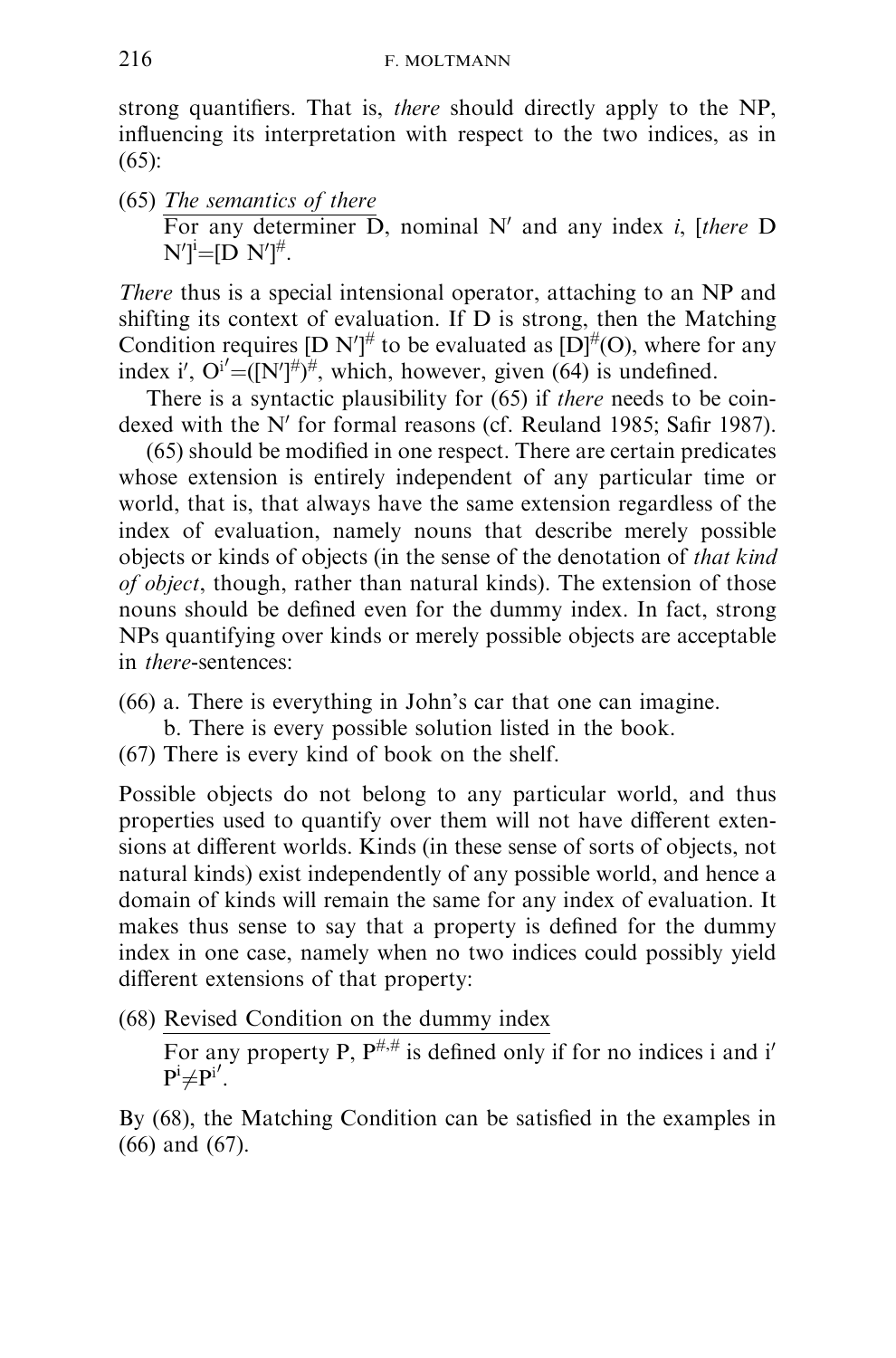But what happens when an NP in a *there*-sentence has an incomplete restriction (relating to antecedent material) and thus does not require the satisfaction of the Matching Condition? As a matter of fact, a determiner with an incomplete restriction obtained from the previous discourse context is not easy to get in there-sentences. Thus, some books as well as every book in (69) can hardly be understood as 'some books John wrote' or 'every book John wrote':

(69) If John had written books, then there would be some books/ every book here on sale.

This suggests that *there* not only inactivates the utterance context, but also inactivates background properties completing the restriction of the NP in question. Formally, the there-operator then both replaces the utterance context by the dummy index and eliminates any property coindexed with the  $N'$  in question from the background:

(70) [there D N']<sup>i,b</sup>=[D N']<sup>#,b'</sup>, where b' is like b except that it contains no property  $P \in b$  so that P and N' are coindexed.

There-sentences behave like intensional verb constructions in allowing certain other strong NPs, for, of course, the same reasons. First, there-sentences allow for strong NPs with a restriction dependent on an indefinite:<sup>27</sup>

- (71) a. There is the wife of a prisoner in front of the building.
	- b. There is the father of one of your students at the door.

Moreover, partitives with strong determiner are acceptable in there-sentences, as in (72):

(72) a. There are more than half of the students in the garden. b. There are half of the guests in the garden.

Pronouns and proper names are also unacceptable in there-sentences, even though they do not involve a strong determiner. But as generalized quantifiers they presuppose their domain (the singleton set of the entity they refer to), and for that reason they are unacceptable in there-sentences.

### 7. CONCLUSIONS

The paper has outlined a rather different view of presuppositions than the one familiar from dynamic semantic theories. The fun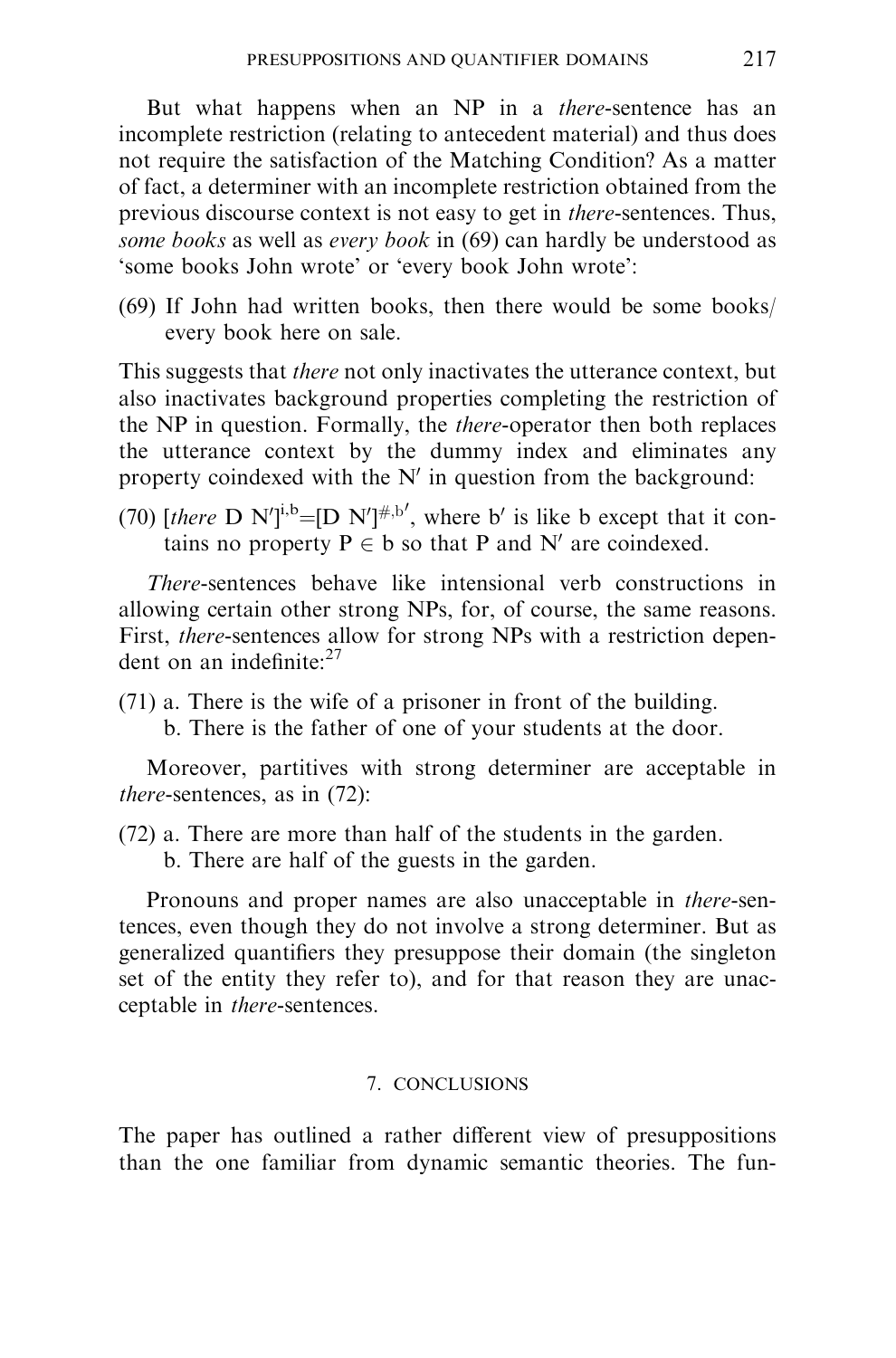damental idea of the present view is that when presuppositioncarrying expressions are used in a sentence, their presuppositions need to be verified or identified prior in the truthconditional evaluation of the sentence than the evaluation of the presupposition trigger. This condition of semantic anchoring is a semantic condition involving the formal or evaluative context to which the presupposition trigger has contributed semantically. As such the condition does not make reference to intentional notions of pragmatic presuppositions or the way sentences are processed. Quite strikingly, the ways semantic anchoring can be achieved are exactly the same for presuppositions of propositions and for presuppositions of quantifier domains.

If the overall account is right, then the problem of presupposition projection, especially in intensional contexts, does not require and perhaps should better not make use of change of information states in the evaluation of complex sentences. All it requires besides familiar double indexing is a representation of the 'anaphoric completion' of a sentence by means of a background, a minimal set of 'antecedent material' which may change in the course of the evaluation of a sentence and of course a discourse.

#### ACKNOWLEDGEMENTS

I would like to thank Hans Kamp, Bob Fiengo, Martin Stokhof, Ede Zimmermann audiences at the Universities of Nijmegen, Paris VII, Stuttgart, and the participants of graduate courses at CUNY and UCL for stimulating discussions and Paul Dekker, Bart Geurts, and Rob van der Sandt for comments on an earlier version of this paper.

#### **NOTES**

<sup>1</sup> This insight is not limited to dynamic approaches, though. Also Fiengo and May (1994) make use of the previous discourse context for the interpretation of a sentence.

 $2\text{ See King } (2001)$  for the various philosophical motivations of structured propositions and the various versions of structured-propositions accounts.

<sup>3</sup> Structured propositions are in fact just as suited for capturing the anaphoric nature of presuppositions as the discourse representations in Discourse Representation Theory (DRT) (Kamp 1981; Kamp and Reyle 1993). It is then no surprise that the solutions developed within DRT for some of the problems arising for the Sat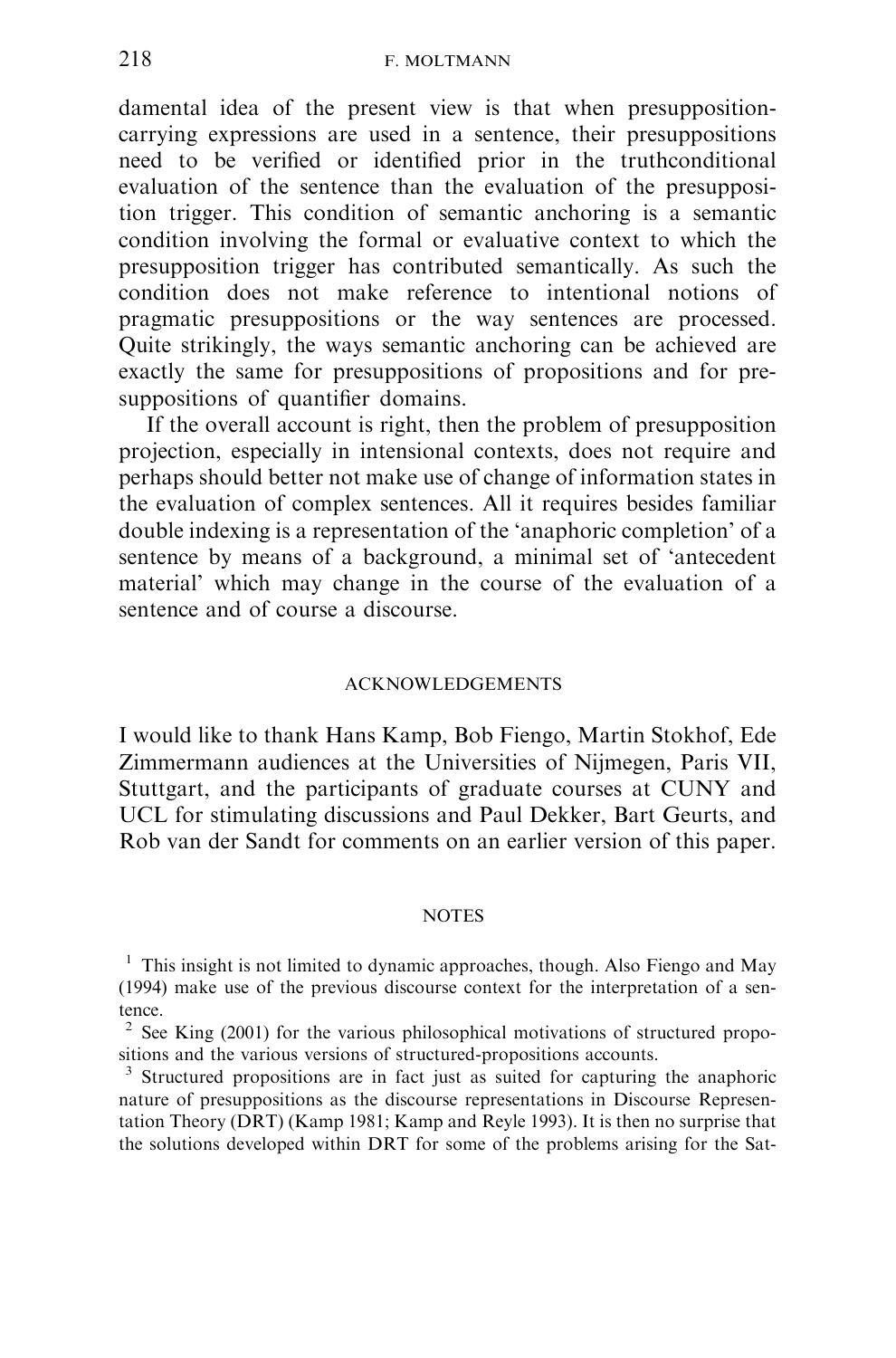isfaction Theory of presuppositions (cf. Section 3) can be straightforwardly be taken over by the structured propositions account.

<sup>4</sup> Another advantage for using structured propositions is that structured propositions may be based on smaller or larger constituents of the sentence, with different semantic effects, a possibility that I will exploit in Section 6.3.1.

 $5$  Heim's (1992) account makes in fact not use of a single secondary context, but of all contexts compatible with what is presupposed about the relevant agent's propositional attitude. Of course this amounts to the same thing.

<sup>6</sup> Anaphoric presupposition triggers differ from conceptual ones also in that they may require a merely formal link to an antecedent, in examples like (1a, b):

(1) a. John may make a mistake if he won't do it again.

b. John will go if Mary goes too.

In such examples, no condition imposed by the presupposition trigger needs to be satisfied by neither the index nor the context. An account of these phenomena goes far beyond this paper, though.<br> $\frac{7}{7}$  For another treatment that makes the distinction see Zeevat (1992).

 $8\,$  It is generally agreed that for anaphoric presupposition triggers such as *again*, too, or even to find an antecedent is a condition on the acceptability, not the truth value of the sentence (cf. Karttunen and Peters (1979), Soames (1989)).

<sup>9</sup> As a matter of fact, in van der Sandt and Geurts (1999), quantifier domain presuppositions are construed as propositions, but they will ultimately come out as sets or properties, since they are always open propositions.

<sup>10</sup> A familiar fact is that the man and John in (11) are acceptable on a 'list-reading' of the sentence.

<sup>11</sup> Other logical characterizations of NPs acceptable in *there*-sentences are given in Barwise and Cooper (1979) and Higginbotham (1987). See Zucchi (1995) for a discussion of Barwise and Cooper's and Higginbotham's account.

 $12$  There are other proposals in the literature that trace the unacceptability of strong quantifiers in there-sentences to a context-related property of strong quantifiers, a property which is taken to conflict with some condition imposed by the meaning of there-sentences. One such proposal is that there-sentences are subject to the indefiniteness effect because only NPs with weak determiners can conform to the basic function of *there-sentences*, namely to enlarge the domain of discourse (cf. ter Meulen and Reuland (1987, Introduction), Enc (1991), and de Jong (1987)). This proposal is problematic when applied to examples like those below, where the function of the quantifier obviously is not to add new entities to the domain of discourse, but to characterize a given domain:

(1) There are exactly two students/at most two students/no students except John in the garden.

<sup>13</sup> The Matching Condition could not possibly be viewed a condition on the accessibility relation associated with a particular intensional operator. For this would leave unexplained why weak determiners do not impose the condition.

<sup>14</sup> There are of courses other cases of incomplete quantifier restrictions, namely where the completion does not come from the immediately preceding linguistic context, for example in *John met everyone*, uttered out of the blue. There is a range of literature dealing with such cases and leading to some interesting recent debates, including Barwise and Perry (1983), Recanati (1996), Stanley (2002). In this paper, I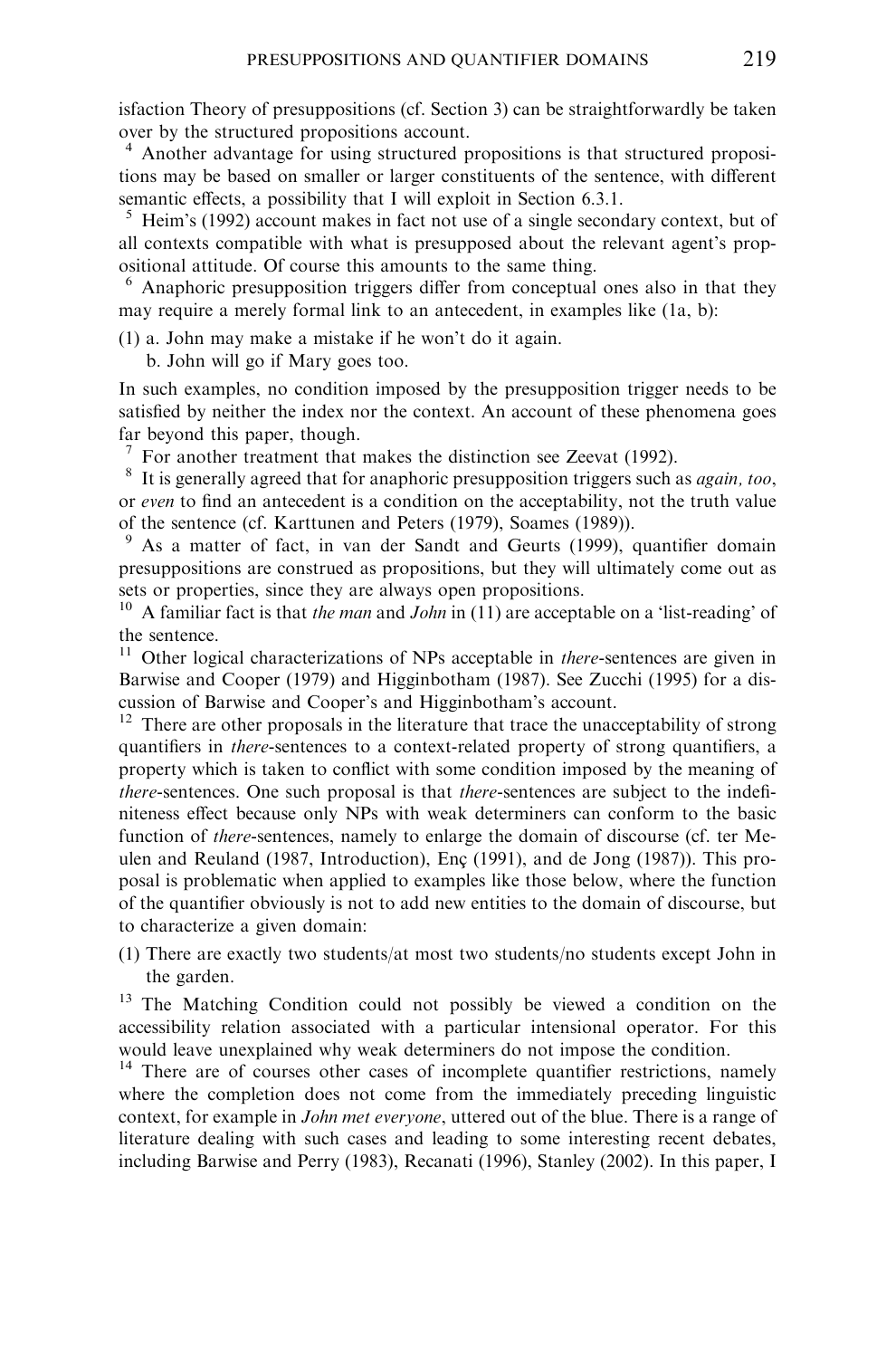will stay neutral as to how to account for those cases of incomplete quantifier restrictions.

<sup>15</sup> It has been argued that also in nonembedded sentences, the completion should not be a set (as e.g. in Westerstahl 1984), but a property (cf. Soames (1986), Stanley (2002)). This is because of the possibility of attributively used incomplete definite descriptions and the possibility for an utterance of *John met every student* to be true relative to one situation with one set of students, and false in another situation where the set of students is larger. These cases at first seem to pose a problem for the Matching Condition. But on the other hand they can be considered cases of the domain-independent reading of strong quantifiers discussed below. The cases in question show that this reading does not only occur in intensional contexts, but also in extensional ones, and would thus invite the same treatment.

 $16$  Not only for the evaluation of the truth value of a proposition need [every] apply to [horse], but also when evaluating its intension, the set of possible worlds in which the structured proposition is true.

 $17$  Note that a bound variable in the restriction of a strong quantifier does not guarantee the satisfaction of Semantic Anchoring condition. This is only the case if the pronoun is bound by an indefinite (and thus can be represented by a parametric object), but not if it is bound by a universally quantified NP:

(1) If everyone sells his horse, John would be happy.

His horse in (1) has to meet the anchoring condition just like *everybody* has to. <sup>18</sup> Other authors that advocate a unified Russellian account are Neale (1990) and Ludlow and Neale (1991).

<sup>19</sup> Note that if the existence and uniqueness conditions are not satisfied, a narrowscope reading is impossible, as seen in (1a); a nonpresuppositional indefinite as in (1b) has to be chosen instead:

(1) a. ?? The second mistake might be fatal.

b. A second mistake might be fatal.

<sup>20</sup> A good test that the NPs in question have indeed a functional reading is the applicability of the predicate change:

(1) a. The president has changed.

b. The number of pages of the article that John is revising has changed.

*Change* is a predicate that can apply only to function-like objects.<br><sup>21</sup> A relevant observation is also made in Gamut (1991), where it is noted that an inference from (1a) to (1b) below is impossible:

(1) a. The president of the US must have been born in the US.

b. Someone must have been born in the US.

Apparently, someone cannot quantify over the kinds of functions that the president of the US can refer to. By contrast, a quantified NP with a functional head noun is able to quantify over functions:

(2) Every European head of state used to be a king or a queen many years ago.

Thus, what at first sight seemed to be a special property of definite NPs (and an apparent problem for the domain presupposition) turns out to be a possibility for NPs in general, namely that of referring to or quantifying over functions.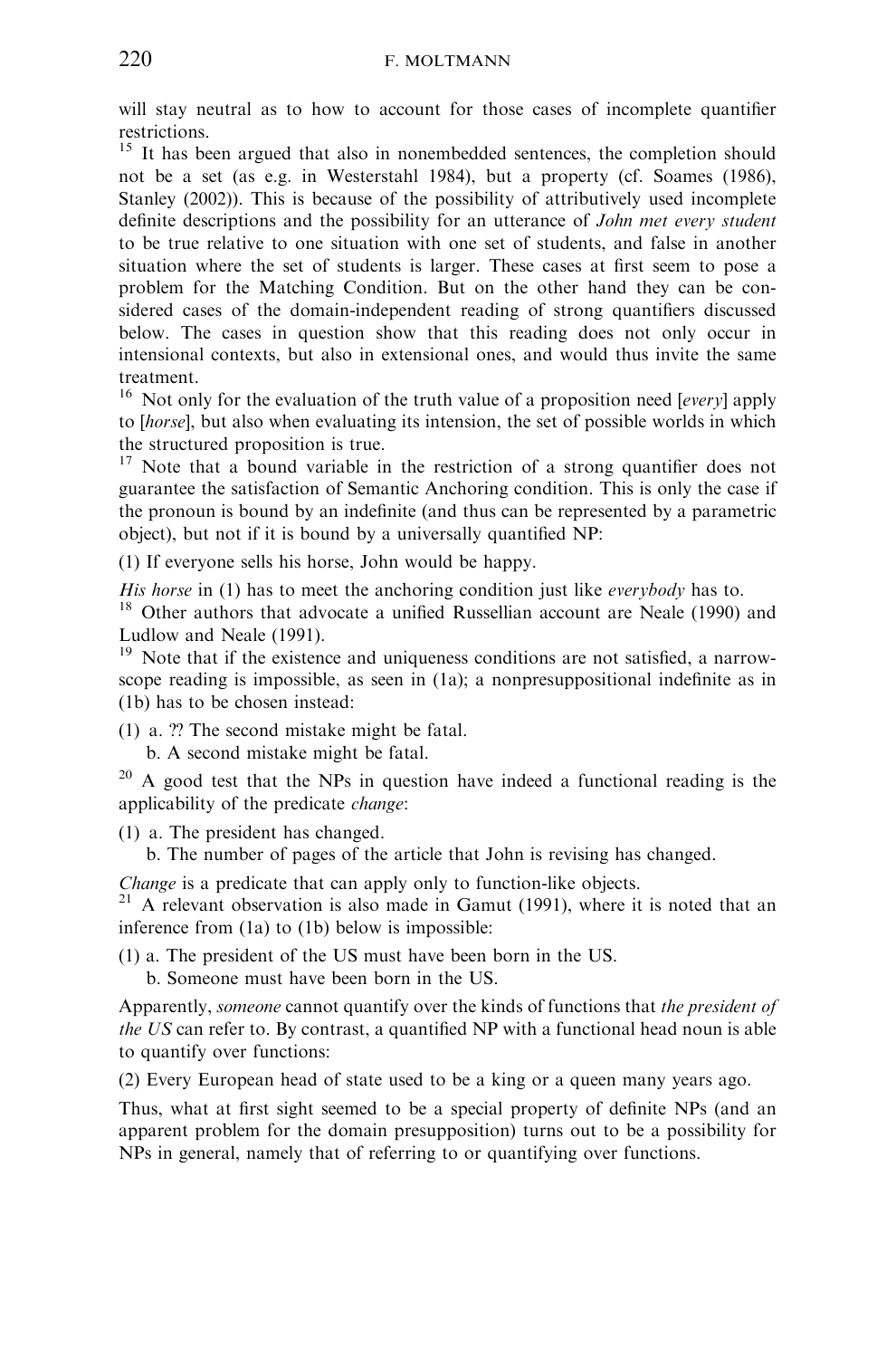$22$  Von Fintel and Iatridou (2003) argue that epistemic modals do not allow for a wide-scope reading of quantifiers. The Matching Condition manifested in (48a) is obviously quite different from a wide-scope reading.

 $23$  The requirement of maximal closeness to the actual world in (54b) is necessary for the same reasons as in the case of overt conditionals (cf. Lewis 1972). Suppose (52a) is true and P is the property of being able to do the job. Then there may be situations s in which John has P, but which are so far removed from the actual world that John need not have exactly two assistants in s, for example situations in which John has three times as much time and energy than he actually has.<br><sup>24</sup> See Keenan (1987) for an analysis of *his* as a strong determiner.

<sup>25</sup> When discussing partitives, I have on purpose left out *most*, which is usually classified as a strong determiner. Most is special in that it is unacceptable with partitives in intensional verb contexts and *there*-sentences:

(1) a.  $\#$  John needs most of the solutions.

b. # There are most students in the garden.

Perhaps most is not an ordinary quantifier at all with a meaning approximating something like *more than half* (Barwise/Cooper 1979), but rather has the status of a referential expression meaning something like 'the greatest relevant subgroup or subquantity' of the entity in question, just like the comparative superlative the most.<br><sup>26</sup> Besides that, Zucchi himself does not derive the unacceptability of presuppositional quantifiers from the semantics of there-sentences, except from some stipulated condition associated with *there*-sentences.<br><sup>27</sup> The constructions in questions cannot be accommodated by exempting nonfa-

miliar definites from the Domain Presupposition since the Domain Presupposition was crucial for explaining the absence of an intensional reading of (1):

(1) John is looking for his wife.

Moreover, the Domain Presupposition is active also in other cases of nonfamiliar definites, for example superlatives, which are rather bad in there-sentences:

(2) ?# There is the best chess player that I know in Russia.

#### REFERENCES

- Barwise, J. and R. Cooper: 1981, 'Generalized Quantifiers and Natural Language', Linguistics and Philosophy 4, 159–219.
- Cresswell, M.: 1985, Structured Meanings: The Semantics of Propositional Attitudes, MIT Press, Cambridge (Mass.).
- Diesing, M.: 1992, *Indefinites*, MIT Press, Cambridge (Mass.).

Enc, M.: 1991, 'The Semantics of Specificity', Linguistic Inquiry 22, 1–55.

- Fiengo, R. and R. May: 1994, *Indices and Identity*, MIT Press, Cambridge (Mass.).
- Von Fintel, K. and S. Iatridou: 2003, 'Epistemic Containment', Linguistics and Philosophy 34(2), 173–198.

Gamut, L. T. F.: 1991, Logic, Language, and Meaning, Vol. 2, Chicago UP, Chicago.

Gawron, M. and S. Peters: 1990, Quantification and Anaphora in Situation Semantics, CSLI Lecture Notes, Stanford.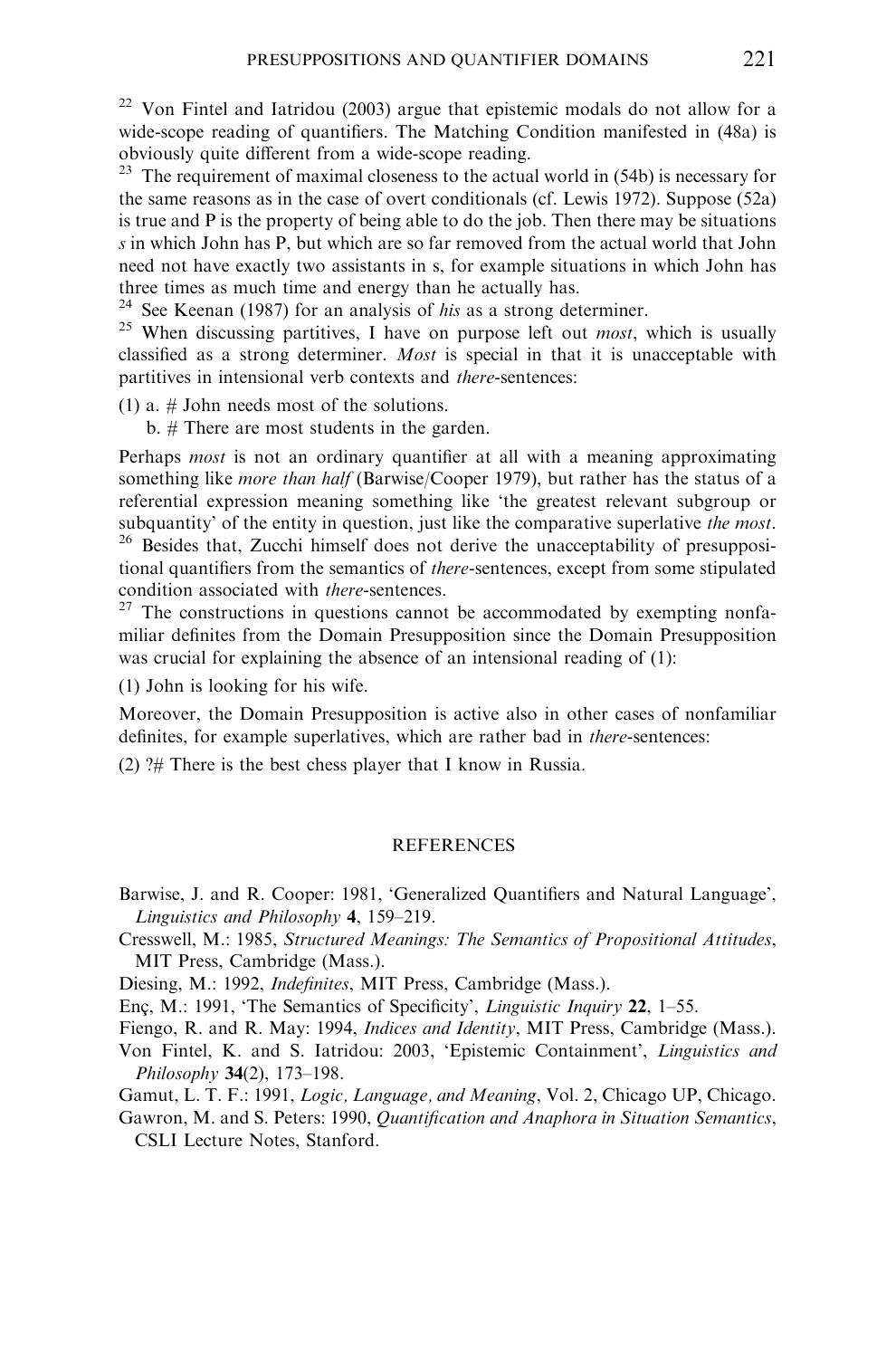- Gendler Szabo, Z.: 2000, 'Descriptions and Uniqueness', Philosophical Studies 101, 29–57.
- Geurts, B.: 1995, *Presupposing*, Ph D dissertation, University of Stuttgart.
- Geurts, B.: 1996, 'Local Satisfaction Guaranteed. A Presupposition Theory and Its Problems', Linguistics and Philosophy 19, 259–294.
- Geurts, B.: 1998, 'Presuppositions and Anaphors in Attitude Contexts', Linguistics and Philosophy 21, 545–601.
- Geurts, B. and R. van der Sandt: 1999, 'Domain Restriction', In P. Bosch and R. A. van der Sandt (eds.), Focus: Linguistic, Cognitive, and Computational Perspectives, Cambridge UP, Cambridge.
- Groenendijk, J., M. Stokhof and F. Veltman: 1995, 'Coreference and Contextually Restricted Quantification', In M. Krifka (ed.), Proceedings of the Fourth Conference on Semantics and Linguistic Theory (SALT IV), DMML Publications, Ithaca (NY).
- Heim, I.: 1982, The Semantics of Definite and Indefinite Noun Phrases, Ph D dissertation, University of Massachusetts, Amherst.
- Heim, I.: 1983, 'On the Projection Problem for Presuppositions', M. Barlow et al. (ed.), Proceedings of the West Coast Conference in Formal Linguistics (WCCFL) 2, pp. 114–123.
- Heim, I.: 1992, 'Presupposition Projection and the Semantics of Attitude Reports', Journal of Semantics 9, 183–221.
- Higginbotham, J.: 1987, 'Indefiniteness and Predication', In A. ter Meulen and E. Reuland (eds.), The (In)Definiteness Effect, MIT Press, Cambridge (Mass.), pp. 43–70.
- Janssen, T.: 1984, 'Individual Concepts are Useful', In F. Landman and F. Veltman (eds.), Varieties of Formal Semantics, Foris, Dordrecht.
- de Jong, F.: 1987, 'The Compositional Nature of Indefiniteness', In A. ter Meulen and E. Reuland (eds.), *The (In)Definiteness Effect*, MIT Press, Cambridge (Mass.), pp. 270–285.
- Kamp, H.: 1971, 'Formal Properties of Now', Theoria 40, 76–119.
- Kamp, H.: 1981, 'A Theory of Truth and Representation', In J. Groenendijk et al. (eds.), Truth, Interpretation and Information, Foris, Dordrecht, pp. 1–43.
- Kamp, H. and U. Reyle: 1993, From Discourse to Logic, Kluwer, Dordrecht.
- Kaplan, D.: 1977, 'Demonstratives', In J. Almog et al. (eds.), *Themes from Kaplan*, Oxford University Press, Oxford, 1989, 481–563.
- Karttunen, L.: 1974, 'Presupposition and Linguistic Context', Theoretical Linguistics 1, 181–194.
- Karttunen, L. and S. Peters: 1979, 'Conventional Implicature', In C.-K. Ohn et al. (eds.), Syntax and Semantics, Presuppositions, Vol. 11, Amsterdam, pp. 1–56.
- Kayne, R.: 1995, The Asymmetry of Syntax, MIT Press, Cambridge (Mass.).
- Keenan, E.: 1987, 'One the Semantic Definition of 'Indefinite NP', In A. ter Meulen and E. Reuland (eds.), The (In) Definiteness Effect. MIT Press, Cambridge (Mass.), 286–318.
- Keenan, E.: 1996, 'The Semantics of Determiners', In S. Lappin (ed.), *Contemporary* Semantic Theory, Blackwell, Cambridge (Mass.), pp. 41–64.
- King, J.: 2001, 'Structured Propositions', Stanford Encyclopedia of Philosophy.
- Kripke, S. (ms): 'Presuppositions and Anaphora: Remarks on the Formulation of the Projection Problem', Ms, Princeton University.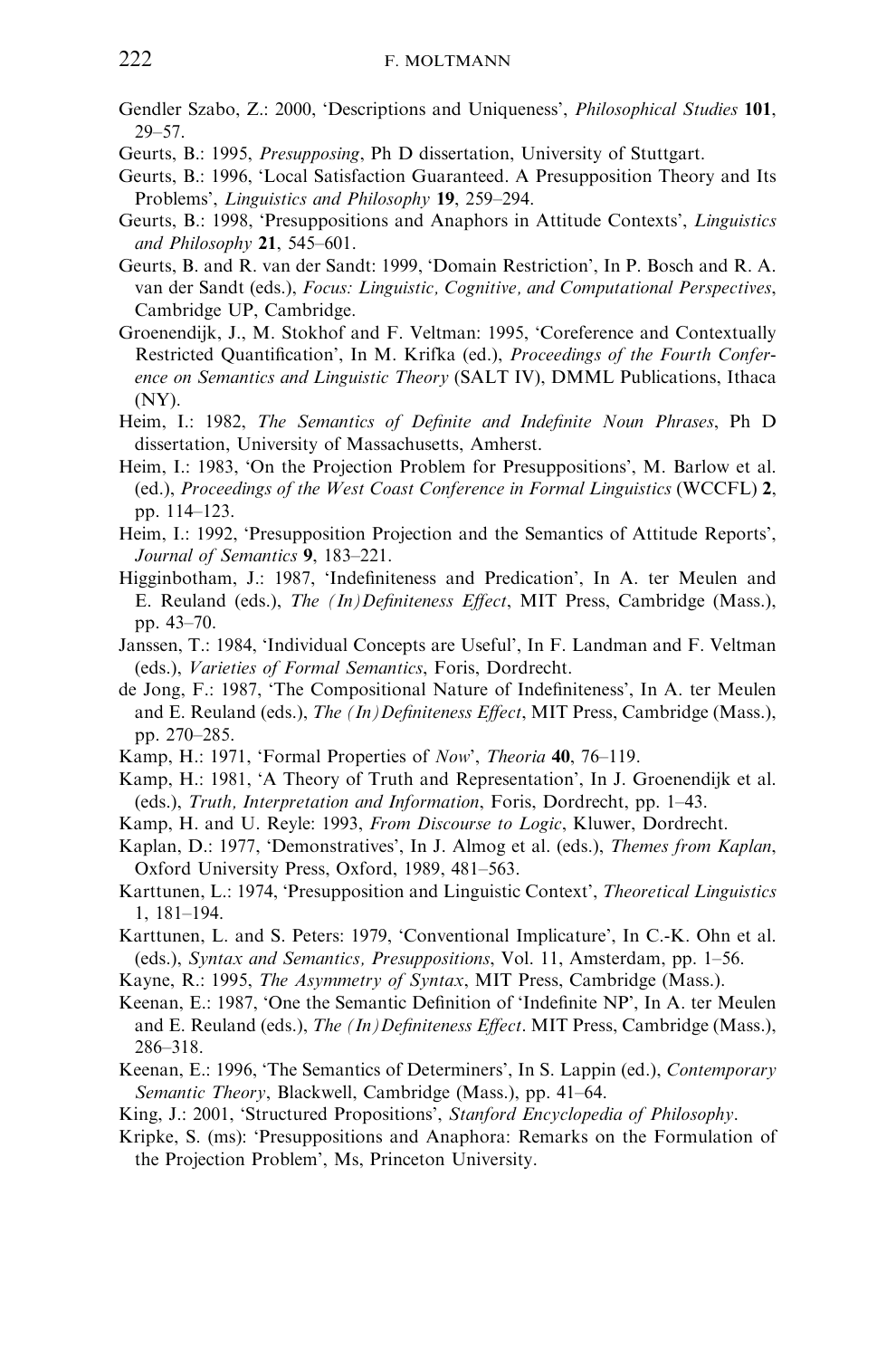- Lewis, D.: 1972, Counterfactuals, Basil Blackwell, Oxford.
- Lewis, D.: 1981, 'Index, Content and Context', In S. Kanger and S. Oehman (eds.), Philosophy and Grammar, Reidel, Dordrecht, pp. 79–100, Reprinted in D. Lewis (1998): Papers in Philosophical Logic, Cambridge University Press, Cambridge.
- Ludlow, P. and S. Neale: 1991, 'Indefinite Descriptions. A Defence of Russell', Linguistics and Philosophy 14(2), 171–202.
- Milsark, G.: 1977, 'Towards an Explanation of Certain Peculiarities in the Existential Construction in English', Linguistic Analysis 3, 1–30.
- Moltmann, F.: 1995, 'Exception Sentences and Polyadic Quantification', Linguistics and Philosophy 18, 223–280.
- Moltmann, F.: 1997, 'Intensional Verbs and Quantifiers', Natural Language Semantics 5, 1–52.
- Neale, S.: 1990, *Descriptions*, MIT Press, Cambridge (Mass.).
- Pesetsky, D.: 1987, 'Wh in situ: Movement and Unselective Binding', In E. J. Reuland and A. ter Meulen (eds.), The (In)Definiteness Effect, MIT Press, Cambridge (Mass.), pp. 98–129.
- Recanati, F.: 1996, 'Domains of Discourse', Linguistics and Philosophy 19, 445–475.
- Reuland, E. J.: 1985, 'Representation at Logical Form and the Definiteness Effect', In J. Guéron et al. (eds.), *Grammatical Representation*, Foris, Dordrecht.
- Safir, K.: 1987, 'What explains the Definiteness Effect?', In E. J. Reuland and A. ter Meulen (eds.), *The (In)Definiteness Effect*, MIT Press, Cambridge (Mass.), pp. 71–97.
- Soames, S.: 1986, 'Incomplete Definite Descriptions', Notre Dame Journal of Formal Logic 27, 349–375.
- Soames, S.: 1987, 'Direct Reference, Propositional Attitudes, and Semantic Content', Philosophical Topics 15, 47–87. Reprinted in N. Salmon and S. Soames (eds.) (1988): Propositions and Attitudes, Oxford UP, Oxford, pp. 169–196.
- Soames, S.: 1989, 'Presupposition', In D. Gabbay and F. Guenthner (eds.), Handbook of Philosophical Logic, Vol. IV, pp. 553–616.
- Stalnaker, R.: 1970, 'Pragmatics', Synthese 22, 272–289.
- Stalnaker, R.: 1973, 'Presuppositions', Journal of Philosophical Logic 2, 447–457.
- Stalnaker, R.: 1979, 'Assertion', In P. Cole (ed.), Syntax and Semantics 9: Pragmatics, Academic Press, New York, pp. 315–332.
- Stalnaker, R.: 1988, 'Belief Attribution and Context', In R. Grimm and R. Merrill (eds.), Contents and Thought, University of Arizona Press, Tucson, pp. 143–156.
- Stanley, J.: 2002, 'Nominal Restriction', In S. Peters, et al. (eds.), *Logical Form and* Language, Oxford UP, Oxford, 365–388.
- Strawson, P. F.: 1950, 'On Referring', *Mind* 59, 320–344.
- van der Sandt, R.: 1992, 'Presupposition Projection as Anaphora Resolution', Journal of Semantics 9, 333–378.
- Vergnaud, J.-R.: 1974, French Relative Clauses, Ph D dissertation, MIT, Cambridge (Mass.).
- Westerstahl, D.: 1984, 'Determiners and Context Sets', In J. v. Benthem and A. ter Meulen (eds.), Generalized Quantifiers in Natural Language, Foris, Dordrecht, pp. 45–71.
- Zeevat, H.: 1997, 'Presupposition and Accommodation in Update Semantics', Journal of Semantics 9, 379–412.